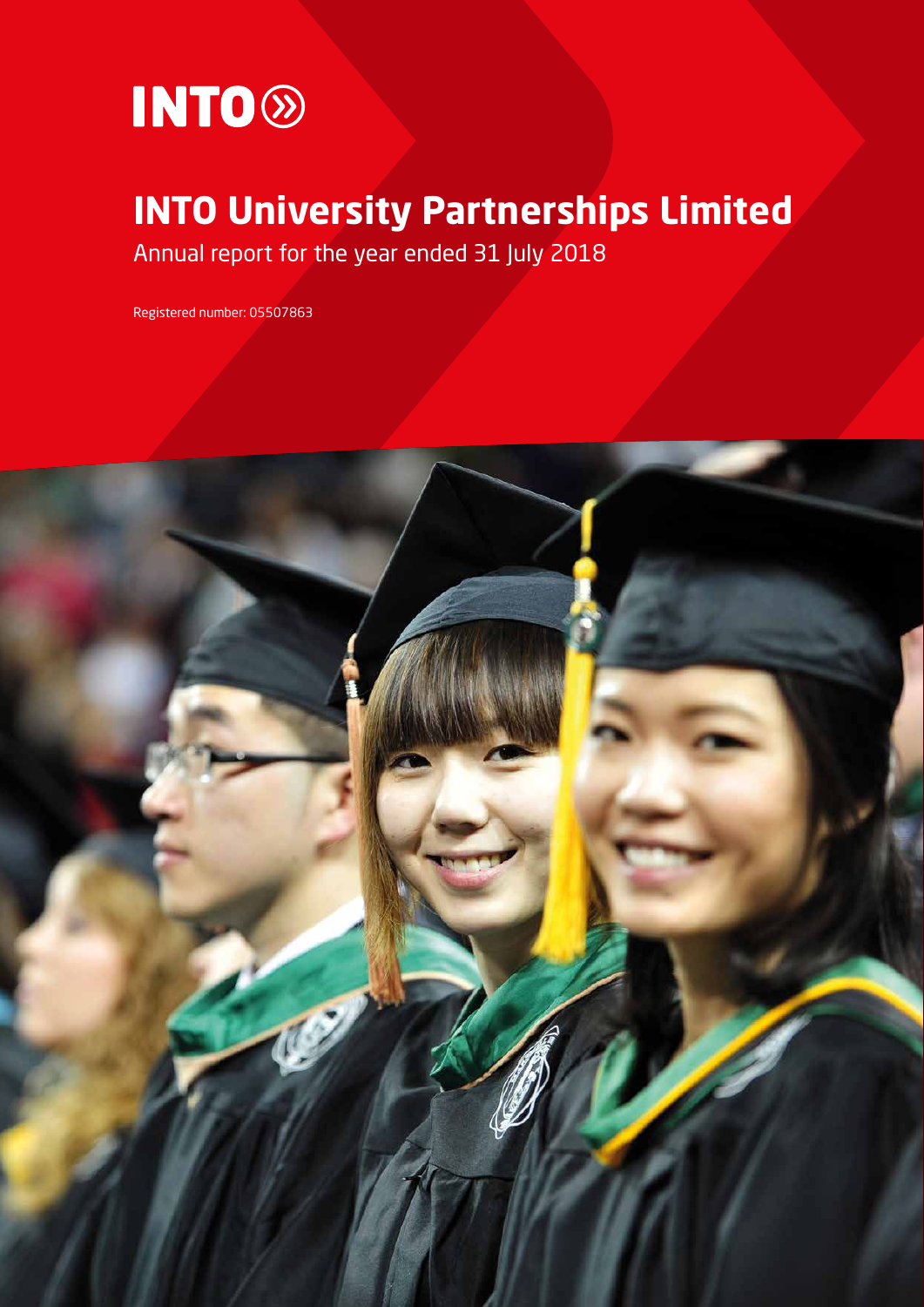### **Contents**

- Directors and advisers
- Strategic report for the year ended 31 July 2018
- Directors' report for the year ended 31 July 2018
- Independent auditors' report to the members of INTO University Partnerships Limited
- Consolidated statement of comprehensive income for the year ended 31 July 2018
- Consolidated balance sheet as at 31 July 2018
- Company balance sheet as at 31 July 2018
- Consolidated statement of changes in equity for the year ended 31 July 2018
- Company statement of changes in equity for the year ended 31 July 2018
- Consolidated cash flow statement for the year ended 31 July 2018
- Principal accounting policies
- Notes to the financial statements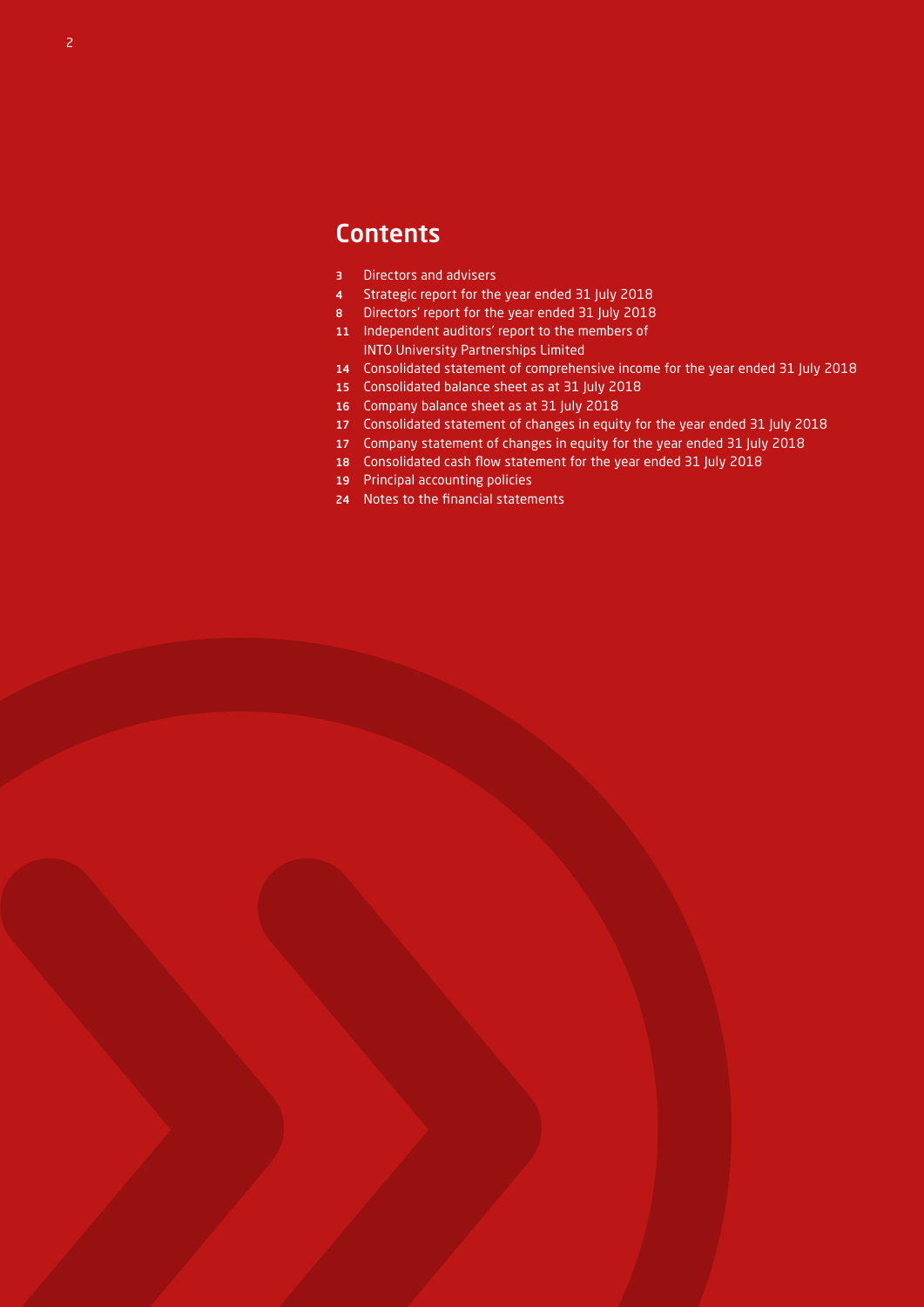### Directors and advisers

#### **Directors**

A J Colin J B Sykes S G Smale J C Latham J Leeds D S Eastwood C Mairs

#### Registered office

One Gloucester Place Brighton United Kingdom BN1 4AA

#### Independent auditors

PricewaterhouseCoopers LLP Chartered Accountants and Statutory Auditors 1 Embankment Place London WC2N 6RH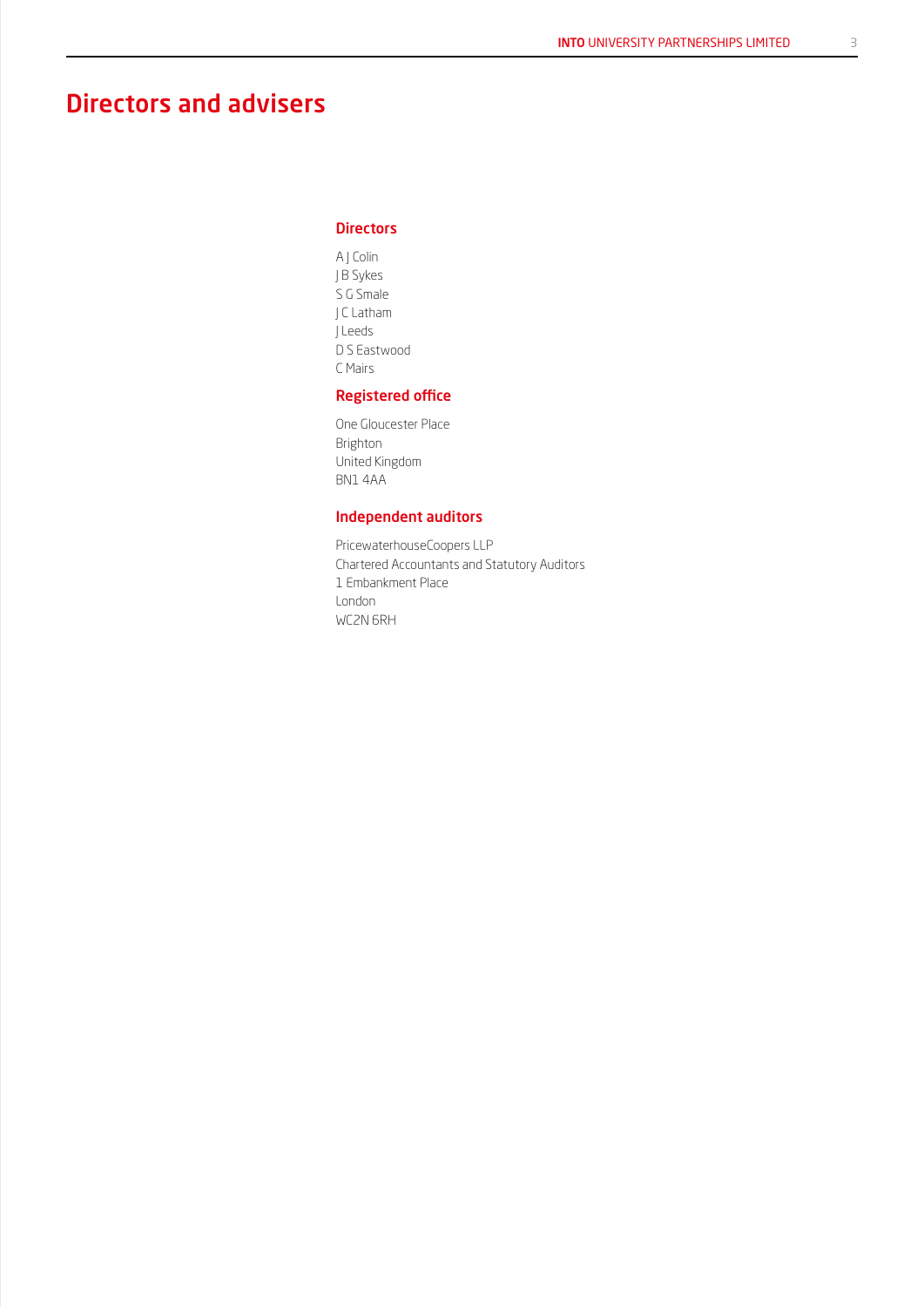### Strategic report for the year ended 31 July 2018

The directors present their strategic report on the group for the year ended 31 July 2018.

#### Review of the business

The principal activity of the group is the provision of educational and marketing services for international students through subsidiary undertakings and joint ventures with universities.

The subsidiary and associated undertakings of the Group are listed in note 22 to the financial statements.

The principal activity of the company in the year under review was that of the provision of marketing, management and other corporate services, primarily to the company's joint venture and other related undertakings.

The INTO group specialises in large-scale long-term partnerships that support and drive leading universities' internationalisation goals. Through these partnerships, INTO expands opportunities for students to pursue higher education, investing in the resources, systems and processes to reach, recruit, retain and support international students through the provision of a first class student experience.

Students benefit from university-designed and delivered programmes, highly supportive learning environments and state-of-the-art learning and living spaces while enjoying full access to their host university's campus facilities, resources and services. Universities benefit from access to resources, capacity building and global reach beyond that which an individual institution could achieve on its own.

#### Results and performance

The results of the group for the year, as set out on pages 6 and 14, show turnover up 6% to £85,050k (2017: £79,869k). Management monitor and review the business on a constant fx basis including the group's share of joint venture performance. On this basis adjusted turnover is up 10% to £183,939k (2017: £167,117k) and adjusted net EBITDA up 22% to £24,548k (2017: £20,166k). The group generated a profit on ordinary activities before taxation of £13,757k (2017: £16,572k) including a £1,966k net exceptional credit (see Note 2). The prior year result was impacted by a net exceptional credit of £8,450k. The shareholders' funds for the group total £24,596k (2017: £27,148k).

The year has been defined by the creation of additional partnerships and the continued development of our global marketing network, investing in new marketing channels, sophisticated technology and deeper reach into the world's fastest growing regions for international student demand. We have also delivered our best set of academic results and student satisfaction. As students seek out new opportunities, this report reflects on how we, together with our partners, have responded to this and the outcomes they have experienced as a consequence.

#### Continued North American expansion

#### New partnership with Hofstra University

In January 2019 INTO announced its newest long-term partnership, with Hofstra University, INTO's twelfth in the United States. The agreement will provide opportunities for students from around the world to study at one of the leading universities in the United States and experience the unique culture and commerce of the New York City area. Recruitment will begin in Spring 2019 with the first students arriving on campus in Fall 2019.

#### New partnership with Illinois State University

During the year INTO University Partnerships announced a long term partnership in the United States with Illinois State University (ISU). ISU is located in Normal, Illinois, which has been ranked in the Top 10 College Towns in America by the American Institute for Economic Research. Working together, ISU and INTO have developed academic pathway programs for international students to improve their English language comprehension while preparing them to be successful, degree-seeking students at the University. The first students arrived on campus in the Fall of 2018.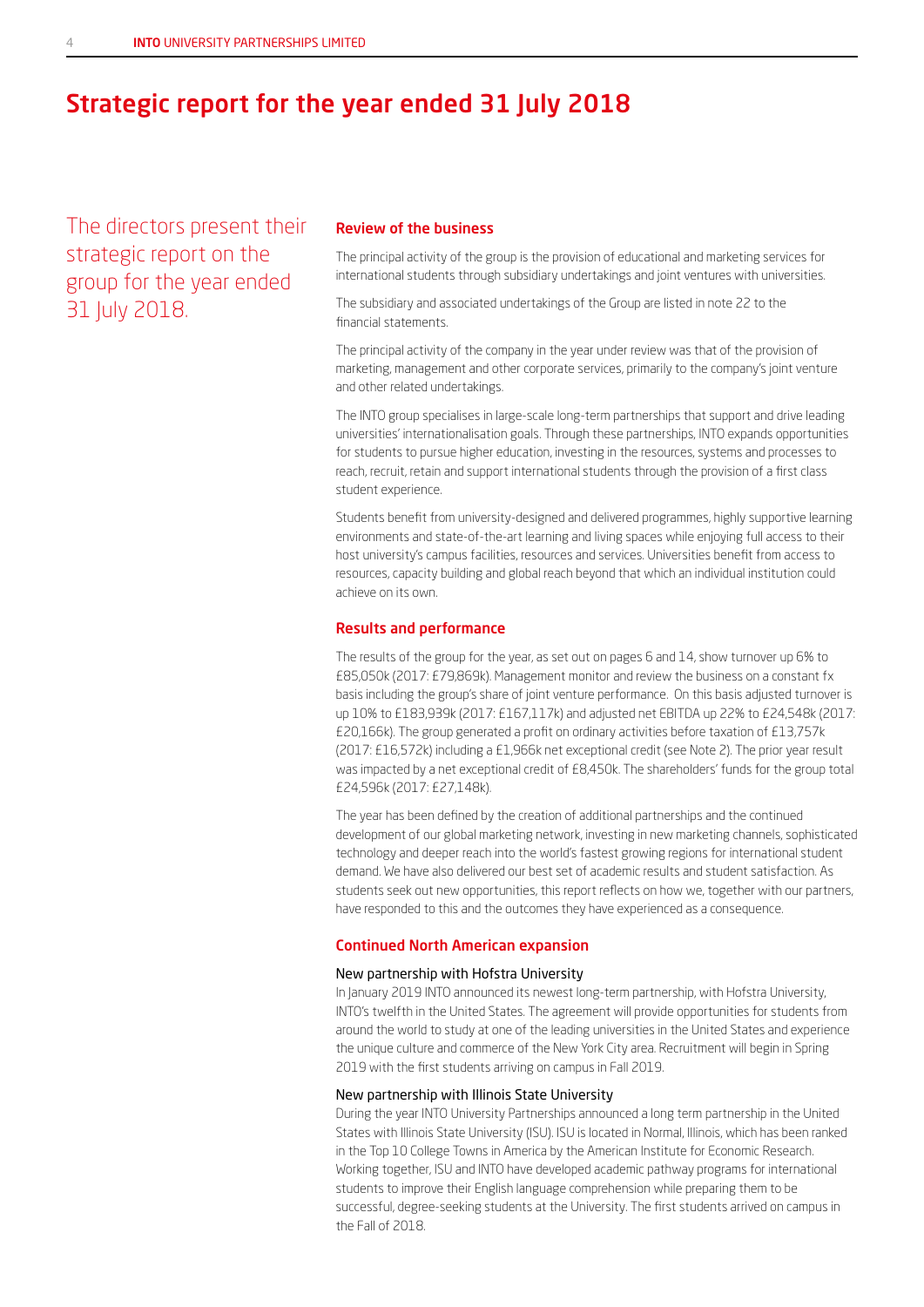#### New partnership with Suffolk University, Boston

The partnership announced last year with Boston-based Suffolk University was INTO's tenth in the United States, and built on Suffolk's international reputation as a magnet for ambitious students from around the world. INTO Suffolk, as the new venture is known, had its first students arrive on campus in the spring of 2018.

#### Investing in systems and service

We continue to develop enabling technologies which allow us to get closer to students and their advisers and enhance the pre-arrival journey of students. During the year we have continued to develop our Partner Portal which enables our recruitment partners to provide an efficient digital service to our students and we have invested in INTOStudy.com to deliver a website for our students which better supports the application journey.

We have also continued to develop our student payment platform INTOPay to enable students to make deposit and full payments online in their destination or local currency.

Investment in technologies and smarter processes continues to be a key strategic focus for the coming year. It ensures we better serve our partners and students and enables us to drive our operating margins through a more detailed understanding of the student journey and student experience aligned with our core business values.

#### Key performance indicators ("KPIs")

The Board monitors progress against the company's strategy by reference to the following KPIs:

|                                                               | 2018<br>£'000 | 2017<br>£'000 |
|---------------------------------------------------------------|---------------|---------------|
| Adjusted turnover *                                           | 183,939       | 167,117       |
| Profit on ordinary activities before tax                      | 13,757        | 16,572        |
| Underlying group and share of joint ventures operating profit | 12,691        | 8,402         |
| Adjusted EBITDA**                                             | 24,548        | 20,166        |
| University Partnership Centres                                | 22            | 21            |
| Student satisfaction                                          | 90%           | 84%           |
| Cash                                                          | 16,583        | 35.024        |

Adjusted turnover is calculated as statutory turnover plus the group's share of joint venture turnover. This helps INTO to ensure it is measuring the value we deliver to our Partners. Turnover is adjusted to remove discontinued operations and the prior year is stated at current year fx rates.

\*\* Adjusted EBITDA is a metric used by management to assess the underlying performance of the business. This metric adjusts for losses incurred for both new partnerships and products, one off items and board costs which can distort profitability. This metric is measured at current year fx and includes group and share of joint ventures.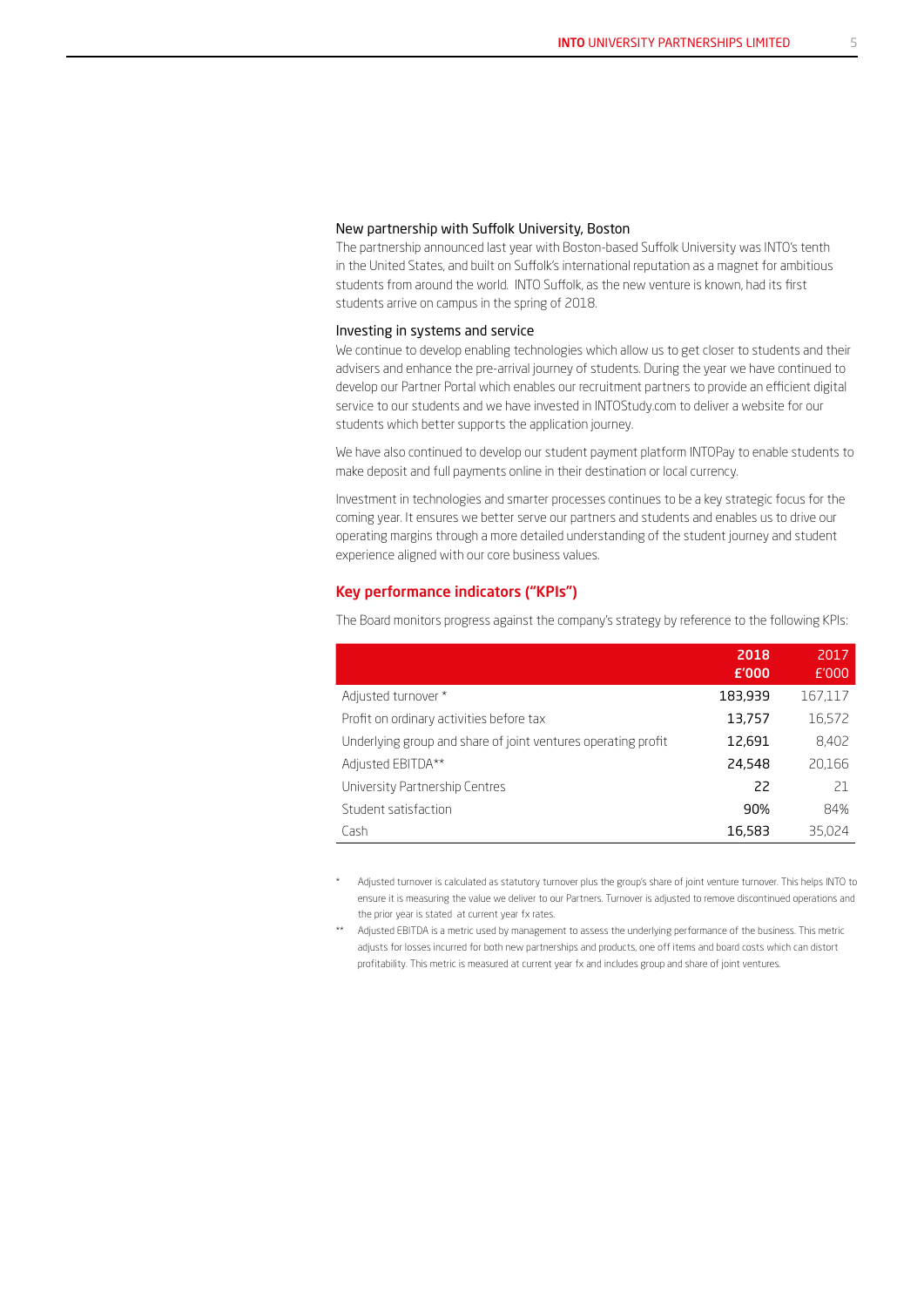|                                            | 2018<br>£'000 | 2017<br>E'000 |
|--------------------------------------------|---------------|---------------|
| Turnover                                   | 85,050        | 79,869        |
| Share of joint venture turnover            | 98,892        | 98,318        |
| Adjust prior year at current year fx rates |               | (7,194)       |
| Adjust for discontinued operations         | (3)           | (3,876)       |
| Adjusted turnover (at constant fx)         | 183,939       | 167.117       |

|                                                          | 2018<br>£'000 | 2017<br>£'000 |
|----------------------------------------------------------|---------------|---------------|
| Group and share of joint ventures operating profit       | 14,657        | 16,852        |
| Less: group exceptional income                           | (1,966)       | (8,450)       |
| Add: depreciation and amortisation of group              | 2,942         | 2.823         |
| Add: share of joint ventures' depreciation               | 1,621         | 1,245         |
| New partnership and product start up losses              | 3,545         | 3,912         |
| Board and one off costs                                  | 3,575         | 3,730         |
| Adjustment to current year fx rates                      |               | (420)         |
| Add: Non coterminous year end and other timing movements | 174           | 474           |
| Adjusted EBITDA (at constant fx)                         | 24,548        | 20.166        |

The INTO group continued to grow and develop during the year resulting in a strong financial performance for the year ended 31 July 2018.

Adjusted turnover at constant fx increased 10% to £183,939k in 2018 (2017: £167,117k).

The group reported a profit on ordinary activities before tax of £13.8m (2017: £16.6m) including a £2.0m net exceptional credit. The prior year was impacted by a non-recurring exceptional net credit of £8.5m in respect of exceptional income.

Underlying group and share of joint ventures operating profit in the year was £12.7m, an increase of £4.3m on the prior year (2017: £8.4m). This growth in the underlying performance of the business has been driven by continued focus on outcomes for our partner universities, ongoing cost control initiatives and growth in the number of University Partnership Centres.

Adjusted EBITDA performance was in line with budget and continues to be strong despite increased investment by the group. Adjusted EBITDA, measured at current year fx rate, is £24.5m, £4.4m ahead of the prior year (2017: £20.2m).

Student satisfaction increased by 6 percentage points to 90% in 2018 as a result of the group's continued focus on providing an exceptional student experience and supportive learning environments.

The group continues to be debt free and has maintained a strong cash position. In the year the group continued to invest strongly, made some non-recurring tax payments and paid £15m in dividends therefore cash at year end was £16,583k (2017: £35,024k). The group continues to invest in new joint ventures which typically require cash injections during their start up period. During the year a capital reduction of £33m was undertaken.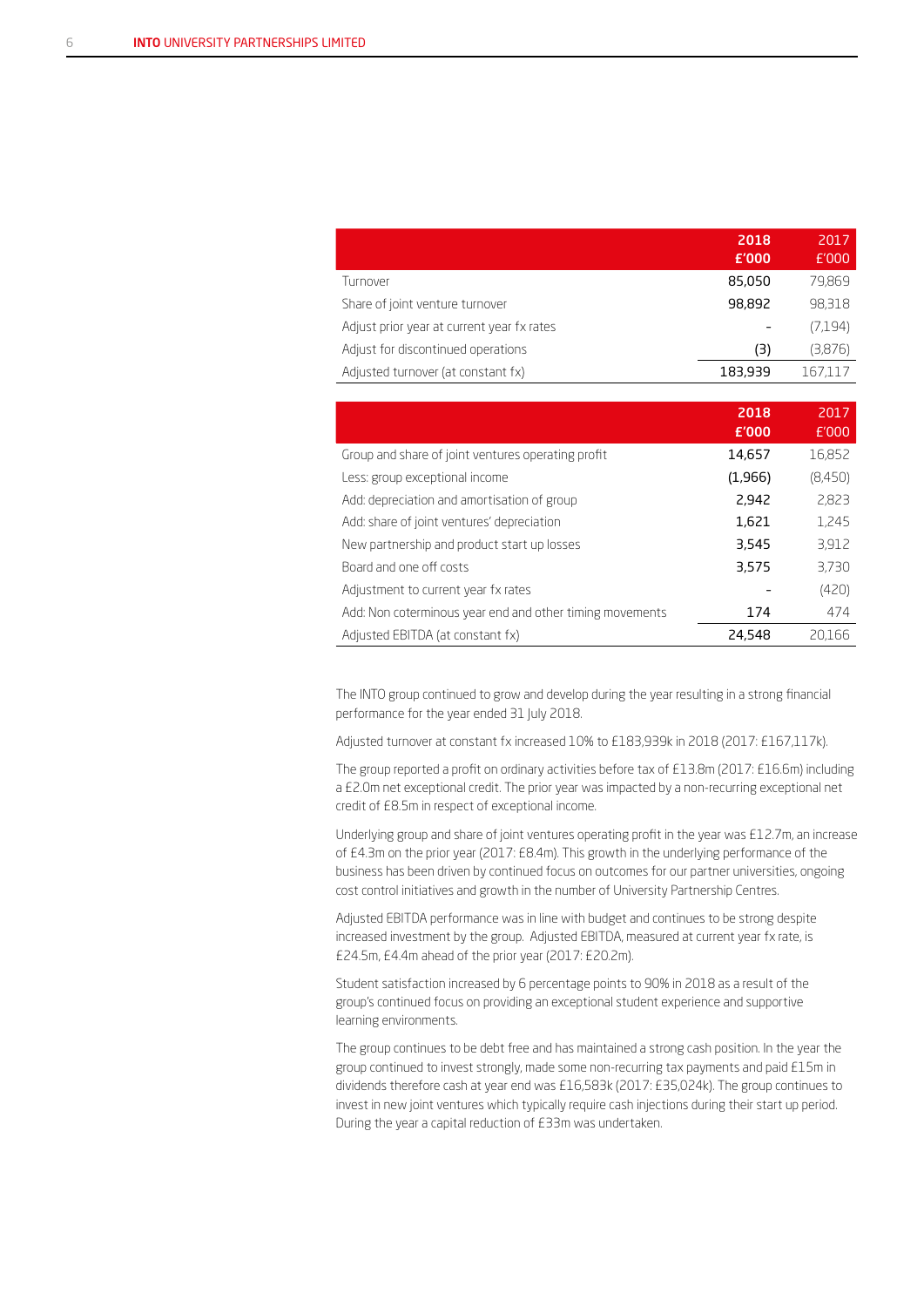#### Principal risks and uncertainties

Process of risk acceptance and risk management is addressed through a framework of policies, procedures and internal controls. All polices are subject to Board approval and ongoing review by management. Compliance with regulation, legal and ethical standards is a high priority for the group and the group finance department take on an important oversight role in this regard. The Audit Committee is responsible for satisfying itself that a proper internal control framework exists to manage financial risks and the controls operate effectively.

The directors consider the following to be principal risks and uncertainties facing the company:

- global economic recession;
- changes to government regulations, particularly those affecting student visas; and
- natural disasters, acts of terrorism and the consequent impact on the ability of international students to travel.

The Board actively monitor these risks on an on-going basis. New initiatives are constantly being developed to attract and retain high quality students. The Board constantly reviews competitor activity. The directors also keep abreast of risk through market awareness, investment in information systems and process improvement, building robust working relationships with partners and developing a strong senior management team.

#### **Outlook**

Despite a challenging trading environment we anticipate further growth of the business through 2019. We will drive strong revenue growth through the launch of new INTO partnerships in North America together with further growth from our existing partnerships, whilst continuing to deliver excellent student satisfaction and supportive learning environments. We expect additional underlying profit growth through a continued focus on profit margin optimisation and on achieving economies of scale especially at our new and maturing partnerships across the United Kingdom and the United States.

Approved by the Board of Directors and signed on its behalf by:

Inlinelian

31 January 2019

John Latham, Director Date Date Date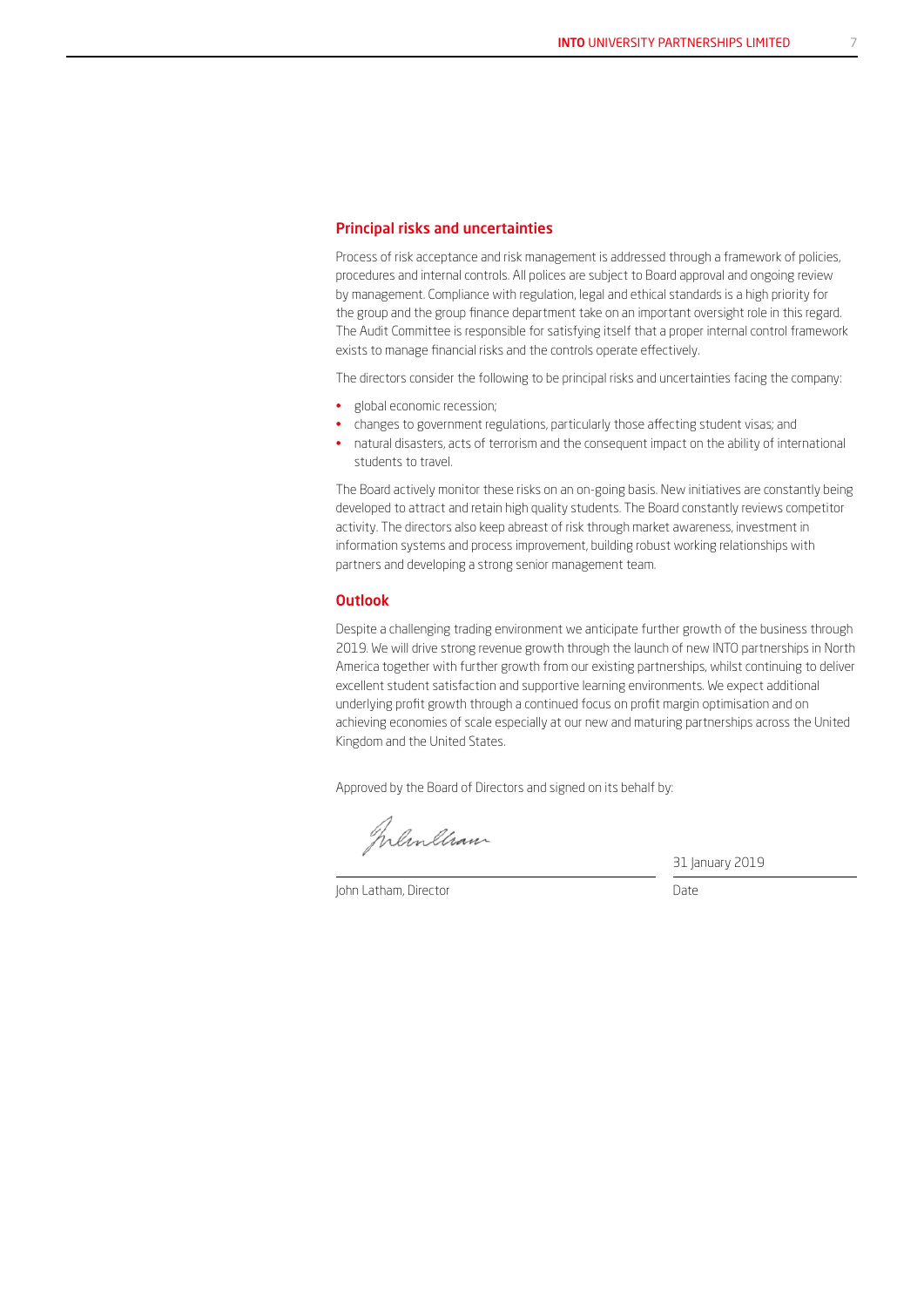### Directors' report for the year ended 31 July 2018

The directors present their annual report together with the audited consolidated financial statements of the group and company for the year ended 31 July 2018

#### Future developments

Please see Strategic Report for details.

#### Results and dividends

The profit for the financial year amounted to £10,464k (2017: £9,811k). The directors paid a dividend of £15m in the year (2017: £nil).

#### Financial risk management

The straightforward nature of the group's financial instruments means that they are not subject to price risk or liquidity risk and the group does not actively use any complex financial instruments as part of its financial risk management. It is exposed to the usual credit risk and cash flow risk associated with selling on credit and manages this through credit control procedures.

The group is also exposed to foreign exchange risk through the ownership of subsidiaries and joint venture operations in North America and Asia. The group has access to a £20m rolling cash flow facility with its bankers. The financial commitments in relation to this facility are disclosed in Note 17.

#### **Directors**

The directors of the company who were in office during the year and up to the date of signing the financial statements were:

A | Colin J B Sykes S G Smale C Harned (resigned 22 August 2018) J Leeds D S Eastwood J C Latham C Mairs (appointed 22 August 2018)

#### Company registration number

The company registration number is 05507863. The company is a limited company incorporated in the United Kingdom. The company's registered office is detailed on page 3.

#### Going concern

The financial statements have been prepared on the going concern basis, which assumes that the group will continue to be able to meet its liabilities as they fall due for the foreseeable future.

After considering the cash flow projections for the twelve months from the date these financial statements were issued for approval, the directors believe the group has sufficient funds to meet its liabilities as they fall due and have accordingly prepared the financial statements on a going concern basis.

#### Directors' indemnities

As permitted by the Articles of Association, the directors have the benefit of an indemnity which is a qualifying third party indemnity provision as defined by Section 234 of the companies Act 2006. The indemnity was in force throughout the last financial year and is currently in force. The company also purchased and maintained throughout the financial year directors' and officers' liability insurance in respect of itself and its directors.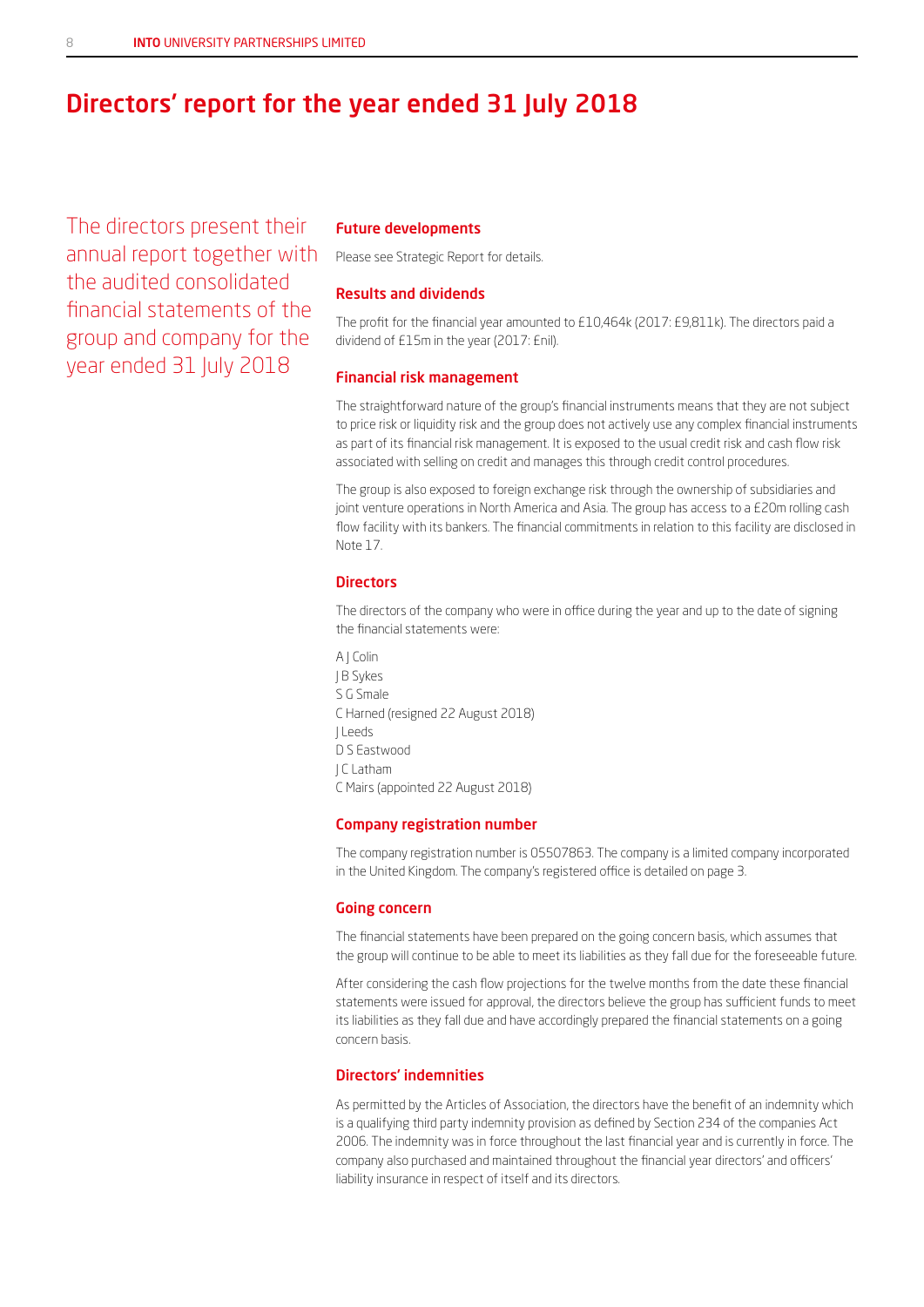#### Political and charitable donations

INTO University Partnerships allocates a proportion of its profits to fund the operating costs of INTO Giving, a charity supporting educational projects for poor and disadvantaged children around the world. During the year this amounted to £114,389 (2017: £102,517).

#### Post balance sheet events

INTO University Partnerships Limited has no post balance sheet events requiring disclosure.

#### Environmental, social and community issues

The company is committed to the promotion of environmental initiatives and minimising the environmental impact of its businesses. Through focusing on creating an efficient and sustainable business the company is taking steps to reduce its on-going carbon footprint.

The INTO group is driven by the desire to provide life-changing experiences for our students. Moreover, the investment and additional revenue generated are helping to revitalise our partner universities and the local and regional economy that surrounds them. The group also works closely with INTO Giving, a charity that supports educational projects for some of world's poorest and most disadvantaged children. The group supports INTO Giving through fundraising activities, and through staff volunteering their time and skills. In 2017/18, £122,360 was raised to support educational, community and humanitarian projects in Afghanistan, Bangladesh, Cambodia, Greece, Guatemala, Nigeria, Uganda, the UK and US, and Zambia. Over the past year, funds raised by INTO staff have, for example, built a new primary school in Cambodia, opened a school library in Afghanistan, supported volunteer teachers working with Syrian, Afghani and Kurdish refugee schoolchildren in Greece, and launched a secondary school beekeeping course in Nigeria, and supported orphaned and impoverished schoolchildren in Uganda and Zambia.

#### Employees

Applications for employment by disabled persons are always fully considered, bearing in mind the respective aptitudes and abilities of the applicant concerned. In the event of members of staff becoming disabled, every effort is made to ensure that their employment with the company continues and the appropriate training is arranged, if required. It is the policy of the company that the training, career development and promotion of a disabled person should, as far as possible, be identical to that of a person who does not suffer a disability.

Consultations with employees or their representatives has continued at all levels, with the aim of ensuring that their views are taken into account when decisions are made that are likely to affect their interests and that all employees are aware of the financial and economic business units and the company as a whole. Communication with all employees continues through multiple media and employee engagement surveys are conducted twice a year.

#### Branches outside the UK

The following branches exist outside of the UK in addition to the statutory entities listed in Note 22:

- In China the regional offices in Dalian, Shanghai and Tianjin are branches of Guangzhou INTO Education Ltd (incorporated in China).
- In Columbia MAS SAS (incorporated in Columbia), has a local branch as well as a legal entity.

#### Statement of directors' responsibilities

The directors are responsible for preparing the Annual Report and the financial statements in accordance with applicable law and regulations.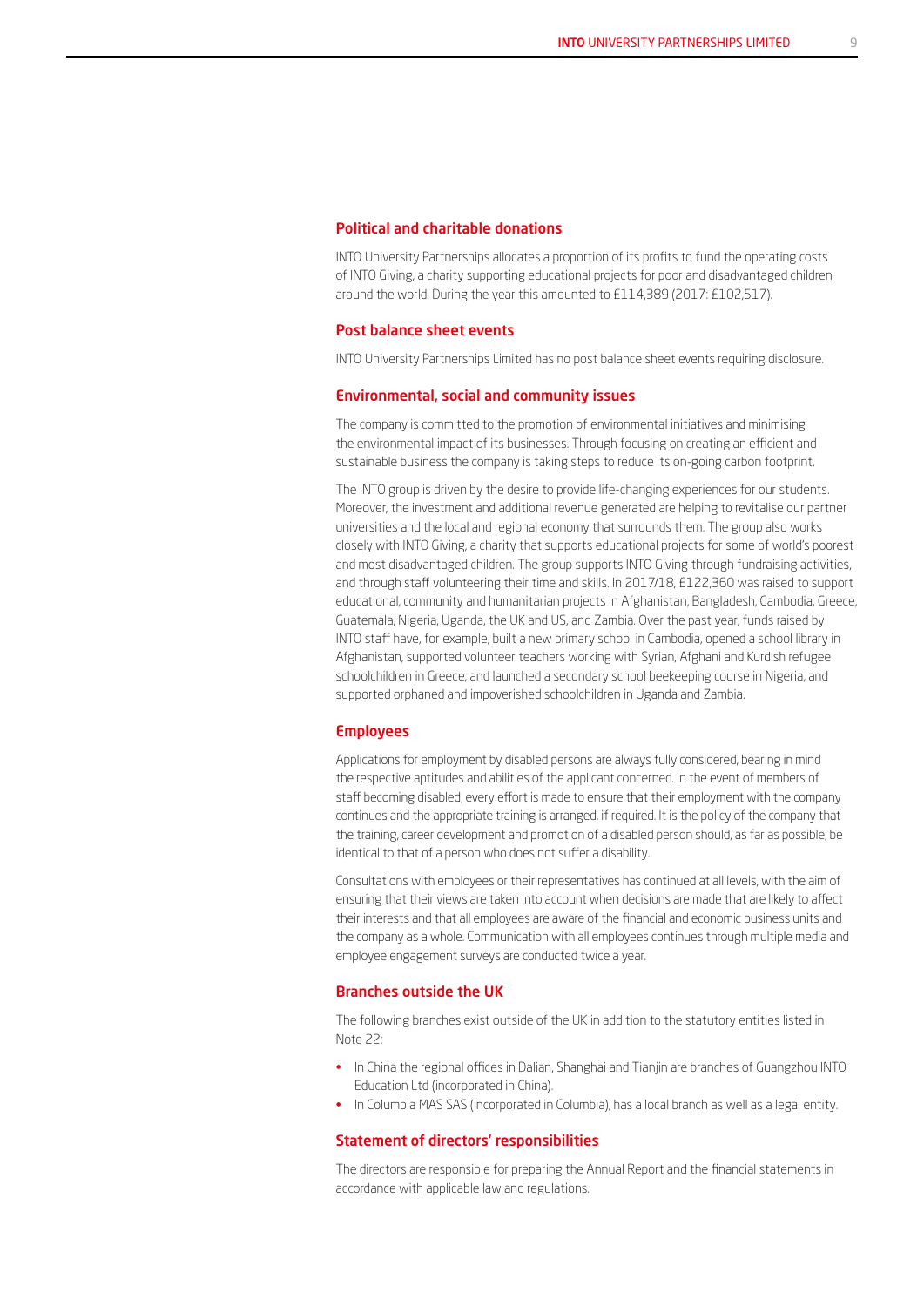Company law requires the directors to prepare financial statements for each financial year. Under that law the directors have prepared the group and parent company financial statements in accordance with United Kingdom Generally Accepted Accounting Practice (United Kingdom Accounting Standards and applicable law). Under company law the directors must not approve the financial statements unless they are satisfied that they give a true and fair view of the state of affairs of the group and the company and of the profit or loss of the group for that period. In preparing these financial statements, the directors are required to:

- select suitable accounting policies and then apply them consistently;
- make judgements and accounting estimates that are reasonable and prudent;
- state whether applicable UK Accounting Standards have been followed, subject to any material departures disclosed and explained in the financial statements;
- prepare the financial statements on the going concern basis unless it is inappropriate to presume that the company and the group will continue in business.

The directors are responsible for keeping adequate accounting records that are sufficient to show and explain the company's transactions and disclose with reasonable accuracy at any time the financial position of the company and the group and enable them to ensure that the financial statements comply with the Companies Act 2006. They are also responsible for safeguarding the assets of the company and the group and hence for taking reasonable steps for the prevention and detection of fraud and other irregularities.

The directors are responsible for the maintenance and integrity of the company's website. Legislation in the United Kingdom governing the preparation and dissemination of financial statements may differ from legislation in other jurisdictions.

#### Statement of disclosure of information to auditors

Each of the persons who are a director at the date of approval of this report confirm that:

- so far as the directors are aware, there is no relevant audit information of which the company's auditors are unaware; and
- the directors have taken all the steps that they ought to have taken in order to make themselves aware of any relevant audit information and to establish that the company's auditors are aware of that information.

This confirmation is given and should be interpreted in accordance with the provisions of section 418 of the Companies Act 2006.

#### Independent auditors

The auditors, PricewaterhouseCoopers LLP, have indicated their willingness to continue in office and a resolution concerning their re-appointment will be proposed at the Board Meeting.

Approved by the Board of Directors and signed on its behalf by:

Inlinelian

31 January 2019

John Latham, Director **Date**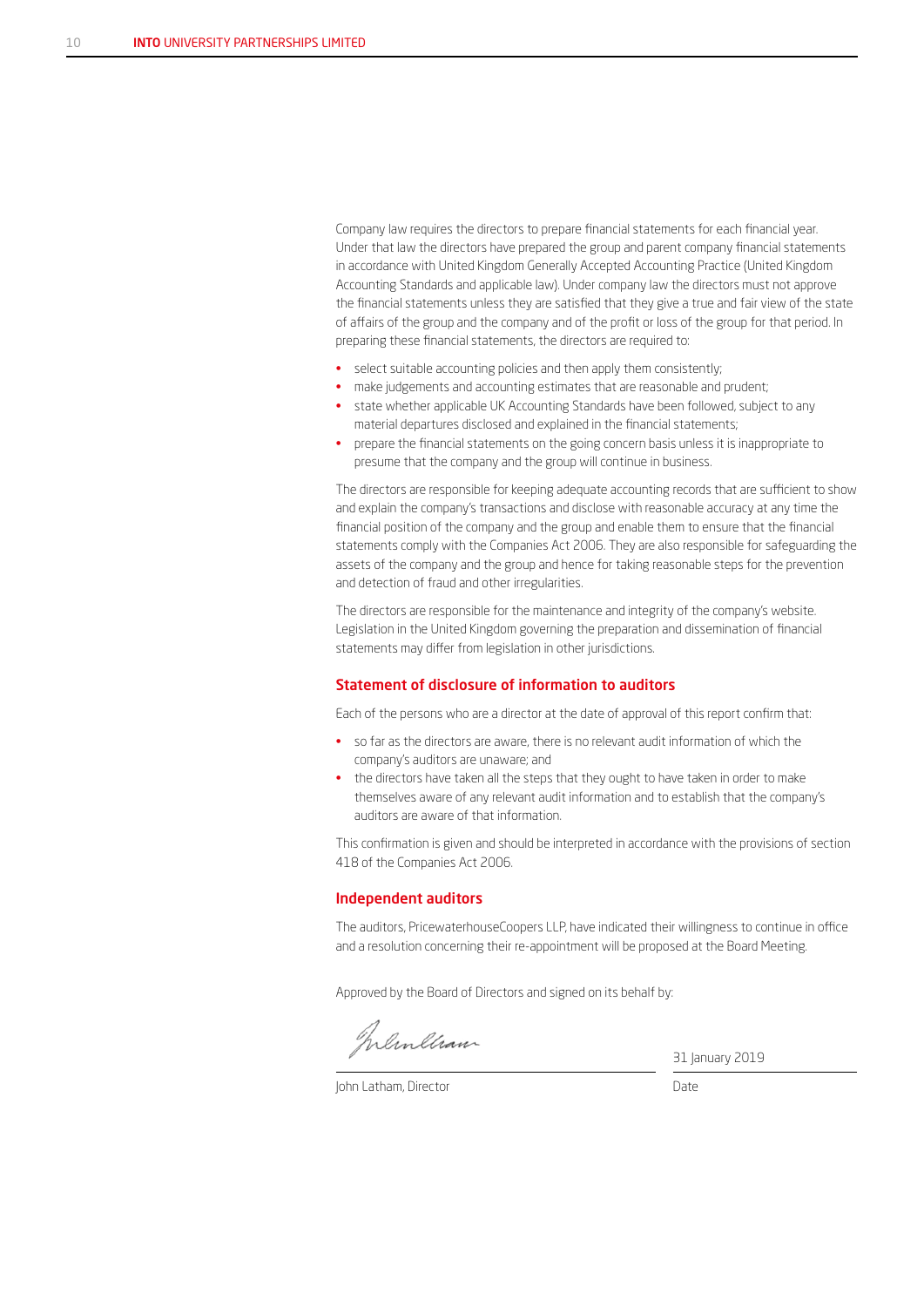### Independent auditors' report to the members of INTO University Partnerships Limited

#### Report on the financial statements

#### **Opinion**

In our opinion, INTO University Partnerships Limited's group financial statements and parent company financial statements (the "financial statements"):

- give a true and fair view of the state of the group's and of the parent company's affairs as at 31 July 2018 and of the group's profit and cash flows for the year then ended;
- have been properly prepared in accordance with United Kingdom Generally Accepted Accounting Practice (United Kingdom Accounting Standards, comprising FRS 102 "The Financial Reporting Standard applicable in the UK and Republic of Ireland", and applicable law); and
- have been prepared in accordance with the requirements of the Companies Act 2006.

We have audited the financial statements, included within the Annual Report, which comprise: the consolidated and company balance sheets as at 31 July 2018; the consolidated statement of comprehensive income, the consolidated cash flow statement, and the consolidated and company statements of changes in equity for the year then ended; the accounting policies; and the notes to the financial statements.

#### Basis for opinion

We conducted our audit in accordance with International Standards on Auditing (UK) ("ISAs (UK)") and applicable law. Our responsibilities under ISAs (UK) are further described in the Auditors' responsibilities for the audit of the financial statements section of our report. We believe that the audit evidence we have obtained is sufficient and appropriate to provide a basis for our opinion.

#### *Independence*

We remained independent of the group in accordance with the ethical requirements that are relevant to our audit of the financial statements in the UK, which includes the FRC's Ethical Standard, and we have fulfilled our other ethical responsibilities in accordance with these requirements.

#### Conclusions relating to going concern

We have nothing to report in respect of the following matters in relation to which ISAs (UK) require us to report to you when:

- the directors' use of the going concern basis of accounting in the preparation of the financial statements is not appropriate; or
- the directors have not disclosed in the financial statements any identified material uncertainties that may cast significant doubt about the group's and parent company's ability to continue to adopt the going concern basis of accounting for a period of at least twelve months from the date when the financial statements are authorised for issue.

However, because not all future events or conditions can be predicted, this statement is not a guarantee as to the group's and parent company's ability to continue as a going concern.

#### Reporting on other information

The other information comprises all of the information in the Annual Report other than the financial statements and our auditors' report thereon. The directors are responsible for the other information. Our opinion on the financial statements does not cover the other information and, accordingly, we do not express an audit opinion or, except to the extent otherwise explicitly stated in this report, any form of assurance thereon.

In connection with our audit of the financial statements, our responsibility is to read the other information and, in doing so, consider whether the other information is materially inconsistent with the financial statements or our knowledge obtained in the audit, or otherwise appears to be materially misstated. If we identify an apparent material inconsistency or material misstatement, we are required to perform procedures to conclude whether there is a material misstatement of the financial statements or a material misstatement of the other information. If, based on the work we have performed, we conclude that there is a material misstatement of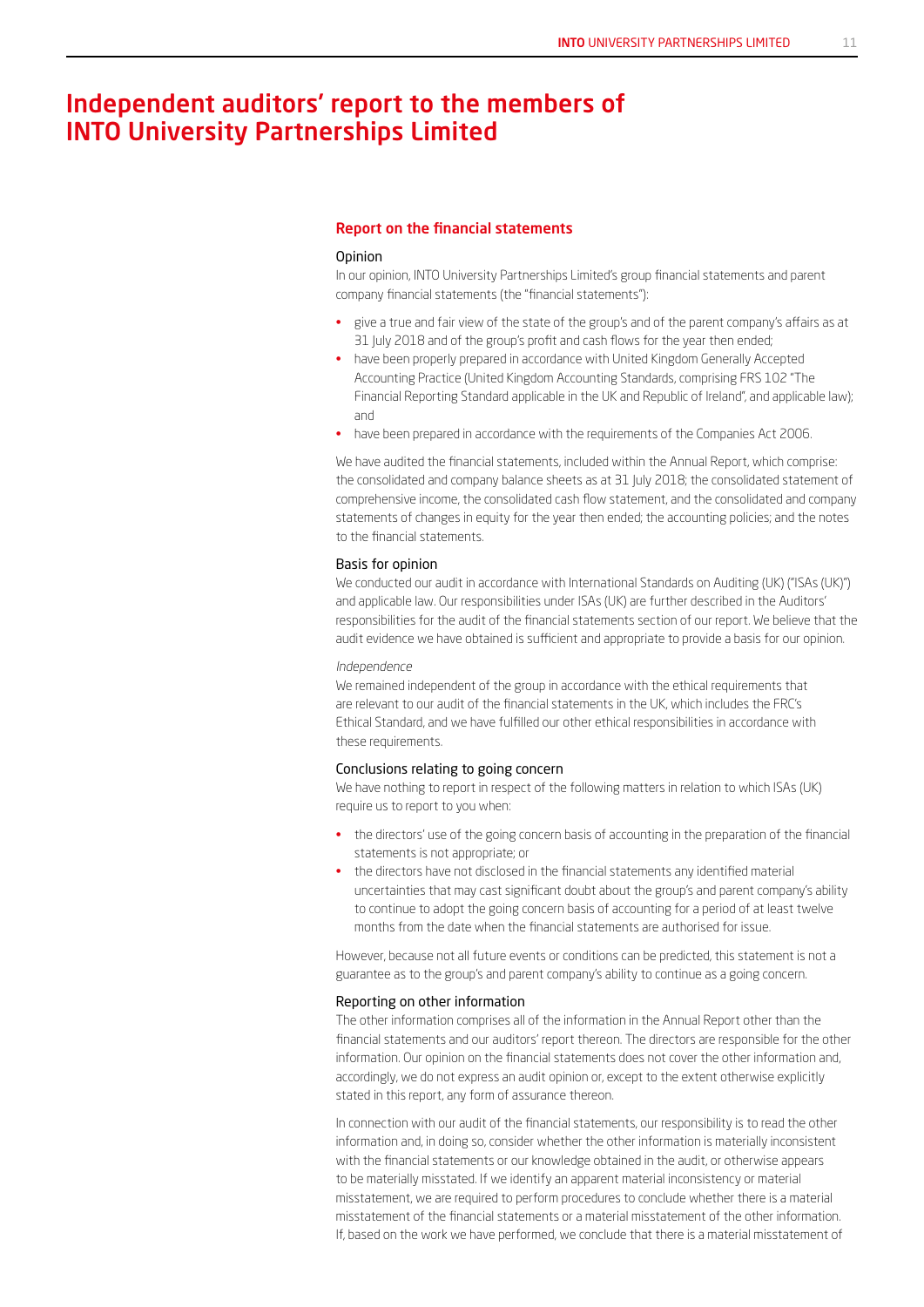this other information, we are required to report that fact. We have nothing to report based on these responsibilities.

With respect to the Strategic Report and Directors' report, we also considered whether the disclosures required by the UK Companies Act 2006 have been included.

Based on the responsibilities described above and our work undertaken in the course of the audit, ISAs (UK) require us also to report certain opinions and matters as described below.

#### *Strategic Report and Directors' Report*

In our opinion, based on the work undertaken in the course of the audit, the information given in the Strategic Report and Directors' report for the year ended 31 July 2018 is consistent with the financial statements and has been prepared in accordance with applicable legal requirements.

In light of the knowledge and understanding of the group and parent company and their environment obtained in the course of the audit, we did not identify any material misstatements in the Strategic Report and Directors' report.

#### Responsibilities for the financial statements and the audit

*Responsibilities of the directors for the financial statements*

As explained more fully in the Statement of directors' responsibilities, set out on pages 9–10, the directors are responsible for the preparation of the financial statements in accordance with the applicable framework and for being satisfied that they give a true and fair view. The directors are also responsible for such internal control as they determine is necessary to enable the preparation of financial statements that are free from material misstatement, whether due to fraud or error.

In preparing the financial statements, the directors are responsible for assessing the group's and the parent company's ability to continue as a going concern, disclosing as applicable, matters related to going concern and using the going concern basis of accounting unless the directors either intend to liquidate the group or the parent company or to cease operations, or have no realistic alternative but to do so.

#### *Auditors' responsibilities for the audit of the financial statements*

Our objectives are to obtain reasonable assurance about whether the financial statements as a whole are free from material misstatement, whether due to fraud or error, and to issue an auditors' report that includes our opinion. Reasonable assurance is a high level of assurance, but is not a guarantee that an audit conducted in accordance with ISAs (UK) will always detect a material misstatement when it exists. Misstatements can arise from fraud or error and are considered material if, individually or in the aggregate, they could reasonably be expected to influence the economic decisions of users taken on the basis of these financial statements.

A further description of our responsibilities for the audit of the financial statements is located on the FRC's website at: www.frc.org.uk/auditorsresponsibilities. This description forms part of our auditors' report.

#### *Use of this report*

This report, including the opinions, has been prepared for and only for the parent company's members as a body in accordance with Chapter 3 of Part 16 of the Companies Act 2006 and for no other purpose. We do not, in giving these opinions, accept or assume responsibility for any other purpose or to any other person to whom this report is shown or into whose hands it may come save where expressly agreed by our prior consent in writing.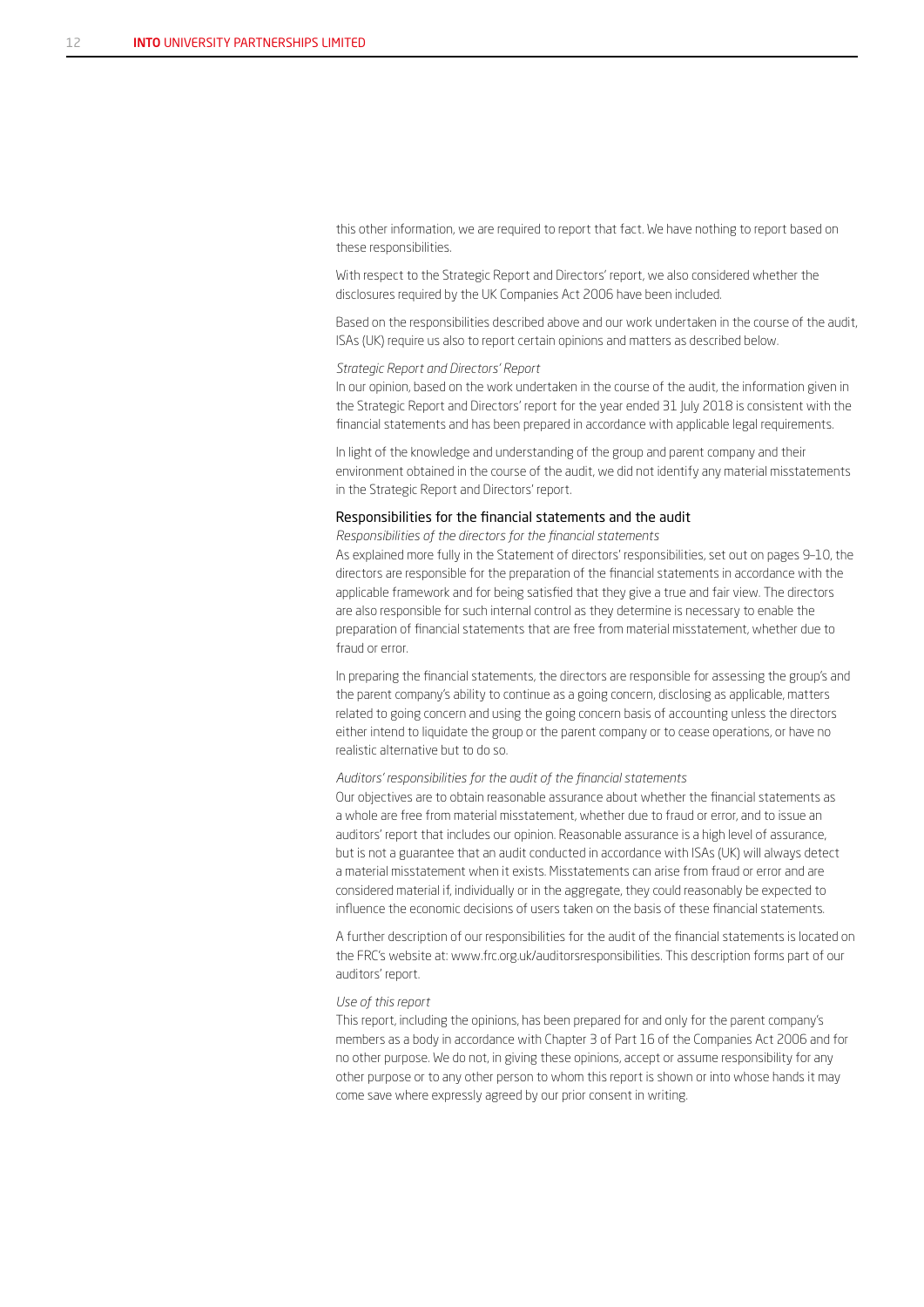#### Other required reporting

#### Companies Act 2006 exception reporting

Under the Companies Act 2006 we are required to report to you if, in our opinion:

- we have not received all the information and explanations we require for our audit; or
- adequate accounting records have not been kept by the parent company, or returns adequate for our audit have not been received from branches not visited by us; or
- certain disclosures of directors' remuneration specified by law are not made; or
- the parent company financial statements are not in agreement with the accounting records and returns.

We have no exceptions to report arising from this responsibility.

31 January 2019

Date

Mark Jordan (Senior Statutory Auditor) for and on behalf of PricewaterhouseCoopers LLP Chartered Accountants and Statutory Auditors London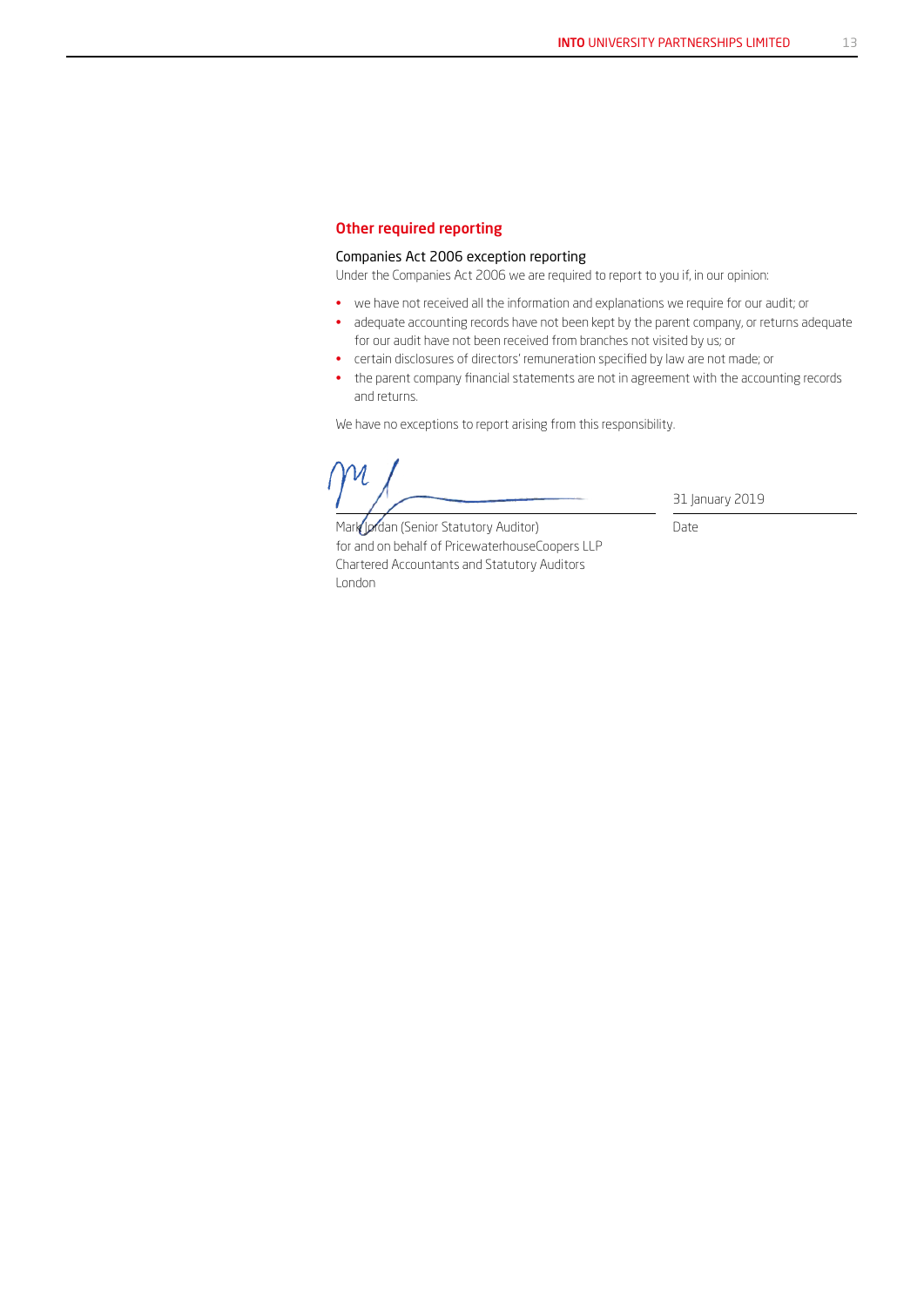### Consolidated statement of comprehensive income for the year ended 31 July 2018

Registered number: 05507863

|                                                                        | <b>Note</b>             | <b>Underlying</b><br>£'000 | Non-underlying<br>£'000 | 2018<br>£'000 | 2017<br>Underlying | 2017 Non-<br>Underlying  | 2017<br>£'000 |
|------------------------------------------------------------------------|-------------------------|----------------------------|-------------------------|---------------|--------------------|--------------------------|---------------|
|                                                                        |                         |                            |                         |               |                    |                          |               |
| Group turnover <sup>1</sup>                                            | $\mathbf 1$             | 85,050                     |                         | 85,050        | 79,869             |                          | 79.869        |
| Cost of sales                                                          |                         | (16, 689)                  |                         | (16,689)      | (15,480)           |                          | (15,480)      |
| Gross profit                                                           |                         | 68,361                     |                         | 68,361        | 64,389             |                          | 64,389        |
| Administrative expenses                                                |                         | (53, 568)                  |                         | (53, 568)     | (54, 337)          |                          | (54, 337)     |
| Profit on disposal of land and buildings                               |                         | 43                         |                         | 43            |                    | $\equiv$                 |               |
| Group operating profit before exceptional                              |                         | 14,836                     |                         | 14,836        | 10,052             | $\overline{\phantom{0}}$ | 10,052        |
| items                                                                  |                         |                            |                         |               |                    |                          |               |
| Exceptional items                                                      | $\overline{c}$          |                            | 531                     | 531           | $\equiv$           | 8,450                    | 8,450         |
| Group operating profit                                                 | $\overline{\mathsf{B}}$ | 14,836                     | 531                     | 15,367        | 10,052             | 8,450                    | 18,502        |
| Existing operations                                                    |                         | 14,489                     | 531                     | 15,020        | 10,052             | 8,450                    | 18,502        |
| Acquisitions                                                           |                         | 347                        |                         | 347           |                    |                          |               |
| Share of operating (losses) / profit in joint                          | 13                      | (2,145)                    | 1,435                   | (710)         | (1,650)            | $\overline{\phantom{0}}$ | (1,650)       |
| ventures                                                               |                         |                            |                         |               |                    |                          |               |
| Group and share of joint ventures                                      |                         | 12,691                     | 1,966                   | 14,657        | 8,402              | 8,450                    | 16,852        |
| operating profit                                                       |                         |                            |                         |               |                    |                          |               |
| Net interest receivable / (payable)                                    |                         |                            |                         |               |                    |                          |               |
| Group                                                                  |                         | (482)                      |                         | (482)         | 110                |                          | 110           |
| Share of joint ventures'                                               |                         | (418)                      |                         | (418)         | (390)              |                          | (390)         |
| Profit on ordinary activities before                                   |                         | 11,791                     | 1,966                   | 13,757        | 8,122              | 8,450                    | 16,572        |
| taxation                                                               |                         |                            |                         |               |                    |                          |               |
| Tax on profit on ordinary activities of<br>subsidiaries                | 5                       | (3,178)                    | 191                     | (2,987)       | (4,287)            | (2,061)                  | (6,348)       |
| Share of joint ventures taxation                                       | 5                       | (299)                      | (7)                     | (306)         | (413)              | $\qquad \qquad -$        | (413)         |
| Profit on ordinary activities after taxation                           |                         | 8,314                      | 2,150                   | 10,464        | 3,422              | 6,389                    | 9,811         |
| Profit for the financial year                                          | 15,16                   | 8,314                      | 2,150                   | 10,464        | 3,422              | 6,389                    | 9,811         |
| Currency translation difference on foreign<br>currency net investments |                         | 682                        |                         | 682           | (483)              |                          | (483)         |
| Total comprehensive income                                             |                         | 8,996                      | 2,150                   | 11,146        | 2,939              | 6,389                    | 9,328         |
|                                                                        |                         |                            |                         |               |                    |                          |               |

<sup>1</sup> Adjusted turnover which includes statutory turnover and share of joint ventures' turnover was £183,939k (2017: £167,117). Please see the Strategic Report for details of this

All amounts relate to continuing operations.

There is no material difference between the profit on ordinary activities before taxation and the profit for the current and prior financial year stated above and their historical cost equivalents

The notes on pages 24 to 41 form part of these financial statements.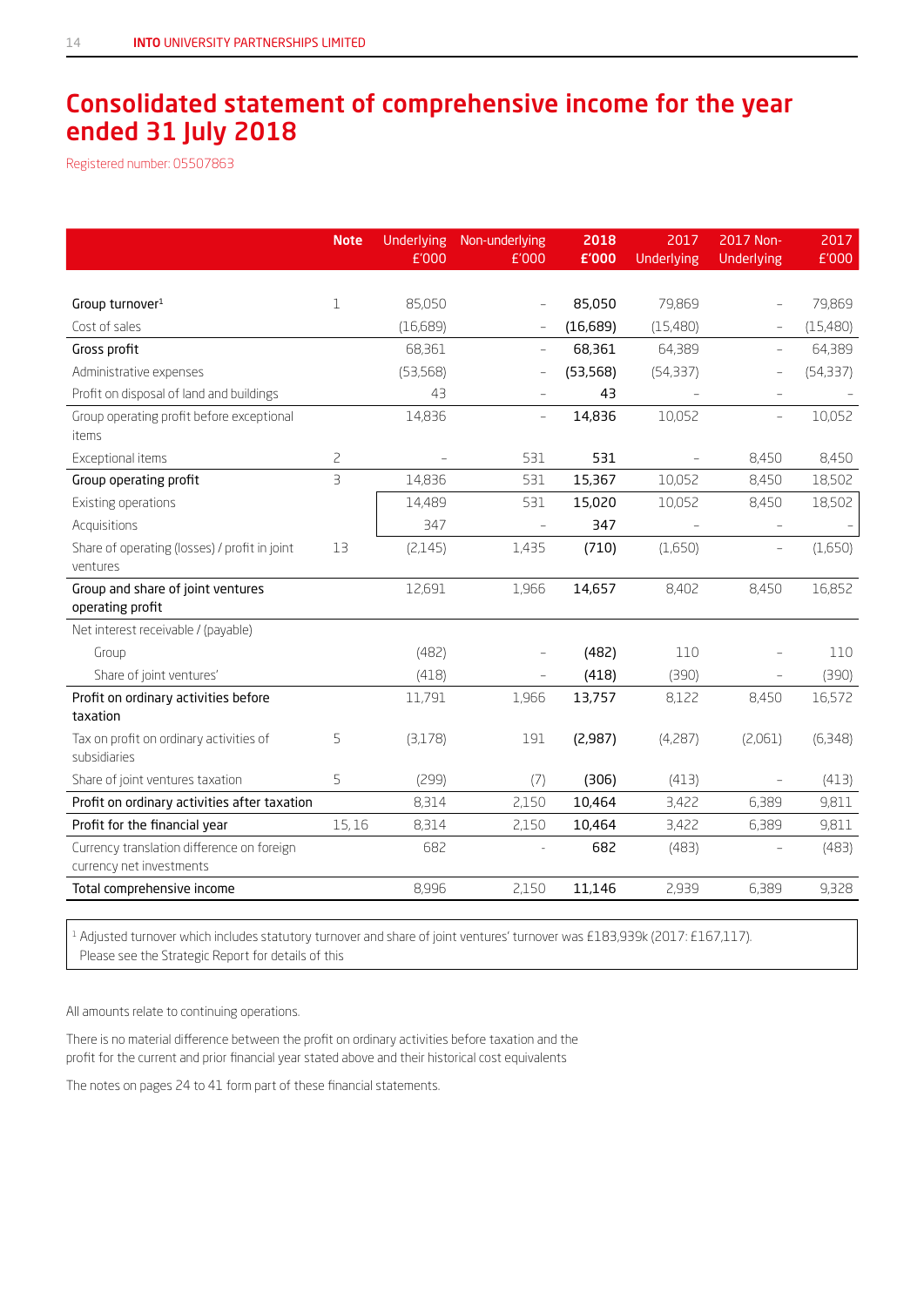### Consolidated balance sheet as at 31 July 2018

Registered number: 05507863

|                                                         | <b>Note</b>    | 2018<br>£'000  | 2017 <sup>1</sup><br>£'000 |
|---------------------------------------------------------|----------------|----------------|----------------------------|
|                                                         |                |                |                            |
| <b>Fixed assets</b>                                     |                |                |                            |
| Intangible assets                                       | 6              | 11,634         | 9,851                      |
| Tangible assets                                         | $\overline{7}$ | 4,804          | 4,188                      |
| Investments in joint ventures                           | 13             | 3,135          | 818                        |
| Other investments                                       | $\mbox{8}$     | 150            | 150                        |
| Total fixed assets                                      |                | 19,723         | 15,007                     |
| Current assets                                          |                |                |                            |
| Debtors                                                 | $\mathsf 9$    | 51,716         | 50,846                     |
| Prepayments and accrued income                          |                |                |                            |
| amounts falling due within one year                     | $\mathcal{G}$  | 22,176         | 21,305                     |
| amounts falling due after one year                      | $\mathsf{G}$   | 6,505          | 4,083                      |
| Cash at bank and in hand                                |                | 16,583         | 35,024                     |
|                                                         |                | 96,980         | 111,258                    |
|                                                         |                |                |                            |
| Creditors: Amounts falling due within one year          | 10             | (12, 744)      | (15,353)                   |
| Accruals and deferred income                            | 10             | (36, 517)      | (43, 561)                  |
| Provisions for liabilities                              | 11             | (3,932)        | (3,261)                    |
| Net current assets                                      |                | 43,787         | 49,083                     |
|                                                         |                |                |                            |
| Total assets less current liabilities                   |                | 63,510         | 64,090                     |
|                                                         |                |                |                            |
| Creditors: Amounts falling due after more than one year | 12             | (176)          | (186)                      |
| Liabilities in respect of joint ventures                | 13             | (38, 738)      | (36, 756)                  |
| Net assets                                              |                | 24,596         | 27,148                     |
|                                                         |                |                |                            |
| Capital and reserves                                    |                |                |                            |
| Called up share capital                                 | 14             | 1,277          | 1,206                      |
| Share premium account                                   | 15             | $\overline{c}$ | 33,002                     |
| Foreign exchange translation reserve                    | 15             | 2,490          | 1,808                      |
| Profit and loss reserve                                 | 15             | 20,827         | (8,868)                    |
| Total shareholders' funds                               | 16             | 24,596         | 27,148                     |

1 The group's interest in its joint ventures have been represented as discussed in note 13.

The consolidated financial statements on pages 14 to 41, were approved by the Board of Directors and signed on its behalf by:

Inlinelian

31 January 2019

John Latham, Director Date

The notes on pages 24 to 41 form part of these financial statements.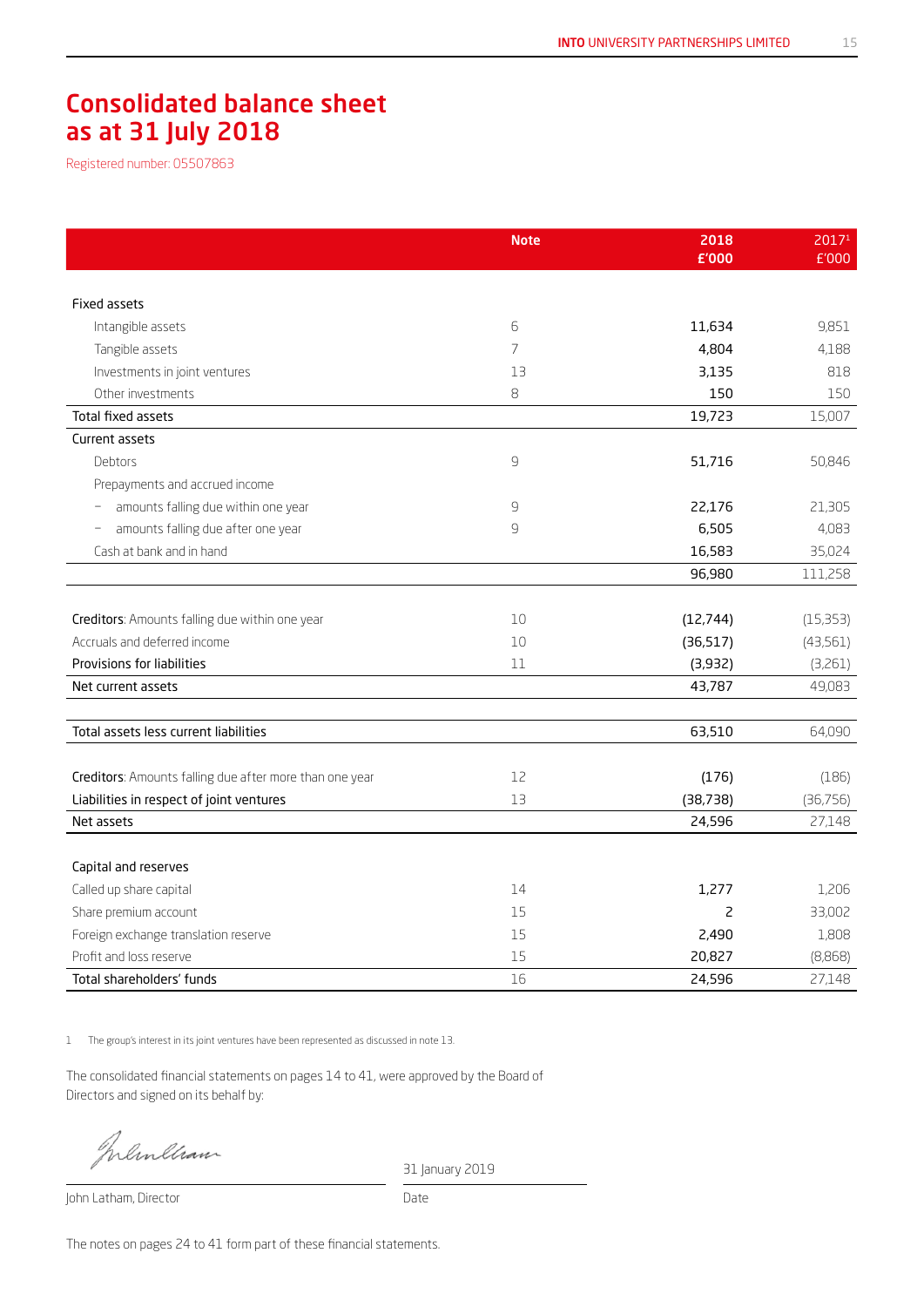### Company balance sheet as at 31 July 2018

Registered number: 05507863

|                                                | <b>Note</b>  | 2018<br>£'000 | 2017<br>£'000 |
|------------------------------------------------|--------------|---------------|---------------|
|                                                |              |               |               |
| Investments                                    | 8            | 36,066        | 36,066        |
|                                                |              | 36,066        | 36,066        |
| Current assets                                 |              |               |               |
| Debtors                                        | $\mathsf{G}$ | 10,156        | 5,207         |
| Prepayments and accrued income                 | 9            | 3,270         | 5,421         |
| Cash at bank and in hand                       |              | 745           | 14,890        |
|                                                |              | 14,171        | 25,518        |
| Creditors: amounts falling due within one year | 10           | (9,335)       | (6,841)       |
| Accruals and deferred income                   | 10           | (402)         | (606)         |
| Provision for liabilities                      | 11           | (2,999)       | (2,978)       |
| Net current assets                             |              | 1,435         | 15,093        |
| Total assets less current liabilities          |              | 37,501        | 51,159        |
| Net assets                                     |              | 37,501        | 51,159        |
|                                                |              |               |               |
| Capital and reserves                           |              |               |               |
| Called up share capital                        | 14           | 1,277         | 1,206         |
| Share premium account                          | 15           | 2             | 33,002        |
| Profit and loss account                        | 15           | 36,222        | 16,951        |
| Total shareholders' funds                      | 16           | 37,501        | 51,159        |

As permitted by section 408 of the Companies Act 2006, no separate profit and loss account is presented in respect of the parent company. The result for the financial year ended 31 July 2018 of the parent company was a £40k profit (2017: £28,242k profit).

The financial statements on pages 14 to 41, were approved by the Board of Directors and signed on its behalf by

Inlinecian

31 January 2019

John Latham, Director Date

The notes on pages 24 to 41 form part of these financial statements.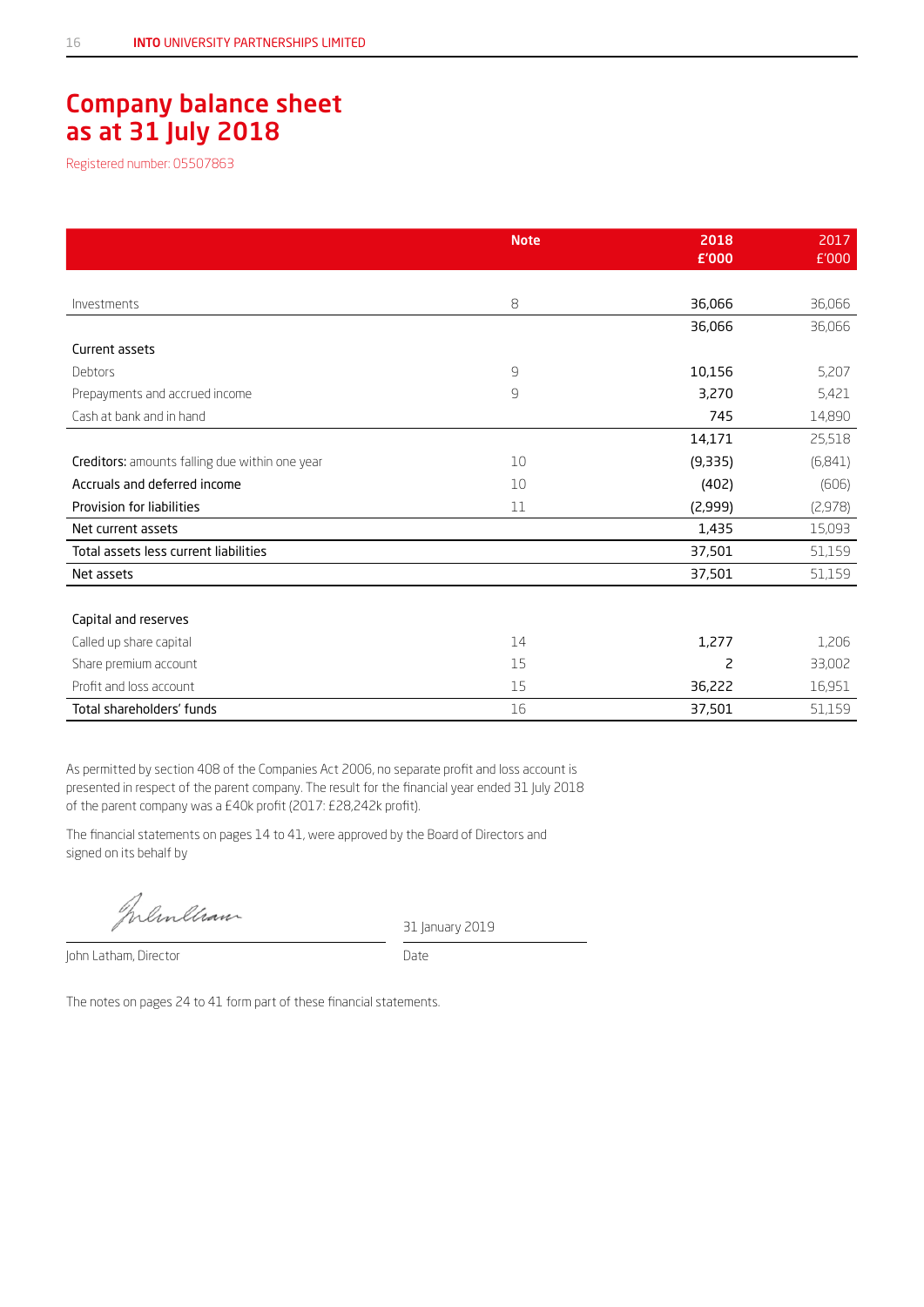### Consolidated statement of changes in equity for the year ended 31 July 2018

| <b>GROUP</b>                                   | <b>Called up</b><br>share<br>capital | <b>Share</b><br>premium | <b>Translation</b><br>reserve | <b>Profit and</b><br>loss account | <b>Total</b><br><b>shareholders</b><br>funds |
|------------------------------------------------|--------------------------------------|-------------------------|-------------------------------|-----------------------------------|----------------------------------------------|
|                                                | £'000                                | £'000                   | £'000                         | £'000                             | £'000                                        |
|                                                |                                      |                         |                               |                                   |                                              |
| As at 1 August 2016                            | 1,192                                | 33,002                  | 2,291                         | (18,679)                          | 17,806                                       |
|                                                |                                      |                         |                               |                                   |                                              |
| Profit for the financial year                  | $\overline{\phantom{m}}$             |                         |                               | 9,811                             | 9,811                                        |
| Issue of shares to employees                   | 14                                   |                         |                               |                                   | 14                                           |
| <b>Translation Reserve</b>                     | $\overline{\phantom{m}}$             |                         | (483)                         |                                   | (483)                                        |
| As at 31 July 2017                             | 1,206                                | 33,002                  | 1,808                         | (8,868)                           | 27,148                                       |
|                                                |                                      |                         |                               |                                   |                                              |
| Profit for the financial year                  | $-$                                  |                         | $\overline{\phantom{0}}$      | 10,464                            | 10,464                                       |
| Capital Reduction                              | $\overline{\phantom{m}}$             | (33,002)                | $\qquad \qquad -$             | 33,002                            |                                              |
| Dividends                                      | $\qquad \qquad -$                    |                         | $\qquad \qquad -$             | (15,000)                          | (15,000)                                     |
| Issue of shares to employees                   | 71                                   | 2                       | $\qquad \qquad -$             | (47)                              | 26                                           |
| Charge for equity settled share based payments | $\qquad \qquad -$                    |                         |                               | 1,276                             | 1,276                                        |
| <b>Translation Reserve</b>                     | $\qquad \qquad -$                    |                         | 682                           |                                   | 682                                          |
| As at 31 July 2018                             | 1,277                                | 2                       | 2,490                         | 20,827                            | 24,596                                       |

### Company statement of changes in equity for the year ended 31 July 2018

|                                                | <b>Called up</b><br>share<br>capital | <b>Share</b><br>premium | <b>Profit and</b><br>loss account | <b>Total</b><br><b>shareholders</b><br>funds |
|------------------------------------------------|--------------------------------------|-------------------------|-----------------------------------|----------------------------------------------|
|                                                | £'000                                | £'000                   | £'000                             | £'000                                        |
|                                                |                                      |                         |                                   |                                              |
| As at 1 August 2016                            | 1,192                                | 33,002                  | (11,291)                          | 22,903                                       |
|                                                |                                      |                         |                                   |                                              |
| Profit for the financial year                  |                                      |                         | 28,242                            | 28,242                                       |
| Issue of share to employees                    | 14                                   | $\qquad \qquad -$       |                                   | 14                                           |
| As at 31 July 2017                             | 1,206                                | 33,002                  | 16,951                            | 51,159                                       |
|                                                |                                      |                         |                                   |                                              |
| Profit for the financial year                  |                                      |                         | 40                                | 40                                           |
| Capital Reduction                              |                                      | (33,002)                | 33,002                            |                                              |
| <b>Dividends</b>                               |                                      | -                       | (15,000)                          | (15,000)                                     |
| Issue of bonus shares to employees             | 71                                   | 2                       | (47)                              | 26                                           |
| Charge for equity settled share based payments |                                      | $\qquad \qquad -$       | 1,276                             | 1,276                                        |
| As at 31 July 2018                             | 1,277                                | 2                       | 36,222                            | 37,501                                       |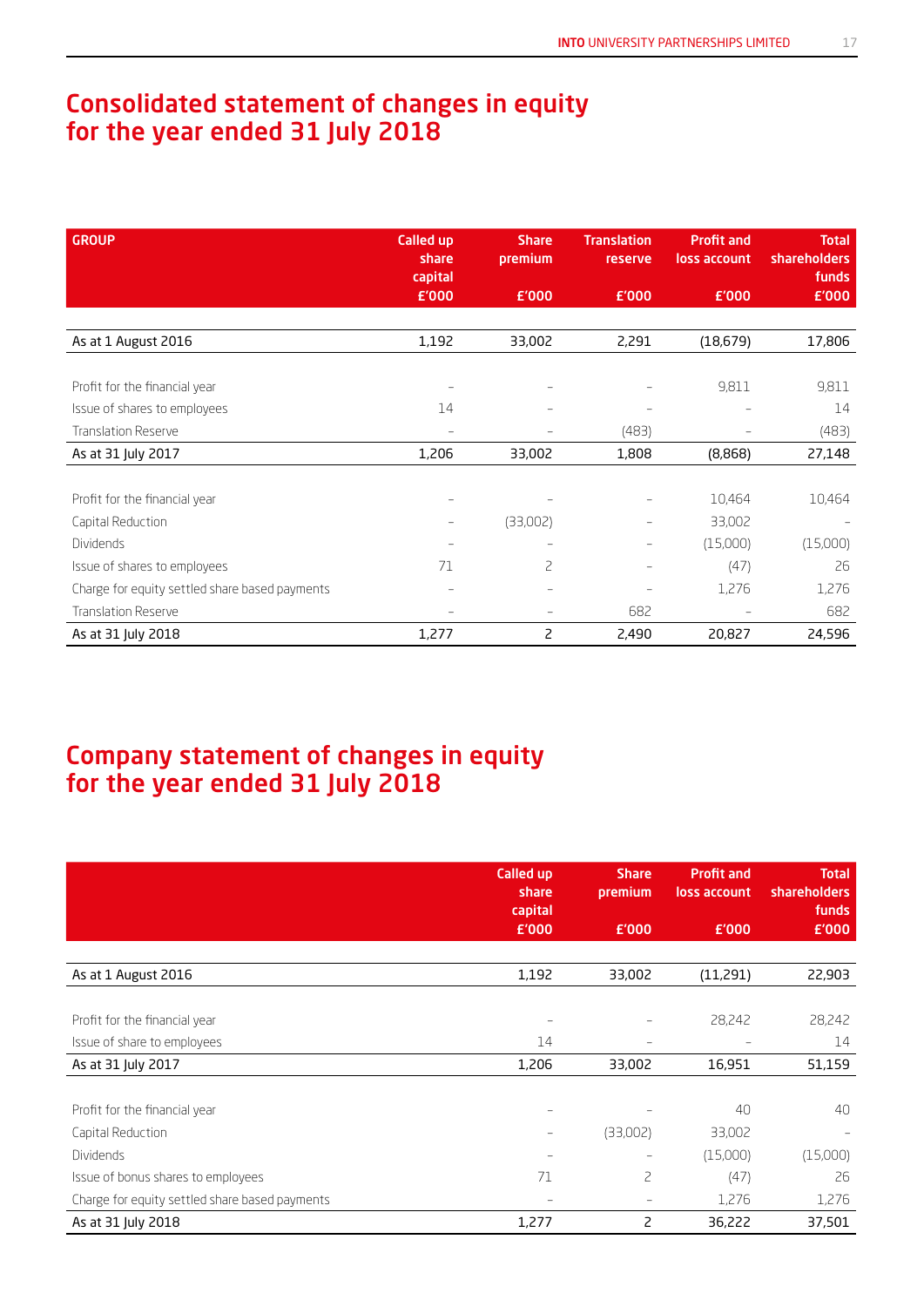### Consolidated cash flow statement for the year ended 31 July 2018

Registered number: 05507863

|                                                        | 2018      | 2017      |
|--------------------------------------------------------|-----------|-----------|
|                                                        | £'000     | £'000     |
|                                                        |           |           |
| Cash flows from operating profit                       |           |           |
| Profit for the financial year                          | 10,464    | 9,811     |
| Depreciation charge                                    | 1,019     | 919       |
| Amortisation of intangibles                            | 1,923     | 1,904     |
| Loss on disposal of tangible assets                    |           | 76        |
| Share based payment charge                             | 1,276     |           |
| Interest received                                      | 482       | (110)     |
| Share of loss for the financial year in joint ventures | 1,016     | 2,063     |
| Share of interest in joint ventures                    | 418       | 390       |
| Taxation                                               | 2,987     | 6,348     |
| Increase in debtors                                    | (6,057)   | (8,614)   |
| Decrease in creditors                                  | (4, 160)  | (11, 564) |
| Cash from operations                                   | 9,368     | 1,223     |
| Income taxes paid                                      | (7, 810)  | (2,550)   |
| Net cash inflow / (outflow) from operating activities  | 1,558     | (1,327)   |
|                                                        |           |           |
| Cash flow from investing activities                    |           |           |
| Interest received                                      | 27        | 358       |
| Interest paid                                          | (509)     | (248)     |
| Purchase of tangible fixed assets                      | (1,741)   | (1, 129)  |
| Purchase of intangible fixed assets                    | (5,707)   | (3,966)   |
| Investment in joint ventures                           | (1, 547)  | (38)      |
| Dividends received from joint ventures                 | 3,568     | 7,411     |
| Net cash (outflow) / inflow from investing activities  | (5,909)   | 2,388     |
|                                                        |           |           |
| Cash flow from financing activities                    |           |           |
| Issue of ordinary share capital                        | 16        | 14        |
| Dividends paid                                         | (15,000)  |           |
| Decrease in borrowings                                 | (10)      | (30)      |
| Net cash (outflow) from financing activities           | (14, 994) | (16)      |
|                                                        |           |           |
| Net (decrease) / increase in cash and cash equivalents | (19, 345) | 1,045     |
| Cash and cash equivalents at beginning of the year     | 35,024    | 34,500    |
| Exchange adjustments                                   | 904       | (521)     |
| Cash and cash equivalents at the end of year           | 16,583    | 35,024    |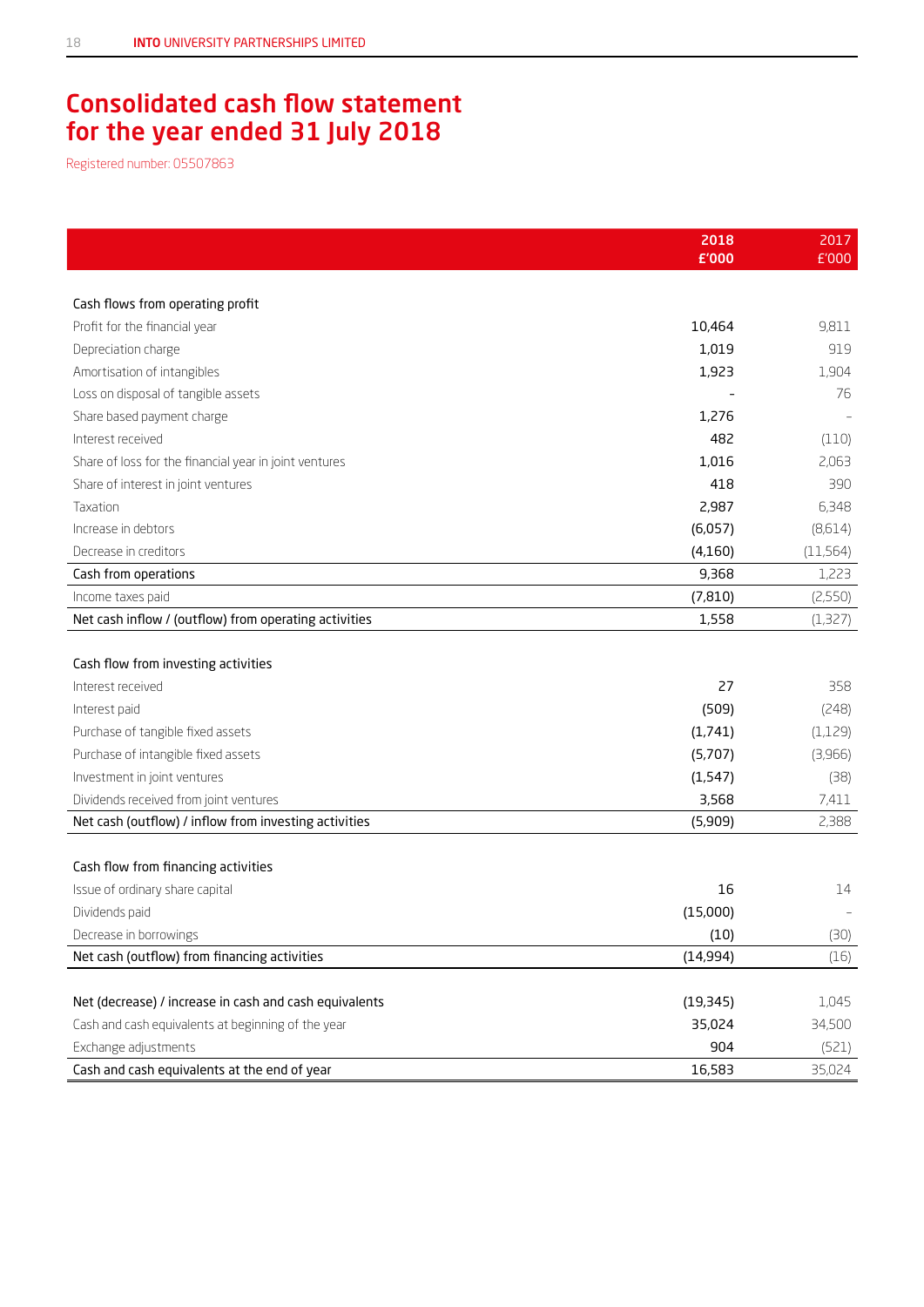### Principal accounting policies

The following accounting policies have been applied consistently in both the current and preceding periods in dealing with items which are considered material in relation to the company's financial statements. These financial statements are prepared in Pounds Sterling and in accordance with the Companies Act 2006 and Financial Reporting Standard 102 (FRS 102), issued by the Financial Reporting Council.

The functional currency of the group is considered to be Pounds Sterling because that is the currency of the primary economic environment in which the group operates.

INTO University Partnerships Limited meets the definition of a qualifying entity under FRS 102 and has therefore taken advantage of the disclosure exemptions available to it in respect of its separate financial statements, which are presented alongside the consolidated financial statements. Exemptions have been taken in relation to share-based payments, financial instruments, and remuneration of key management personnel.

#### Going concern

The financial statements have been prepared on the going concern basis, which assumes that the group will continue to be able to meet its liabilities as they fall due for the foreseeable future.

After considering the cash flow projections for the twelve months from the date these financial statements were issued for approval, the directors believe the group has sufficient funds to meet its liabilities as they fall due and have accordingly prepared the financial statements on a going concern basis.

#### Consolidation

The consolidated financial statements include the financial statements of the company and its subsidiary undertakings, together with the group's share of results of its joint ventures. A separate statement of comprehensive income has not been included for the company by virtue of section 408 of the Companies Act 2006.

The results of subsidiaries and share of profits and losses from joint ventures represent an annual year to 31 July 2018, with comparatives representing an annual year to 31 July 2017.

INTO USF Inc prepare their financial statements to 30 June. Given non-coterminous balance sheet dates, the share of profits and losses and net assets in relation to this joint venture represent the annual period to 30 June 2018. As INTO USF Inc's balance sheet date is less than 3 months prior to the group's balance sheet date, this is permitted under FRS 102.

#### Subsidiaries

Acquisition of subsidiaries is accounted for using the acquisition method.

Inter-company transactions, balances and unrealised gains arising between the Company and its subsidiaries are eliminated in preparing the consolidated financial statements. Accounting policies of subsidiaries have been aligned where necessary to ensure consistency with the policies adopted by the group. In the parent company financial statements investments in subsidiaries are accounted for at cost less impairment.

#### Interests in joint ventures

The results, assets and liabilities of a jointly controlled entity are incorporated in these financial statements using the equity method of accounting. Under the equity method, the investment in a jointly controlled entity is carried in the balance sheet at cost, plus post-acquisition changes in the group's share of net assets of the jointly controlled entity, less distributions received and less any impairment in value of the investment. The group statement of comprehensive income reflects the group's share of the results after tax of the jointly controlled entity.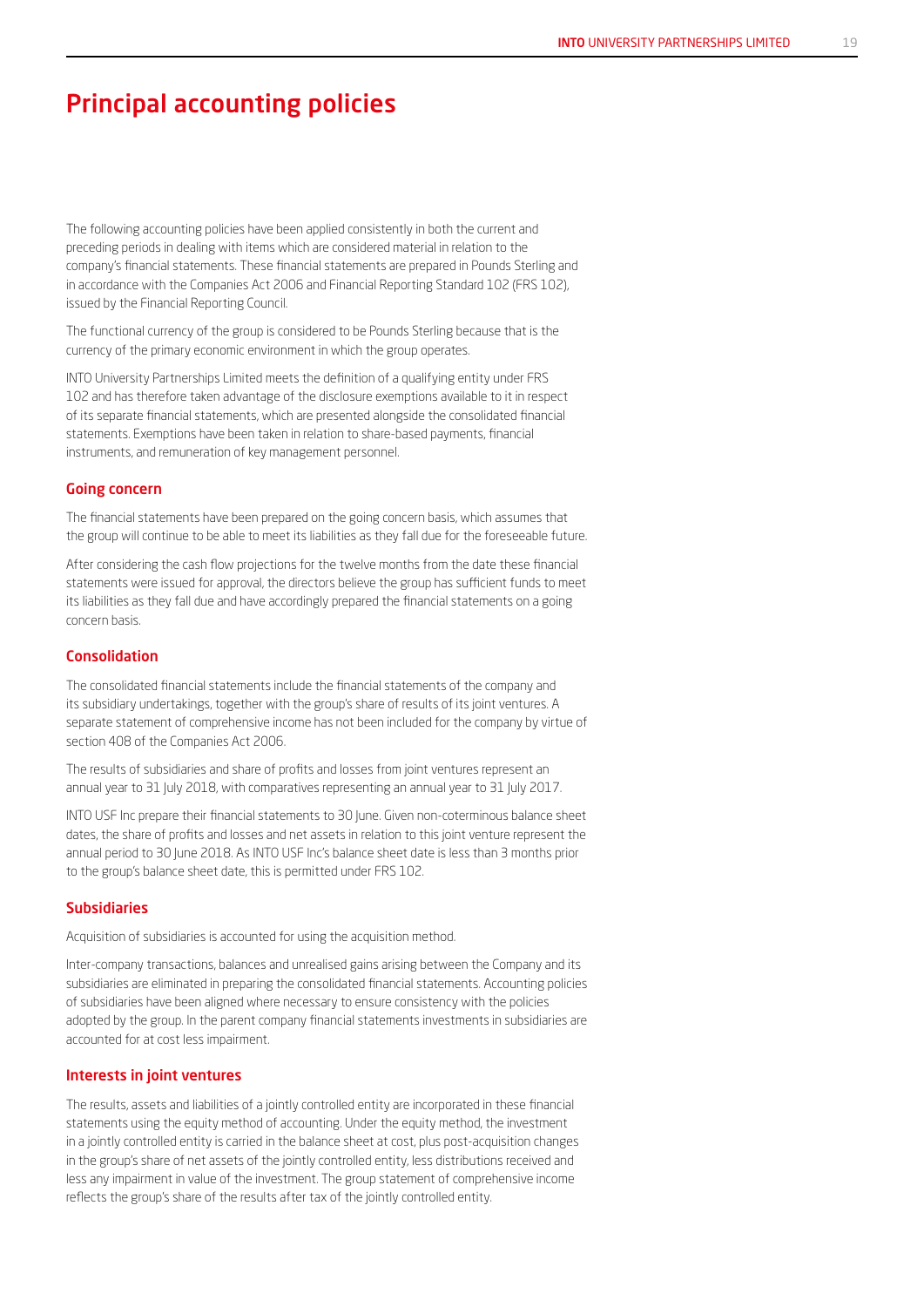Where necessary, adjustments are made to financial statements of jointly controlled entities to bring the accounting policies used into line with those of the group.

Unrealised gains on transactions between the group and its jointly controlled entities are eliminated to the extent of the group's interest in the jointly controlled entities.

The group assesses investments in jointly controlled entities for impairment whenever events or changes in circumstances indicate that the carrying value may not be recoverable. If any such indication of impairment exists, the carrying amount of the investment is compared with its recoverable amount, being the higher of its fair value less costs to sell and value in use. Where the carrying amount exceeds the recoverable amount, the investment is written down to its recoverable amount.

In the parent company financial statements investments in joint ventures are accounted for at cost less impairment.

#### Foreign currency translation

Foreign currency transactions are translated into the functional currency using the exchange rates prevailing at the dates of the transactions. Foreign exchange gains and losses resulting from the settlement of such transactions and from the translation at year end exchange rates of monetary assets and liabilities denominated in foreign currencies are recognised in the statement of comprehensive income.

#### Foreign operations

The assets and liabilities of foreign operations are translated to Pounds Sterling at exchange rates at the reporting date. The income and expenses of foreign operations are translated to Pounds Sterling at the average rate for the year. Exchange differences arising on retranslation of foreign operations from the opening / average rate to the closing rate are recognised in other comprehensive income and are included in the translation reserve.

#### Intangible assets

Computer software is stated at cost less accumulated amortisation and accumulated impairment losses. Software is amortised over its estimated useful life, of 4 – 7 years, on a straight line basis.

Goodwill represents the excess of the cost of acquisition of a subsidiary over the group's share of the fair value of identifiable net assets acquired.

Goodwill is amortised on a systematic basis over its useful life, which is 10 -15 years. It is believed that the useful life of 10-15 years is appropriate as the contacts in the acquired entities are expected to generate benefits over at least this period.

Goodwill is allocated to cash-generating units for the purpose of impairment testing. The allocation is made to those cash-generating units or groups of cash-generating units that are expected to benefit from the business combination in which the goodwill arose.

At each reporting date an assessment is conducted to review if there is any indication of impairment. If there is objective evidence of impairment an impairment loss is recognised in the statement of comprehensive income.

#### Tangible fixed assets

Tangible fixed assets are stated at historical cost less accumulated depreciation and impairment. Historical cost includes expenditure directly attributable to acquisition. Subsequent costs are included in the assets' carrying amount or recognised as a separate asset, as appropriate, only when it is probable that the future economic benefits associated with the item will flow to the Group and the cost of the item can be measured reliably.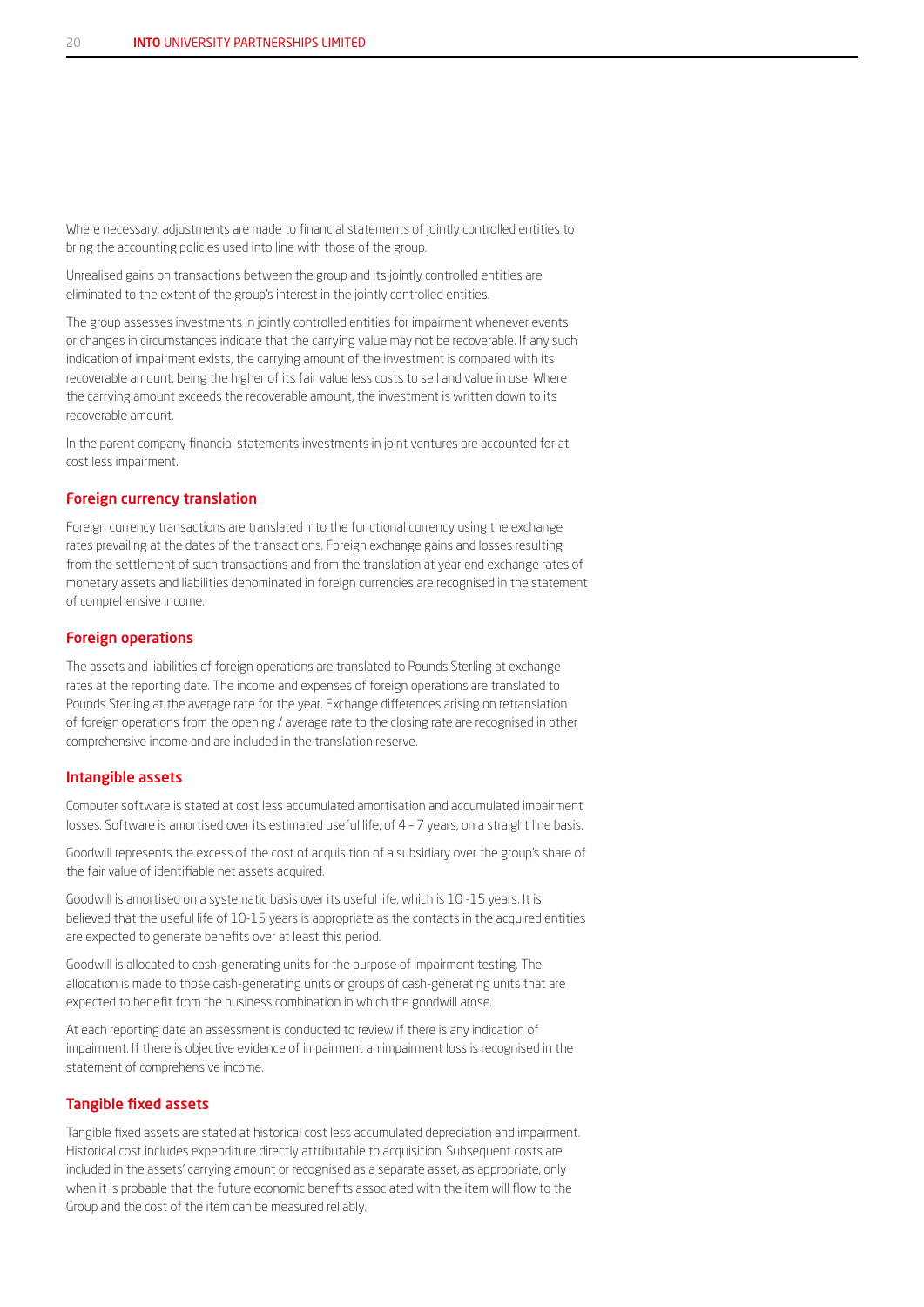Estimated depreciation is made on the following basis to write off the assets over their estimated useful economic lives:

| Land freehold          | Not depreciated         |
|------------------------|-------------------------|
| Buildings freehold     | 2% straight line        |
| Leasehold improvements | I ife of the lease      |
| Fixtures and fittings  | 20% - 25% straight line |
| Office Equipment       | 20% - 25% straight line |

Useful lives and residual values are reviewed and adjusted if appropriate, at each balance sheet date.

An asset's carrying amount is impaired immediately to its recoverable amount if the asset's carrying amount is greater than its estimated recoverable amount.

#### Pension obligations

The group only has defined contribution plans. Contributions in respect of defined contribution pension schemes are charged to the statement of comprehensive income when they are payable. The group has no further payment obligations once the contributions have been paid. Prepaid contributions are recognised as an asset to the extent that a cash refund or a reduction in the future payments is available.

#### Financial instruments

Financial assets and liabilities are recognised when the group becomes a party to the contractual provisions of the instrument. All financial assets and liabilities are initially measured at transaction price. As detailed in the directors' report the group does not have any complex financial instruments.

#### Revenue recognition

Revenue is measured at the fair value of the consideration received or receivable for the provision of services in the ordinary course of the group's activities. Revenue is shown net of value-added tax and amounts due to third parties and after elimination of revenue within the group.

Amounts invoiced in advance of services being performed are deferred within creditors due in less than one year until the service is performed. Where services are performed prior to amounts being invoiced, amounts are recognised as accrued income within debtors.

#### • Tuition

Tuition fees represent all fees chargeable to students or their sponsors received and receivable attributable to the current accounting year net of discounts. Tuition fees are attributed to accounting periods based on the tuition actually provided in that period. The costs of any fees waived are deducted from the tuition fee income.

#### **Accommodation**

Accommodation fees are spread over the period of occupancy to which they relate.

#### • Catering

Catering income represents the sale of food and beverages from ancillary catering facilities and is recognised as earned over the year.

#### • Management and corporate services fees

Marketing services, management services and other corporate services are provided by the group to its joint ventures. Such turnover is recognised in the accounting period in which the services are provided.

#### • Progression fees

The group receives contractual payments from certain Universities in relation to students progressing to join the University from INTO study centres and/or from direct applicants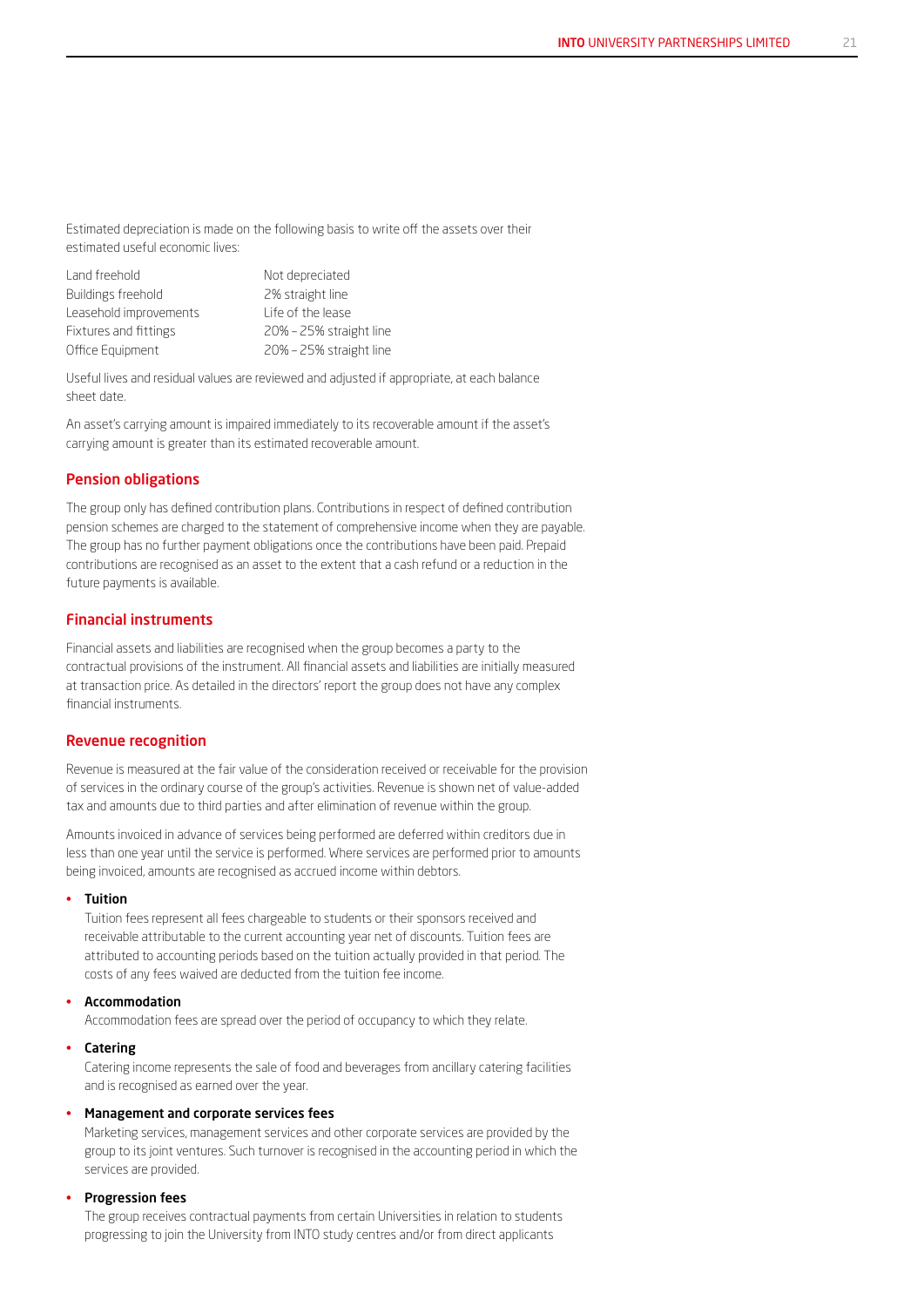joining the University as a result of marketing activity conducted by the group. Such turnover is recognised at the point students accept a place to study at the University and is recognised for all future payments in full less a provision for estimated student withdrawals.

#### • Placement fees

Contractual payments are received from certain education providers in relation to placing students where the group acts as agent. Such turnover is recognised at the point students accept a place to study and only the agency commission due is recognised as revenue.

#### Operating leases

Rentals under operating leases are charged to the profit and loss account on a straight line basis over the term of the lease.

#### Contingent liabilities

Because of the nature of the business it is possible that from time to time the group will enter into disputes with third parties. Contingent liabilities are disclosed if the possibility of an outflow of economic benefit to settle the obligation is more than remote.

In approving these financial statements the Board of Directors have confirmed their view that no provisions need to be booked in respect of such matters.

#### Share based payments

The Group provides share based payment arrangements to certain employees and Directors. These arrangements include shares which have distribution rights in the event of a share sale or capital return. Equity settled arrangements are measured at fair value at the date of the grant. The fair value is expensed on a straight line basis over the vesting period. The amount recognised as an expense is adjusted to reflect the actual number of shares that will vest. Cash settled arrangements are measured at fair value and the fair value of the liability is recalculated at each reporting date. The Directors take into account various factors, including the scheme rules, the award value and the likelihood of a qualifying event when deciding whether to recognise an expense in relation to these arrangements.

#### Taxation

Current tax including UK corporate tax and foreign tax, is provided at amounts expected to be paid using the tax rates and laws enacted or substantially enacted by the balance sheet date.

Deferred tax is recognised in respect of all timing difference that have originated but not reversed at the balance sheet date where transactions or events that result in an obligation to pay more tax in the future or a right to pay less tax in the future have occurred at the balance sheet date and the reversal of these items is deemed likely. Deferred tax is provided at amounts expected to be paid using the tax rates and laws enacted or substantially enacted by the balance sheet date that are expected to apply to the reversal of the timing difference. Deferred tax is not provided for unused tax losses due to current uncertainties surrounding the reversal of the underlying differences.

#### Agent Commission

Commission paid to third party agents, where the entity has a right to recover the payments in the event the student leaves before the completion of their course, are deferred on the balance sheet and recognised over the same period as the related student revenue. Payments made where the entity has no recourse to recover them are expensed as they are earned by the third party.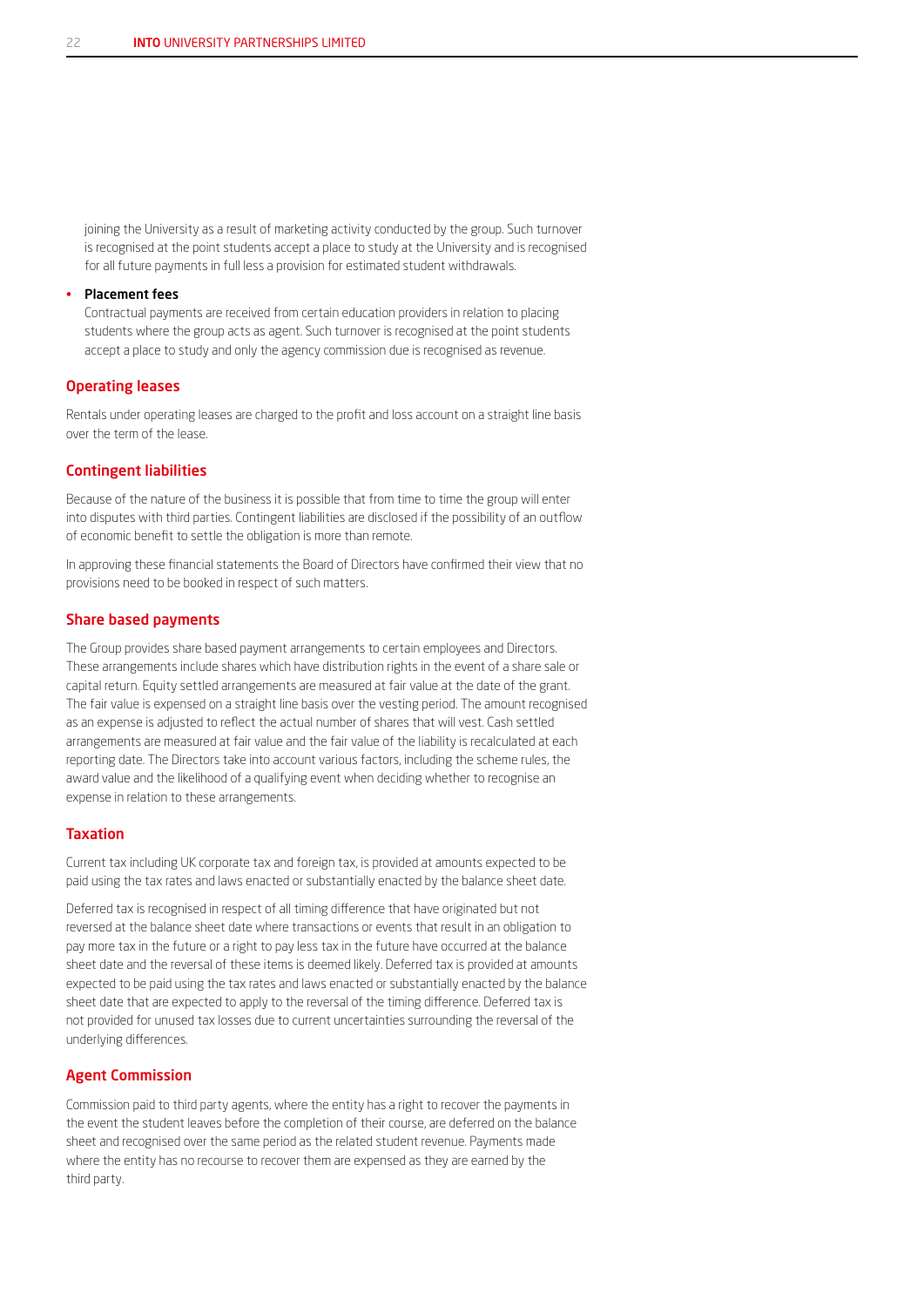#### Critical accounting judgements and key sources of estimation

In the application of the groups accounting policies the directors are required to make judgements, estimates and assumptions about the carrying amount of assets and liabilities that are not readily apparent from other sources. The estimates and associated assumptions are based on historical experience and other factors that are considered to be relevant. Actual results may differ from these estimates.

The estimates and underlying assumptions are reviewed on an ongoing basis. Revisions to accounting estimates are recognised in the period in which the estimate is revised and / or future period as applicable.

The following are the critical judgements that have the most significant effect on the amounts recognised in the financial statements.

#### Useful economic lives of tangible and intangible assets

The annual depreciation charge for tangible and intangible assets is sensitive to changes in the estimated useful economic lives and residual values of the assets. The useful economic lives and residual values are re-assessed annually. They are amended when necessary to reflect current estimates, based on technological advancement, future investments, economic utilisation and the physical condition of the assets. See notes 6 and 7 for the carrying amount and Principal accounting policies for the useful economic lives for each class of assets.

#### Provision

The provision in the year relates to costs of shareholder projects and a release of a provision in respect of settlement of disputes and associated costs. Management consider them a prudent assessment of the likely settlement and costs.

#### Dilapidations

Provisions for dilapidations represent management's best estimate of liabilities in respect of dilapidations clauses likely to arise on expiry of the Group's property leases. These amounts are included within Provisions for Liabilities and Charges and are discounted at an appropriate rate.

#### Share based payments

During the year the company recognised an expense associated with the management share scheme (see Note 21). A charge has been booked for both equity and cash settled share based payments totalling £1.4m.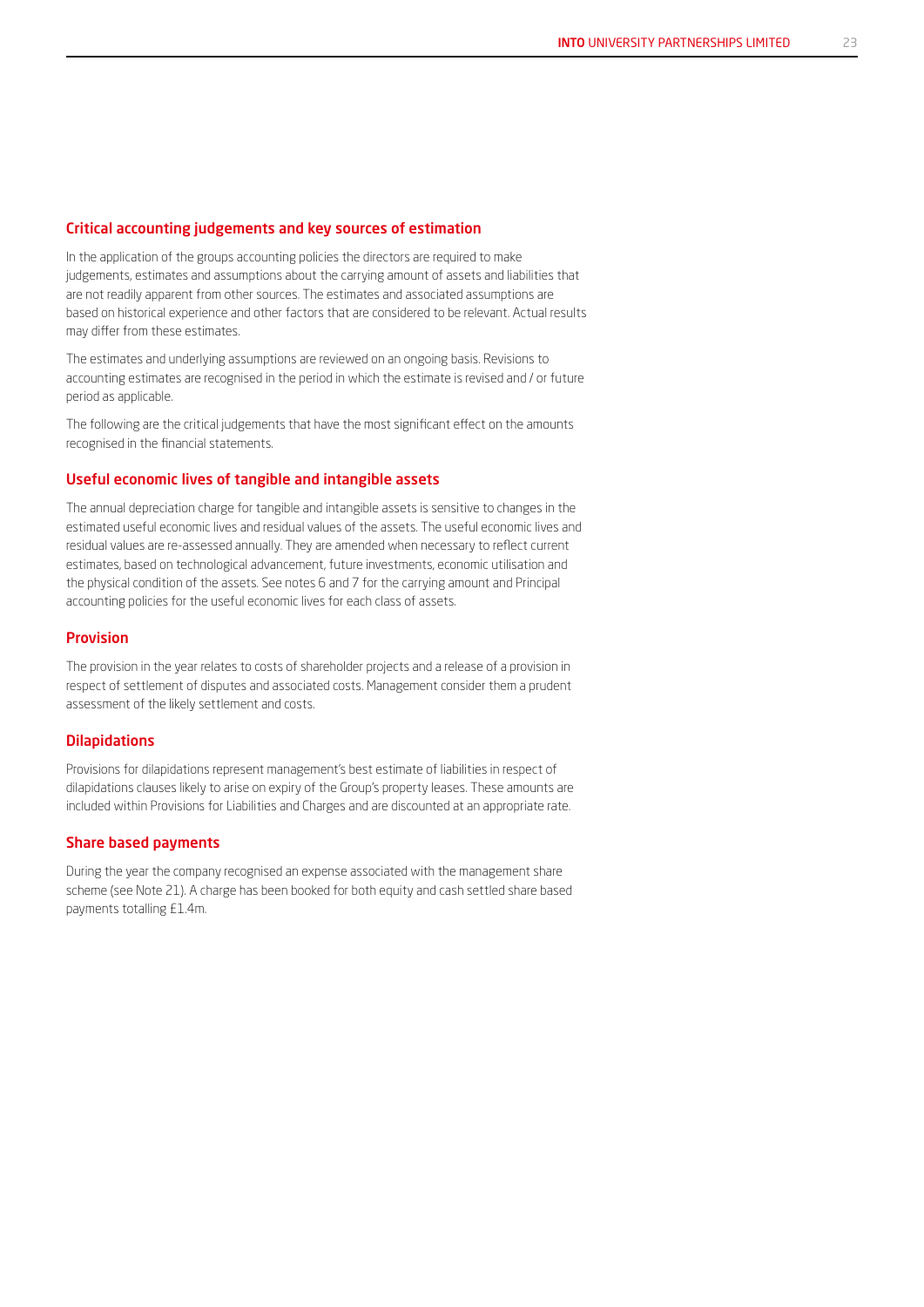### Notes to the financial statements

#### 1 Turnover

|                       | 2018<br>£'000 | 2017<br>£'000 |
|-----------------------|---------------|---------------|
| Geographical analysis |               |               |
| UK                    | 53,019        | 48,225        |
| North America         | 28,671        | 29,586        |
| Asia                  | 3,360         | 2,058         |
|                       | 85,050        | 79,869        |

Geographical analysis is based on the country in which the services are received.

All turnover is derived from services provided in relation to the provision of education and marketing services for international students.

The figures shown above are at actual exchange rates (not at constant fx).

#### 2 Exceptional items

Exceptional items relate to a £1,447k charge in respect of equity and cash settled share based payment, £1,343k in respect of shareholder project costs, and a £3,321k release of provisions (see Note 11).

#### 3 Operating profit

The operating profit is stated after charging:

|                                                                                    | 2018<br>£'000 | 2017<br>£'000 |
|------------------------------------------------------------------------------------|---------------|---------------|
|                                                                                    |               |               |
| Amortisation of intangible fixed assets                                            | 1,923         | 1,904         |
| Depreciation of tangible fixed assets                                              | 1,019         | 919           |
| Operating lease charges                                                            | 3,554         | 2.774         |
| Foreign exchange losses                                                            | (257)         | 116           |
|                                                                                    |               |               |
| Services provided by the Company's auditors                                        |               |               |
| Fees payable for the audit of the company's annual<br>financial statements         | 30            | 30            |
| Fees payable for other services - audit of<br>subsidiaries pursuant to legislation | 74            | 52            |
| Fees payable for other services - tax services                                     | 75            | 101           |
| Fees payable for other services - corporate finance                                | 72            | 76            |
| Fees payable for other services – other advisory                                   | 26            | 14            |

The company's auditors also audit a number of the joint ventures. The audit does not include fees payable by the respective joint ventures for those services.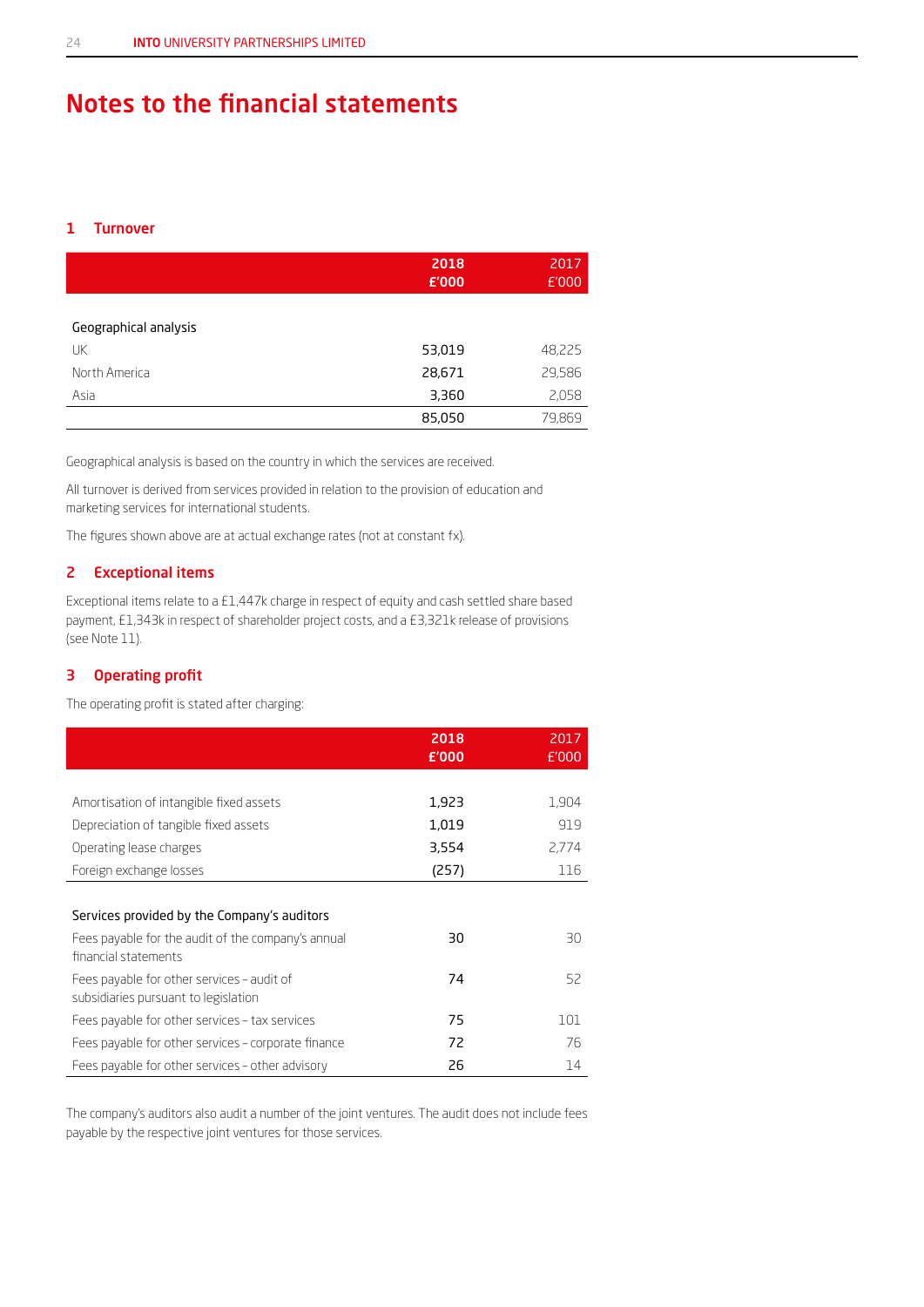#### 4 Staff costs

Staff costs comprise:

|                       | 2018<br>£'000 | 2017<br>E'000 |
|-----------------------|---------------|---------------|
|                       |               |               |
| Wages and salaries    | 27,583        | 26,544        |
| Social security costs | 3,179         | 2,599         |
| Other pension costs   | 1,519         | 1,424         |
|                       | 32,281        | 30,567        |

The average monthly number of employees during the year was as follows:

| <b>GROUP</b>                                    | 2018<br>£'000 | 2017<br>£'000 |
|-------------------------------------------------|---------------|---------------|
|                                                 |               |               |
| Teaching                                        | 150           | 153           |
| Marketing                                       | 186           | 158           |
| Admission and enrolment                         | 112           | 112           |
| Administration                                  | 288           | 269           |
|                                                 | 736           | 692           |
|                                                 |               |               |
| <b>COMPANY</b>                                  | 2018          | 2017          |
|                                                 | £'000         | £'000         |
|                                                 |               |               |
| Marketing                                       | 11            | 16            |
| Administration                                  | 15            | 17            |
|                                                 | 26            | 33            |
|                                                 |               |               |
| <b>Directors' remuneration</b>                  | 2018          | 2017          |
|                                                 | £'000         | £'000         |
|                                                 |               |               |
| Directors' remuneration consists of:            |               |               |
| Emoluments                                      | 1,049         | 1,089         |
| Payments to defined contribution pension scheme | 38            | 35            |
|                                                 | 1,087         | 1,124         |

There were 2 directors in the company's defined contribution pension scheme during the year (2017: 3).

The emoluments of the highest paid director in the year were £460k (2017: £434k). Payments to defined contribution pension scheme in respect of the highest paid director were £nil (2017: £13k). Key management personnel is considered to be directors only and therefore is disclosed above.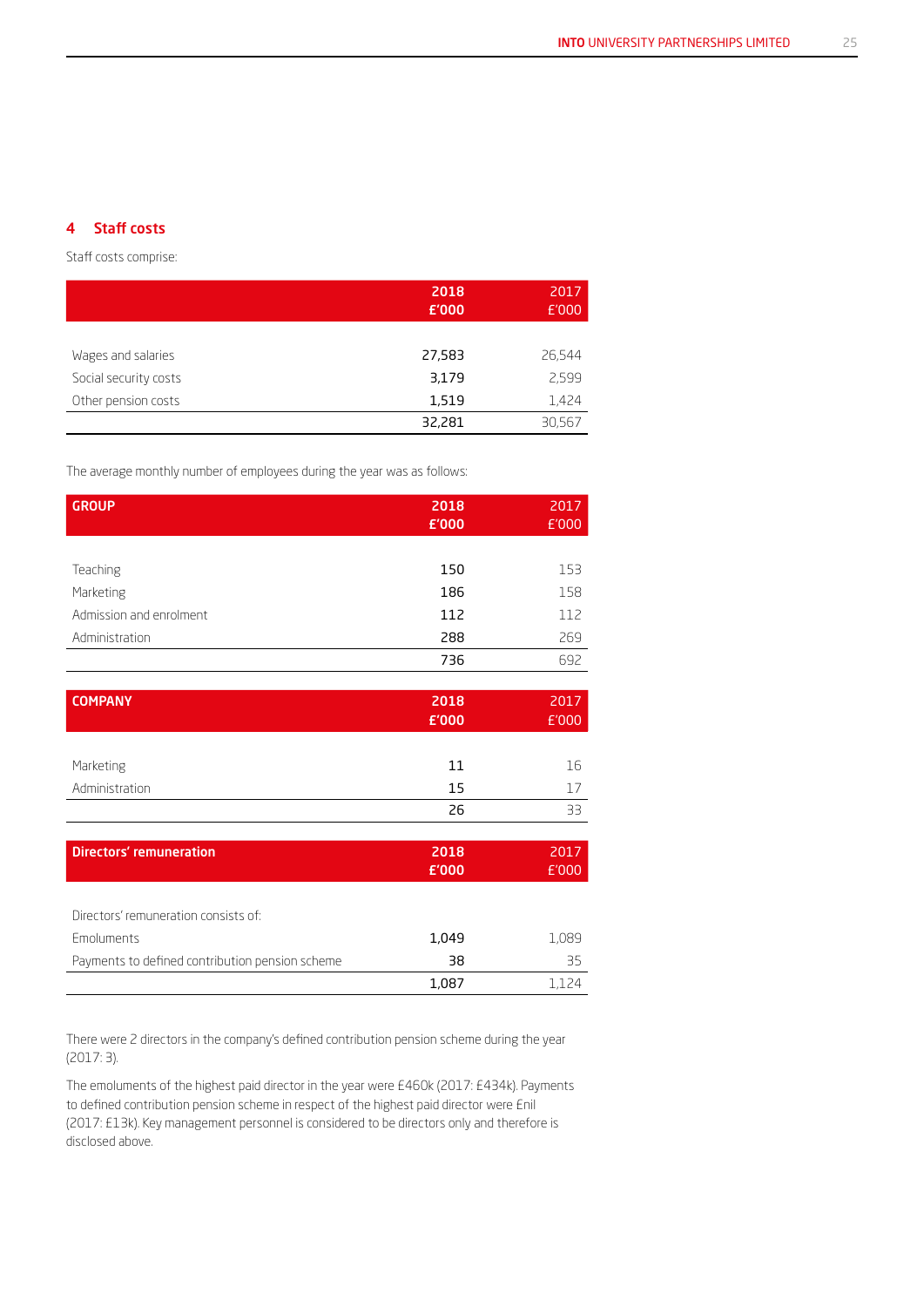#### 5 Tax on profit on ordinary activities

|                                                   | 2018<br>£'000 | 2017<br>£'000 |
|---------------------------------------------------|---------------|---------------|
|                                                   |               |               |
| a) Tax on profit on ordinary activities           |               |               |
| Current tax:                                      |               |               |
| UK corporation tax on profits of the year         | 2,414         | 4,469         |
| Foreign corporation tax on profits of the year    | 306           | 1,378         |
| Tax charge relating to the prior period           | 955           | 1,200         |
| Total current tax charge                          | 3,675         | 7,047         |
|                                                   |               |               |
| Deferred tax:                                     |               |               |
| Effect of changes in the tax rate                 | 138           |               |
| Origination and reversal of temporary differences | (234)         | (182)         |
| Tax (credit) relating to prior years              | (286)         | (104)         |
| Total deferred tax credit                         | (382)         | (286)         |
|                                                   |               |               |
| Tax on profit on ordinary activities              | 3,293         | 6,761         |
|                                                   |               |               |
| b) Factors affecting the total tax charge         |               |               |
| Tax calculated at UK domestic rates applicable    | 2,614         | 3,259         |
| (2018: 19%, 2017: 19.67%)                         |               |               |
| Effects of:                                       |               |               |
| Expenses not deductible for tax purposes          | 412           | 602           |
| Income not taxable                                | (132)         | 93            |
| Reversal of previously disallowed provision       | (433)         |               |
| Adjustments in respect of foreign tax rates       | 23            | 584           |
| Difference in tax rates                           | (344)         | (164)         |
| Deferred tax not recognised                       | 484           | 1,291         |
| Prior year adjustment                             | 669           | 1,096         |
| Total tax charge                                  | 3,293         | 6,761         |

#### c) Factors that may affect future tax charges:

As the UK corporation tax rate is due to decrease to 17% from 1 April 2020, deferred tax has been recognised at a rate of 17%. Deferred tax was recognised at a rate of 18% at 31 July 2017.

Deductible temporary differences and unused tax losses for which no deferred tax asset has been recognised total £4,295k (2017: £3,244k). This asset has not been recognised in the financial statements due to current uncertainties surrounding the reversal of the underlying differences. This deferred tax asset would be recovered if there were future taxable profits from which the reversal of the underlying difference could be deducted.

No deferred tax is recognised on the unremitted earnings of overseas subsidiaries as the group can control the timing of any dividends payable.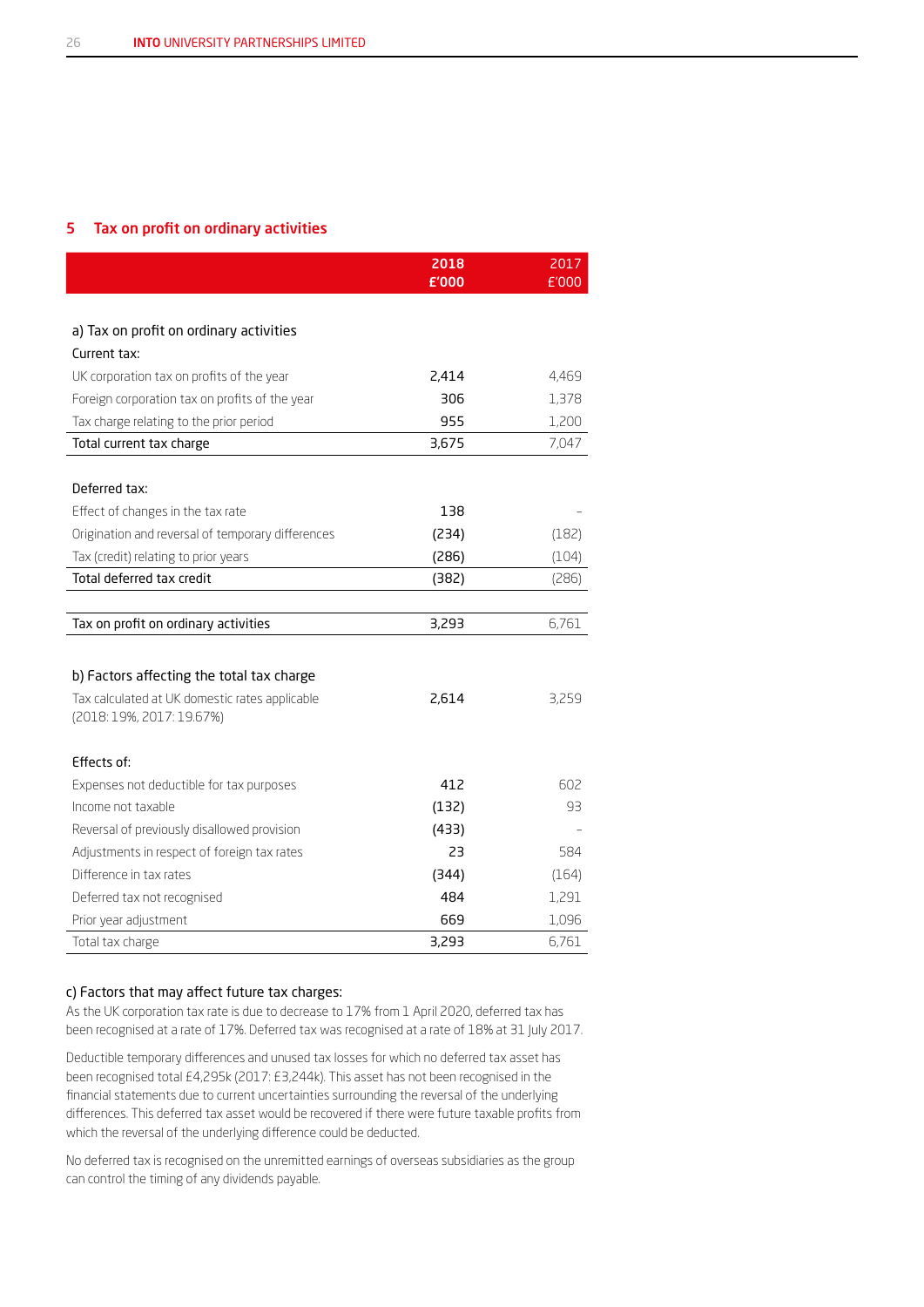#### 6 Intangible assets

| <b>GROUP</b>                          | <b>Goodwill</b> | <b>Agency</b><br>Relationship | <b>Computer</b><br><b>Software</b> | <b>Assets under</b><br>course of<br>construction | <b>Total</b> |
|---------------------------------------|-----------------|-------------------------------|------------------------------------|--------------------------------------------------|--------------|
|                                       | £'000           | £'000                         | £'000                              | £'000                                            | £'000        |
|                                       |                 |                               |                                    |                                                  |              |
| Cost                                  |                 |                               |                                    |                                                  |              |
| At 1 August 2017                      | 5,806           | 900                           | 6,100                              | 2,899                                            | 15,705       |
| Additions                             | 1,375           | 428                           | 304                                | 3,600                                            | 5,707        |
| Reduction in contingent consideration | (371)           |                               |                                    |                                                  | (371)        |
| Reclassification from tangible assets |                 |                               | 1,747                              | (1,525)                                          | 222          |
| <b>Disposals</b>                      |                 |                               |                                    | (1,706)                                          | (1,706)      |
| Foreign exchange                      | (17)            | (8)                           |                                    |                                                  | (25)         |
| At 31 July 2018                       | 6,793           | 1,320                         | 8,151                              | 3,268                                            | 19,532       |
|                                       |                 |                               |                                    |                                                  |              |
| Accumulated amortisation              |                 |                               |                                    |                                                  |              |
| At 1 August 2017                      | 1,997           | 176                           | 3,681                              |                                                  | 5,854        |
| Charge                                | 343             | 91                            | 1,489                              |                                                  | 1,923        |
| Reclassification from tangible assets |                 | $\overline{\phantom{a}}$      | 116                                |                                                  | 116          |
| Foreign exchange                      | $\overline{4}$  | 1                             |                                    |                                                  | 5            |
| At 31 July 2018                       | 2,344           | 268                           | 5,286                              | $\overline{\phantom{a}}$                         | 7,898        |
|                                       |                 |                               |                                    |                                                  |              |
| Net book value                        |                 |                               |                                    |                                                  |              |
| At 31 July 2018                       | 4,449           | 1,052                         | 2,865                              | 3,268                                            | 11,634       |
|                                       |                 |                               |                                    |                                                  |              |
| At 31 July 2017                       | 3,809           | 724                           | 2,419                              | 2,899                                            | 9,851        |

Disposals include software developed by the group's subsidiaries that is sold to the group's joint ventures.

Amortisation is charged to Administrative expenses in the Statement of comprehensive income.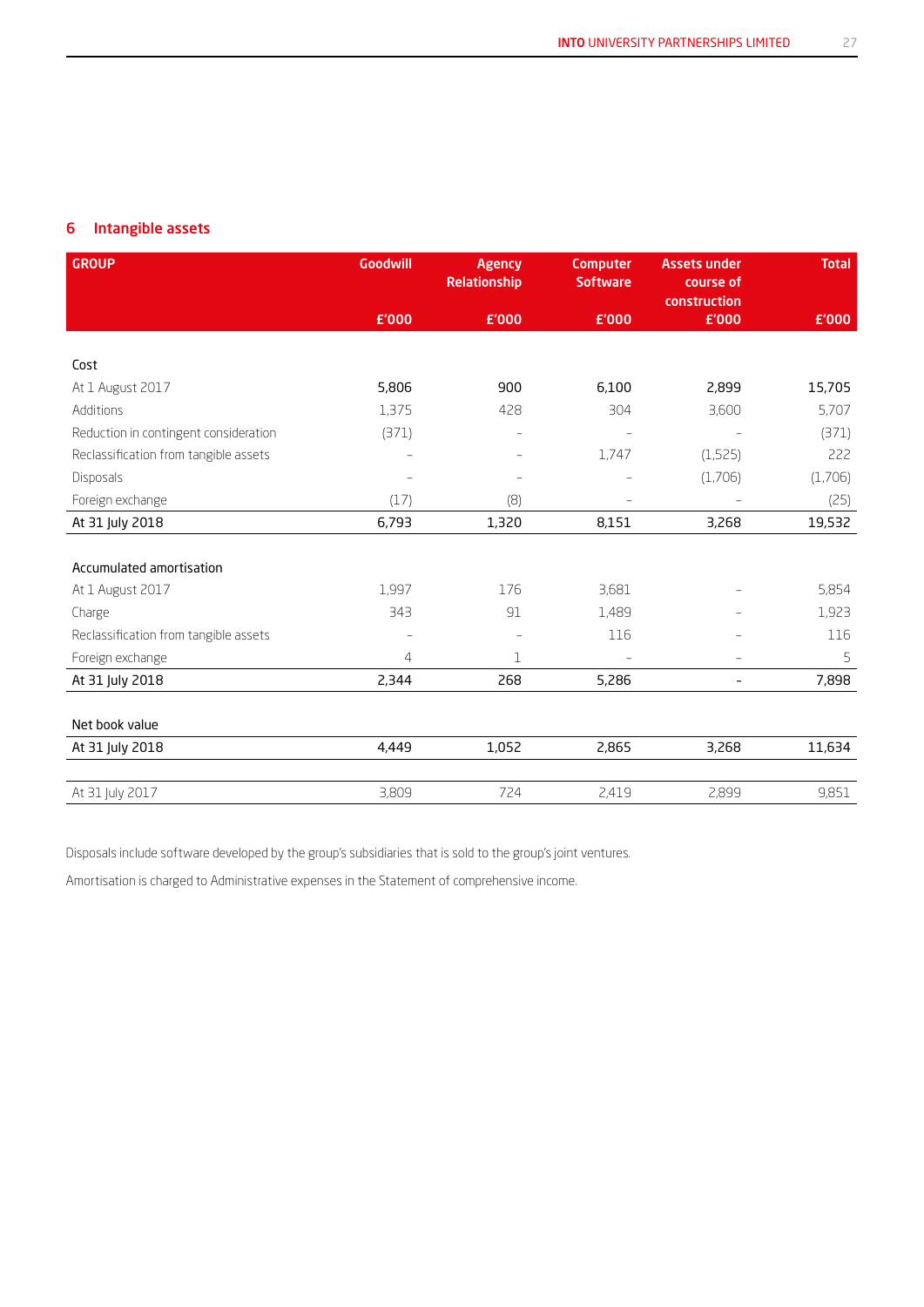#### 7 Tangible assets

| <b>GROUP</b>                          | <b>Freehold</b>   | Land & Buildings Land & Buildings<br>Leasehold<br><b>Improvements</b> | <b>Fixtures &amp;</b><br><b>Fittings</b> | <b>Office</b><br><b>Equipment</b> | <b>Total</b> |
|---------------------------------------|-------------------|-----------------------------------------------------------------------|------------------------------------------|-----------------------------------|--------------|
|                                       | £'000             | £'000                                                                 | £'000                                    | £'000                             | £'000        |
|                                       |                   |                                                                       |                                          |                                   |              |
| Cost                                  |                   |                                                                       |                                          |                                   |              |
| At 1 August 2017                      | 995               | 2,440                                                                 | 2,482                                    | 2,899                             | 8,816        |
| Additions                             | $\qquad \qquad -$ | 990                                                                   | 230                                      | 521                               | 1,741        |
| Reclassification to intangible assets | $\qquad \qquad -$ |                                                                       | $\overline{\phantom{0}}$                 | (222)                             | (222)        |
| At 31 July 2018                       | 995               | 3,430                                                                 | 2,712                                    | 3,198                             | 10,335       |
|                                       |                   |                                                                       |                                          |                                   |              |
| <b>Accumulate Depreciation</b>        |                   |                                                                       |                                          |                                   |              |
| At 1 August 2017                      | 111               | 831                                                                   | 1,813                                    | 1,873                             | 4,628        |
| Charge for the year                   | 20                | 341                                                                   | 261                                      | 397                               | 1,019        |
| Reclassification to intangible assets | $\equiv$          | $\overline{\phantom{a}}$                                              | $\qquad \qquad -$                        | (116)                             | (116)        |
| At 31 July 2018                       | 131               | 1,172                                                                 | 2,074                                    | 2,154                             | 5,531        |
|                                       |                   |                                                                       |                                          |                                   |              |
| Net book value                        |                   |                                                                       |                                          |                                   |              |
| At 31 July 2018                       | 864               | 2,258                                                                 | 638                                      | 1,044                             | 4,804        |
|                                       |                   |                                                                       |                                          |                                   |              |
| At 31 July 2017                       | 884               | 1,609                                                                 | 669                                      | 1,026                             | 4,188        |

#### 8 Investments

| <b>GROUP</b>     | <b>Other</b><br><b>Investments</b><br>E'000 |
|------------------|---------------------------------------------|
|                  |                                             |
| At 1 August 2017 | 150                                         |
| At 31 July 2018  | 150                                         |

| <b>COMPANY</b>   | <b>Investment in</b><br>subsidiaries<br>E'000 | <b>Other</b><br>Investments<br>£'000 | <b>Total</b><br>£'000 |
|------------------|-----------------------------------------------|--------------------------------------|-----------------------|
|                  |                                               |                                      |                       |
| At 1 August 2017 | 35,962                                        | 104                                  | 36,066                |
| At 31 July 2018  | 35,962                                        | 104                                  | 36,066                |

The directors believe that the carrying value of the investments is supported by their underlying net assets.

A full list of the subsidiaries and joint ventures of the group can be found in Note 22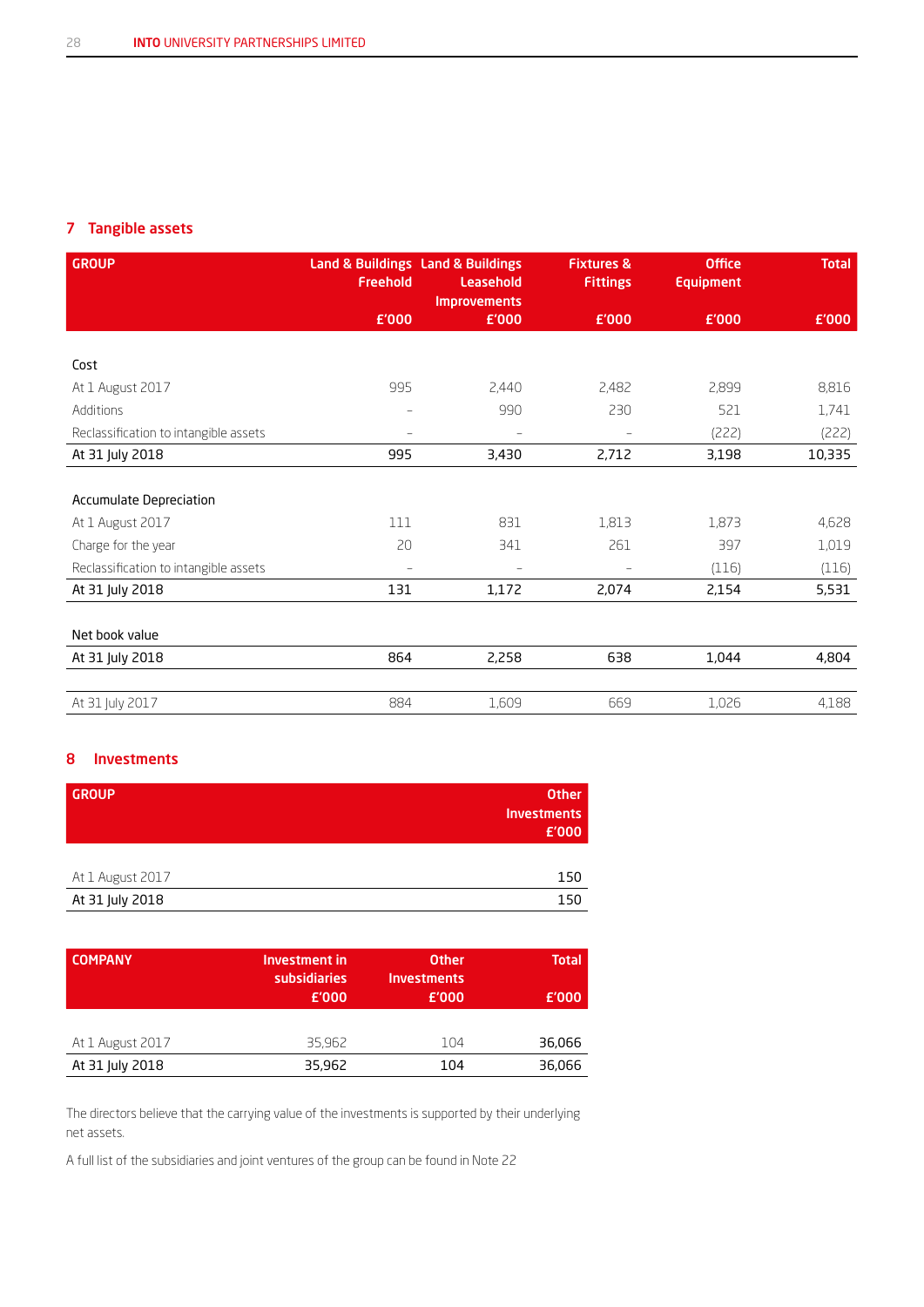#### 9 Debtors

| <b>GROUP</b>                         | 2018<br>£'000 | 2017<br>£'000 |
|--------------------------------------|---------------|---------------|
|                                      |               |               |
| Due within one year:                 |               |               |
| Trade debtors                        | 13,516        | 14,751        |
| Amounts owed by related undertakings | 34,714        | 33,261        |
| Other debtors                        | 3,486         | 2,834         |
|                                      | 51,716        | 50,846        |
|                                      |               |               |
| Prepayments and accrued income       | 22,176        | 21,305        |
|                                      |               |               |
| Due after more than one year:        |               |               |
| Prepayments and accrued income       | 6,505         | 4,083         |
|                                      |               |               |
| ---------                            | ----          | ----          |

| <b>COMPANY</b>                       | 2018<br>£'000 | 2017<br>£'000 |
|--------------------------------------|---------------|---------------|
|                                      |               |               |
| Due within one year:                 |               |               |
| Amounts owed by group undertakings   | 8,017         | 1,558         |
| Amounts owed by related undertakings | 1,820         | 3,090         |
| Other debtors                        | 319           | 559           |
|                                      | 10,156        | 5,207         |
|                                      |               |               |
| Prepayments and accrued income       | 3,270         | 5.421         |
|                                      |               |               |

Prepayments and accrued income, for the Company, include £nil (2017: £nil) falling due after more than one year.

Amounts owed by group and related undertakings are unsecured, non-interest bearing and have no fixed repayment date.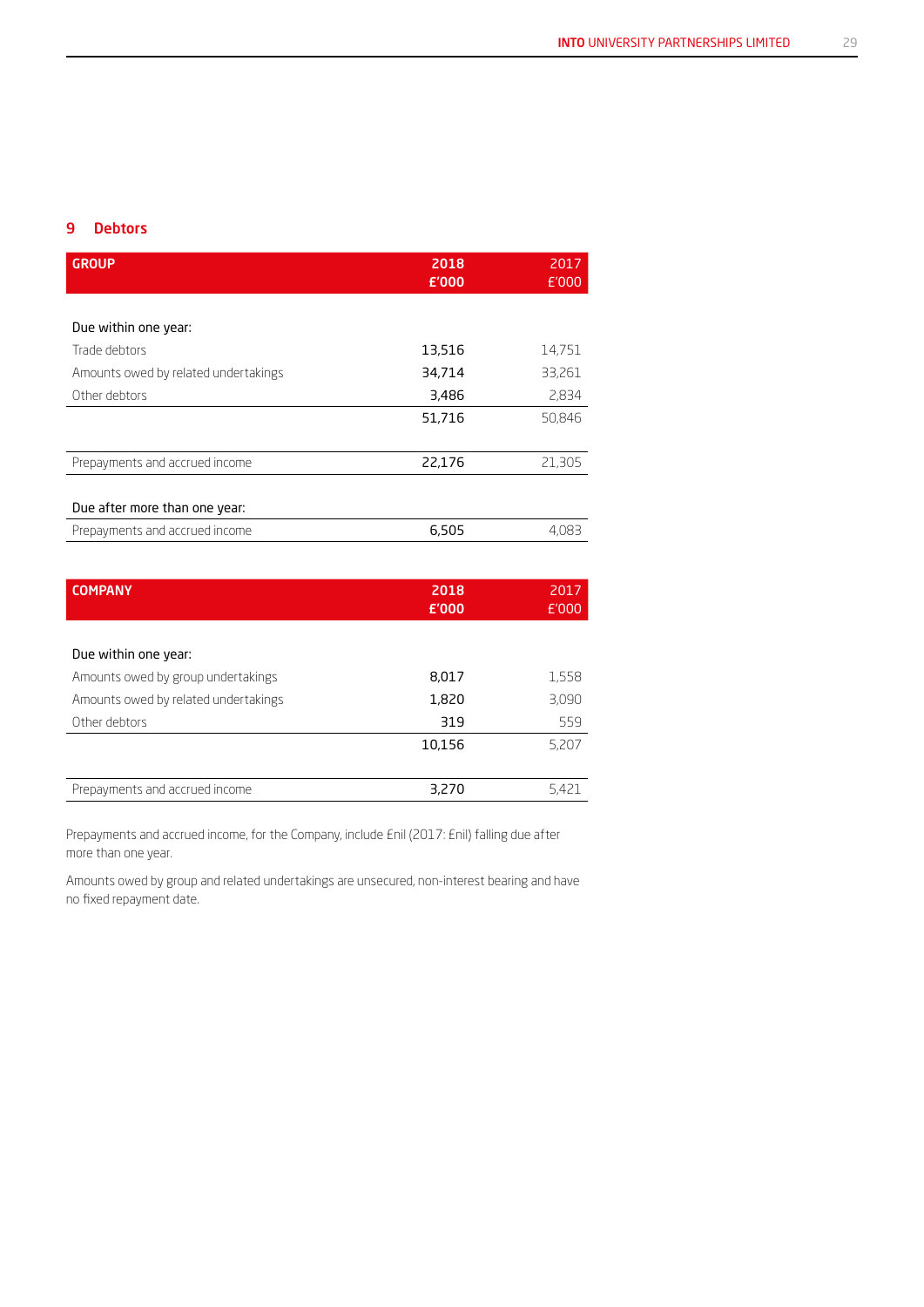#### 10 Creditors

| <b>GROUP</b>                         | 2018<br>£'000 | 2017<br>£'000 |
|--------------------------------------|---------------|---------------|
|                                      |               |               |
| Amounts falling due within one year: |               |               |
| Trade creditors                      | 2,628         | 1,326         |
| Amounts owed to related undertakings | 5,215         | 6,177         |
| Corporation tax                      | 319           | 4,594         |
| Other taxation and social security   | 1,002         | 1,123         |
| Other creditors                      | 3,580         | 2,133         |
|                                      | 12,744        | 15,353        |
|                                      |               |               |
| Accruals                             | 14,004        | 20.145        |
| Deferred income                      | 22,513        | 23,416        |
|                                      | 36,517        | 43,561        |

| <b>COMPANY</b>                       | 2018<br>£'000 | 2017<br>£'000 |
|--------------------------------------|---------------|---------------|
|                                      |               |               |
| Trade creditors                      | 767           | 176           |
| Amounts owed to group undertakings   | 6,568         | 1,552         |
| Amounts owed to related undertakings | 1,125         | 1,080         |
| Corporation tax                      | 83            | 3,316         |
| Other taxation and social security   | 251           | 172           |
| Other creditors                      | 541           | 545           |
|                                      | 9,335         | 6,841         |
|                                      |               |               |
| Accruals                             | 182           | 177           |
| Deferred income                      | 220           | 429           |
|                                      | 402           | 606           |

Amounts owed to group and related undertakings are unsecured, non-interest bearing and have no fixed repayment date.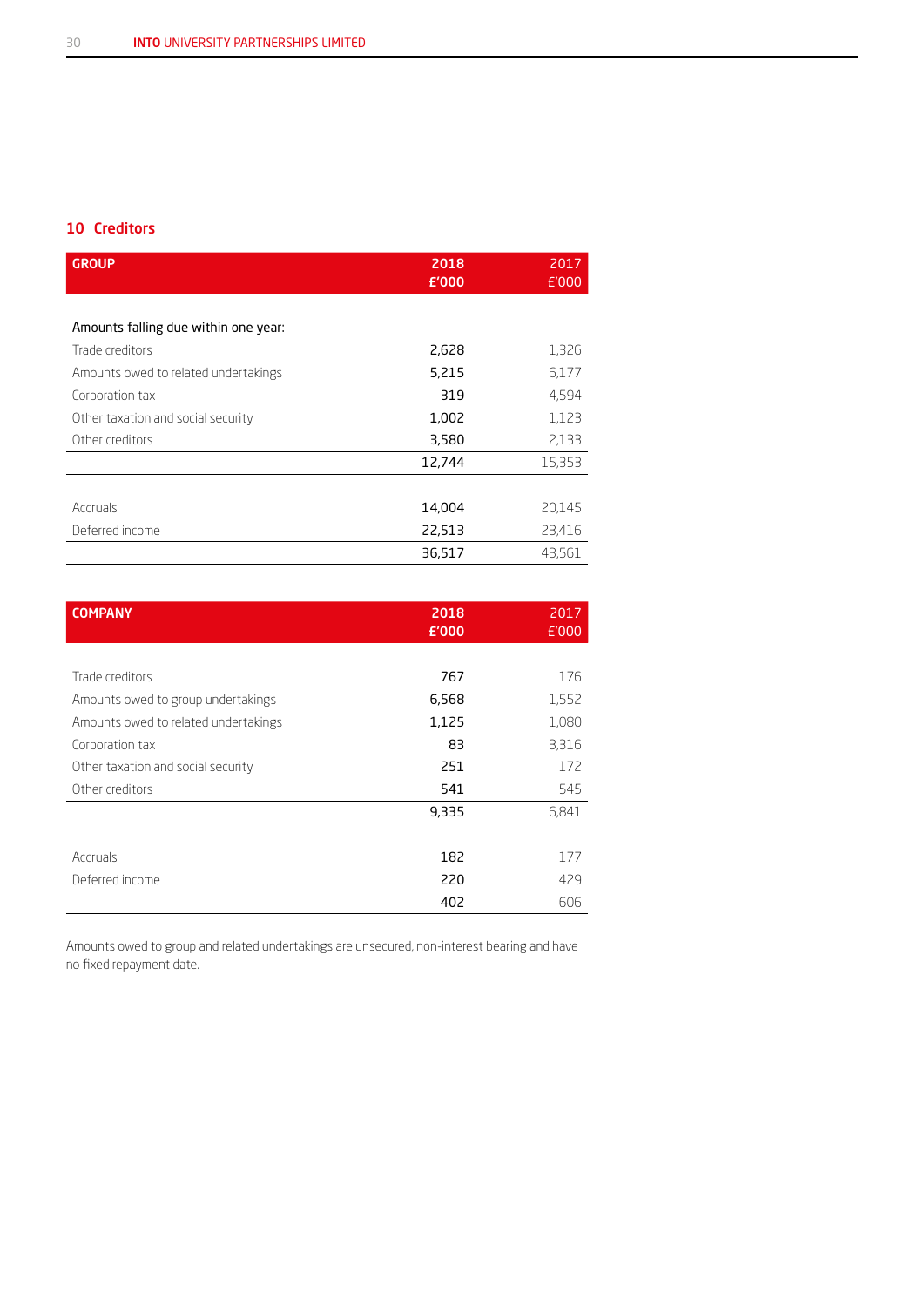#### 11 Provisions for liabilities

| <b>GROUP</b>     | <b>Total</b><br>£'000 |
|------------------|-----------------------|
|                  |                       |
| At 1 August 2017 | 3,261                 |
| Charged          | 2,511                 |
| Utilised         | (393)                 |
| Released         | (1, 447)              |
| At 31 July 2018  | 3,932                 |

| <b>COMPANY</b>                                | <b>Total</b><br>£'000 |
|-----------------------------------------------|-----------------------|
|                                               |                       |
| At 1 August 2017                              | 2,978                 |
| Charged                                       | 1,578                 |
| Utilised                                      | (210)                 |
| Released to statement of comprehensive income | (1,347)               |
| At 31 July 2018                               | 2,999                 |

Provisions for liabilities at 31 July 2018 comprise costs of dilapidations and provisions in respect of potential settlement of disputes in which the group is involved along with associated costs.

The directors consider that the provisions cover their best estimate of the likely settlement and costs in each case.

#### 12 Creditors; amounts falling due after more than one year

| <b>GROUP</b>             | 2018<br>£'000 | 2017<br>£'000 |
|--------------------------|---------------|---------------|
| Long term                |               |               |
| Loans due after one year | 176           | 186           |

Bank loans represent a commercial mortgage loan agreement secured against the freehold property of the group by way of a first legal charge. The interest rate on the mortgage is calculated at 3.8% per annum above the HSBC Bank plc Sterling Base Rate.

The maturity of long term borrowings is as follows:

| <b>GROUP</b>          | 2018<br>£'000 | 2017<br>E'000 |
|-----------------------|---------------|---------------|
| Between 2 and 5 years | 176           | 186           |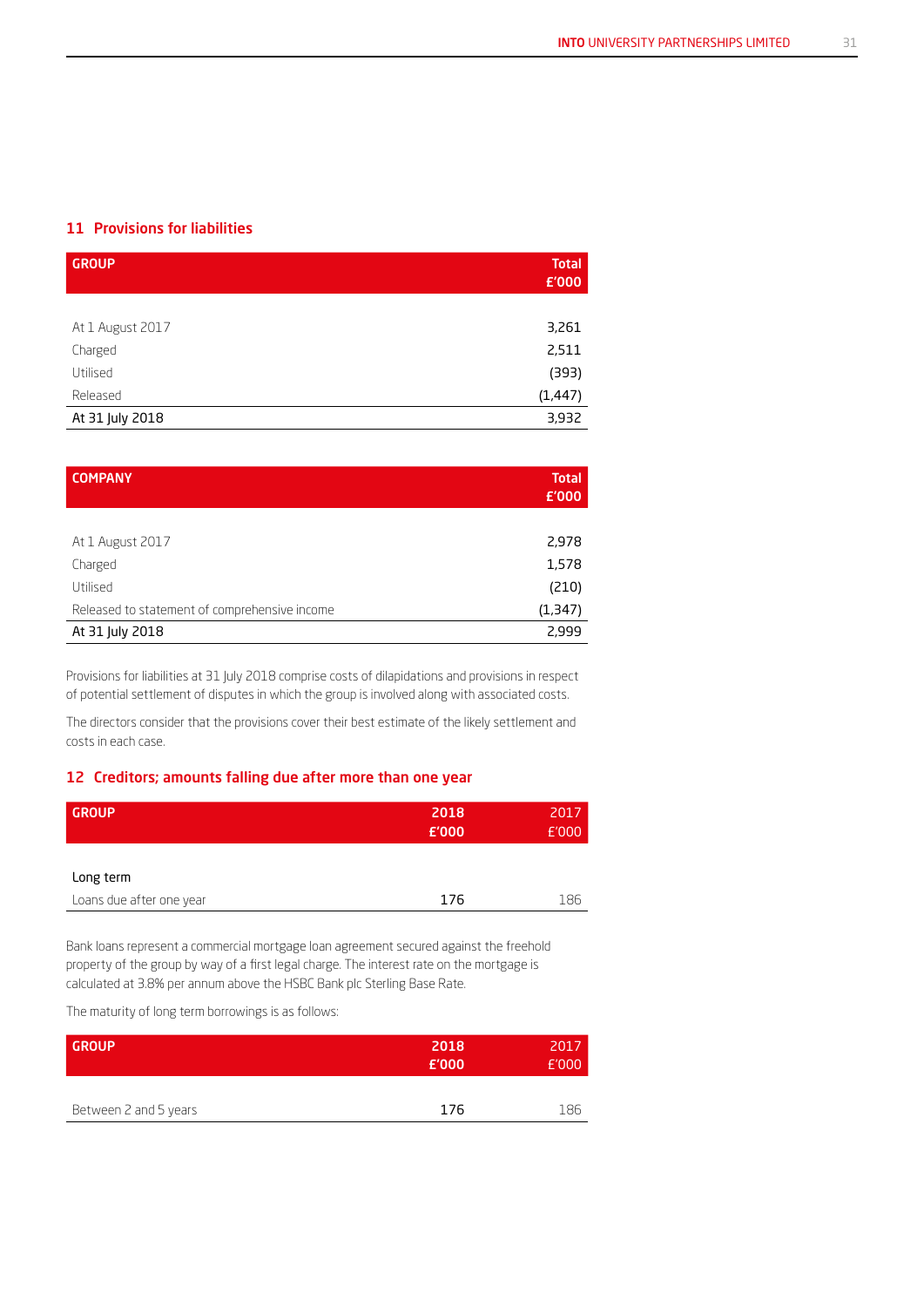#### 13 Investment in joint ventures

| <b>GROUP</b>                             | 2018<br>£'000 | 2017<br>£'000 |
|------------------------------------------|---------------|---------------|
|                                          |               |               |
| Share of assets                          |               |               |
| Share of current assets                  | 76,289        | 82,113        |
| Share of fixed assets                    | 10,256        | 7,667         |
|                                          | 86,545        | 89,780        |
| Share of liabilities                     |               |               |
| Liabilities due within one year          | (122, 148)    | (125,718)     |
| Share of net liabilities                 | (35,603)      | (35,938)      |
| Presented on the balance sheet as:       |               |               |
| Investment in joint ventures             | 3,135         | 818           |
| Liabilities in respect of joint ventures | (38,738)      | (36,756)      |
|                                          |               |               |
| Share of turnover                        | 98,892        | 98,318        |
| Share of expenses                        | (99,602)      | (99,968)      |
| Share of operating loss                  | (710)         | (1,650)       |

Exceptional items relate to the release of provisions in respect of potential settlement of disputes.

The group's does not have any individually significant joint ventures.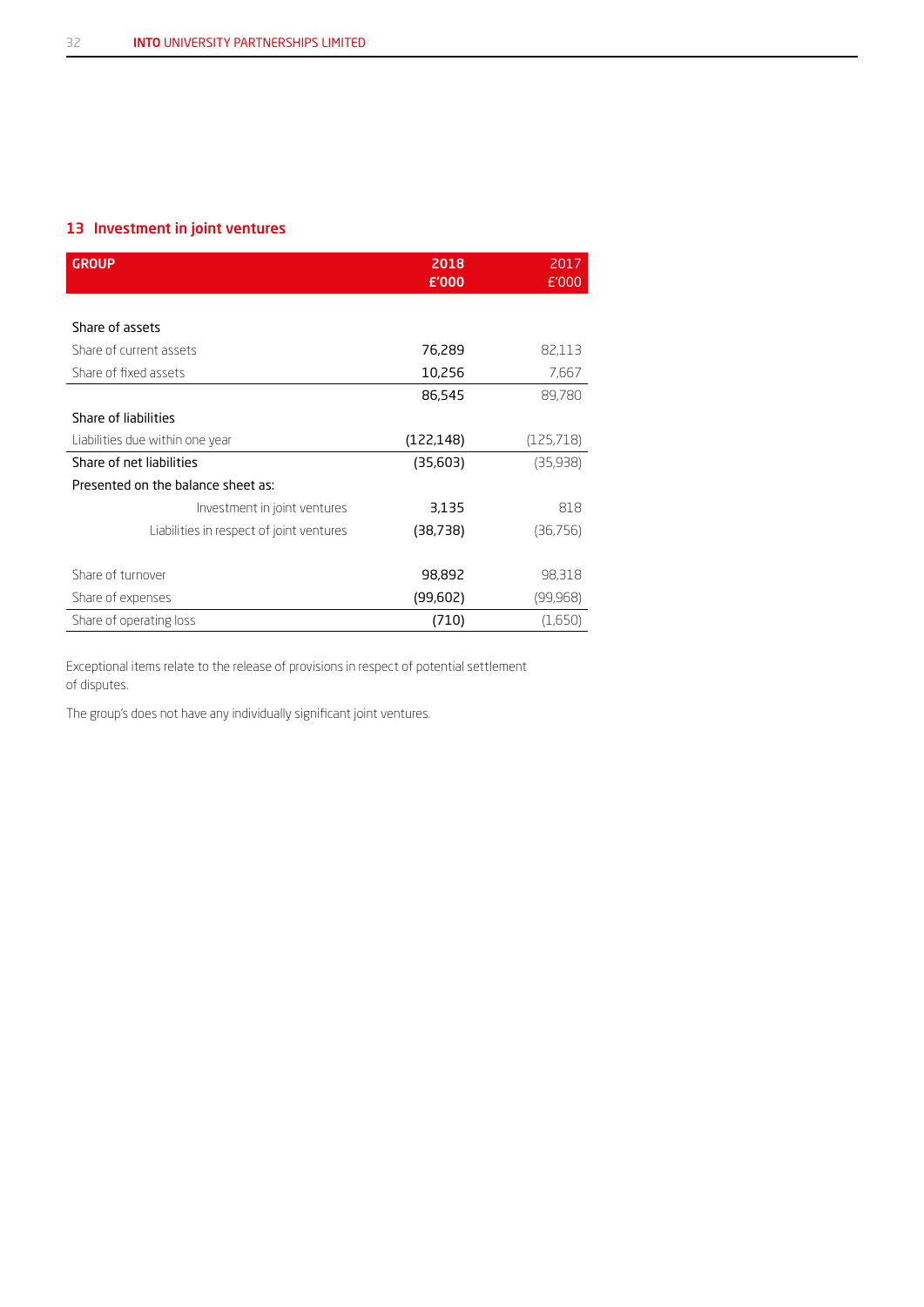#### 14 Called up share capital – group and company

| Allotted, called up and fully paid          | 2018<br>£'000 | 2017<br>E'000 |
|---------------------------------------------|---------------|---------------|
|                                             |               |               |
| 67,500,000 A1 Ordinary Shares of £0.01 each | 675           | 675           |
| 22,500,000 B1 Ordinary Shares of £0.01 each | 225           | 225           |
| 22.788.800 Deferred Shares of £0.01 each    | 228           | 228           |
| 6,720,000 C Ordinary Shares of £0.01 each   | 82            | 67            |
| 100,000 D Ordinary Shares of £0.01 each     | 1             |               |
| 1,000,000 E Ordinary Shares of £0.01 each   | 10            | 10            |
| 1,000,000 F Ordinary Shares of £0.01 each   | 56            |               |
|                                             | 1.277         | 1.206         |

#### A1 Ordinary Shares:

The A1 ordinary shares carry one vote on a written resolution and one vote on a resolution on a poll taken at a meeting. The holders of the A1 ordinary shares also have the right to vote on a resolution on a show of hands at a meeting. Subject to the payment of a Preference Dividend (as defined in the prescribed particulars of the B1 ordinary shares below) to the holders of B1 ordinary shares, dividends are payable by reference to each shareholder's holding of shares, other than Deferred shares, on the date of the resolution or decision to declare or pay it. On a distribution of capital, the holders of A1 ordinary shares are entitled to participate in accordance with the formulae set out in the Company's articles of association. The A1 ordinary shares are not redeemable.

#### B1 Ordinary Shares:

The B1 ordinary shares carry one vote on a written resolution and one vote on a resolution on a poll taken at a meeting. The holders of the B1 ordinary shares also have the right to vote on a resolution on a show of hands at a meeting. Conditional on the shareholders of B1 ordinary shares submitting written notice to the Company, a dividend of 15% of the price each such shareholder paid to acquire each B1 ordinary share is payable in priority to any other dividends paid in respect of any class of share (a "Preference Dividend"). Subject to the payment of a Preference Dividend, dividends are payable by reference to each shareholder's holding of shares, other than Deferred shares, on the date of the resolution or decision to declare or pay it. On a distribution of capital, the holders of B1 ordinary shares are entitled to participate in accordance with the formulae set out in the Company's articles of association. The B1 ordinary shares are not redeemable.

#### Deferred Shares:

The Deferred shares do not carry any rights to receive notice of or to attend or vote at any general meeting of the Company or to receive a copy of or to vote on any written resolution of the Company. The holders of Deferred shares are not entitled to participate in any dividend or capital distribution. The Deferred shares are not redeemable.

#### C, D, E and F Ordinary Shares:

The C, D, E and F ordinary shares do not carry any rights to receive notice of or to attend or vote at any general meeting of the Company or to receive a copy of or to vote on any written resolution of the Company. The C, D, E and F ordinary shareholders will not have any rights to participate in any distribution of capital upon winding up except in accordance with the formula set out in the Company's articles of association. The C, D, E and F ordinary shares are not redeemable. The F shares issued in the year mirror the benefits of the C shares other than participating in any distribution in the event of a partial sale.

See Note 21.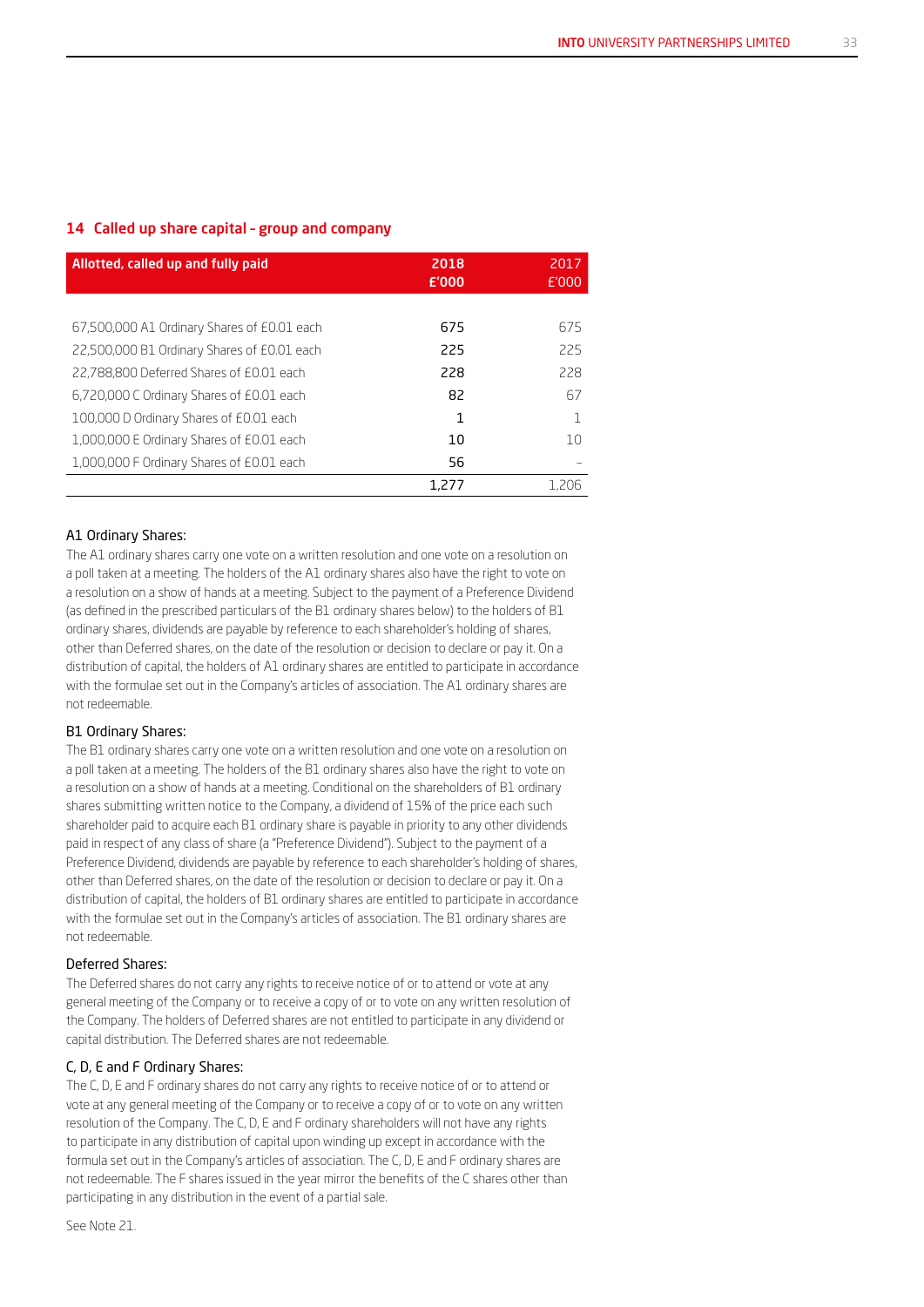#### 15 Reserves

| <b>GROUP</b>                                   | Called up<br>share capital | <b>Share premium</b><br>account | <b>Foreign</b><br>exchange<br>translation<br><b>reserve</b> | <b>Profit and loss</b><br>account |
|------------------------------------------------|----------------------------|---------------------------------|-------------------------------------------------------------|-----------------------------------|
|                                                | £'000                      | £'000                           | £'000                                                       | £'000                             |
|                                                |                            |                                 |                                                             |                                   |
| At 1 August 2017                               | 1,206                      | 33,002                          | 1,808                                                       | (8,868)                           |
| Profit for the financial year                  |                            |                                 |                                                             | 10,464                            |
| Capital Reduction                              |                            | (33,002)                        |                                                             | 33,002                            |
| <b>Dividends</b>                               |                            |                                 |                                                             | (15,000)                          |
| Issue of shares net of expenses                | 71                         | 2                               |                                                             | (47)                              |
| Charge for equity settled share based payments |                            |                                 |                                                             | 1,276                             |
| Foreign exchange on overseas operations        |                            |                                 | 682                                                         |                                   |
| At 31 July 2018                                | 1,277                      | $\overline{c}$                  | 2,490                                                       | 20,827                            |

| <b>COMPANY</b>                                 | Called up<br>share capital<br>£'000 | <b>Share premium</b><br>account<br>£'000 | <b>Profit and loss</b><br>account<br>£'000 |
|------------------------------------------------|-------------------------------------|------------------------------------------|--------------------------------------------|
|                                                |                                     |                                          |                                            |
| At 1 August 2017                               | 1,206                               | 33,002                                   | 16,951                                     |
| Profit for the financial year                  |                                     |                                          | 40                                         |
| Capital Reduction                              | $\overline{\phantom{0}}$            | (33,002)                                 | 33,002                                     |
| <b>Dividends</b>                               |                                     |                                          | (15,000)                                   |
| Issue of shares net of expenses                | 71                                  | 2                                        | (47)                                       |
| Charge for equity settled share based payments |                                     |                                          | 1,276                                      |
| At 31 July 2018                                | 1,277                               | 2                                        | 36,222                                     |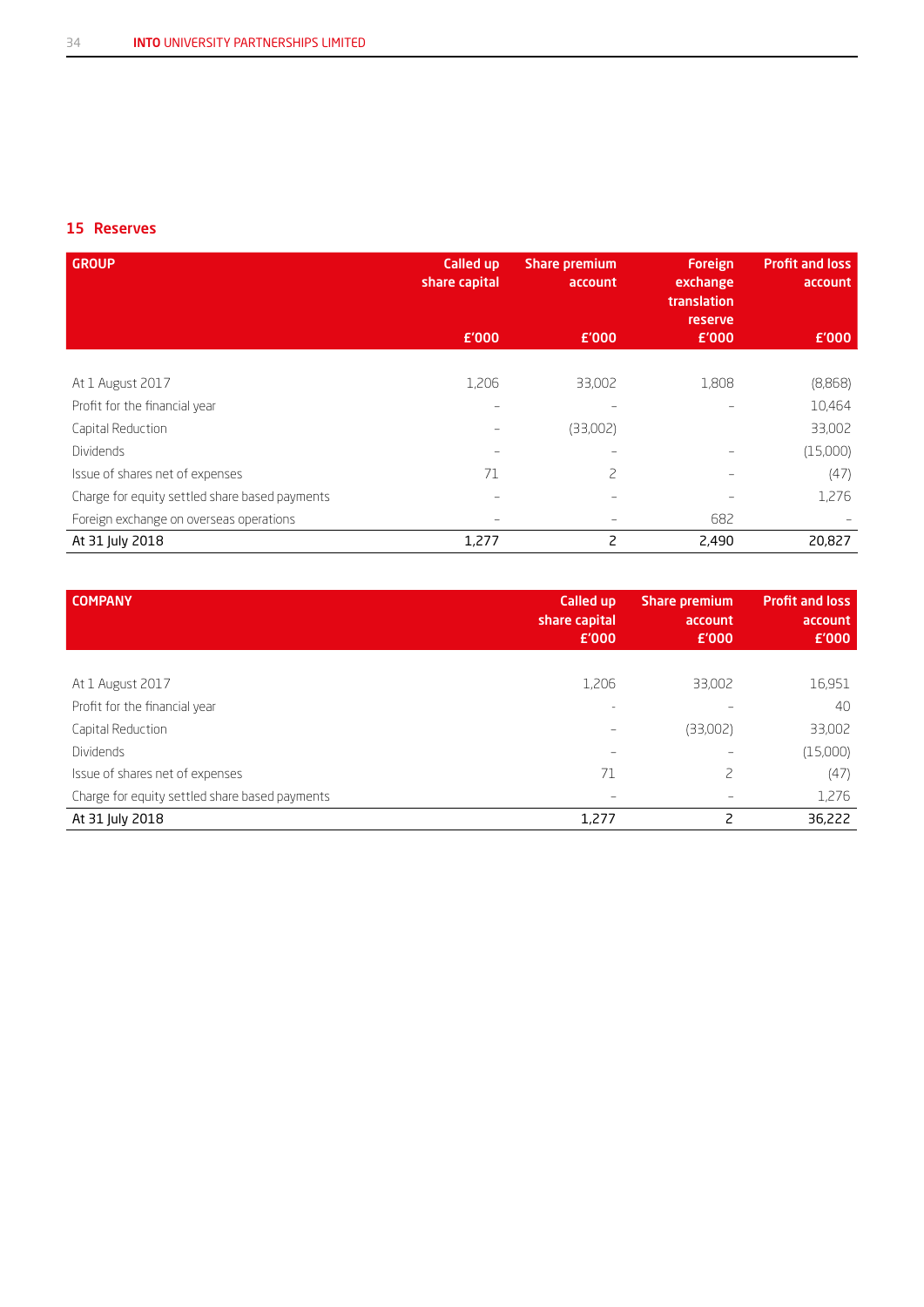#### 16 Reconciliation of movement in shareholders' funds

| <b>GROUP</b>                                   | 2018<br>E'000 | 2017<br>E'000 |
|------------------------------------------------|---------------|---------------|
|                                                |               |               |
| Opening shareholders' funds                    | 27,148        | 17,806        |
| Foreign exchange on overseas operations        | 682           | (483)         |
| Dividends                                      | (15,000)      |               |
| Issue of shares                                | 26            | 14            |
| Charge for equity settled share based payments | 1,276         |               |
| Profit for the financial year                  | 10,464        | 9,811         |
| Closing shareholders' funds                    | 24,596        | 27.148        |

| <b>COMPANY</b>                                 | 2018<br>£'000 | 2017<br>£'000 |
|------------------------------------------------|---------------|---------------|
|                                                |               |               |
| Opening shareholders' funds                    | 51,159        | 22,903        |
| <b>Dividends</b>                               | (15,000)      |               |
| Profit for the financial year                  | 40            | 28,242        |
| Issue of shares net of expenses                | 26            | 14            |
| Charge for equity settled share based payments | 1,276         |               |
| Closing shareholders' funds                    | 37,501        | 51,159        |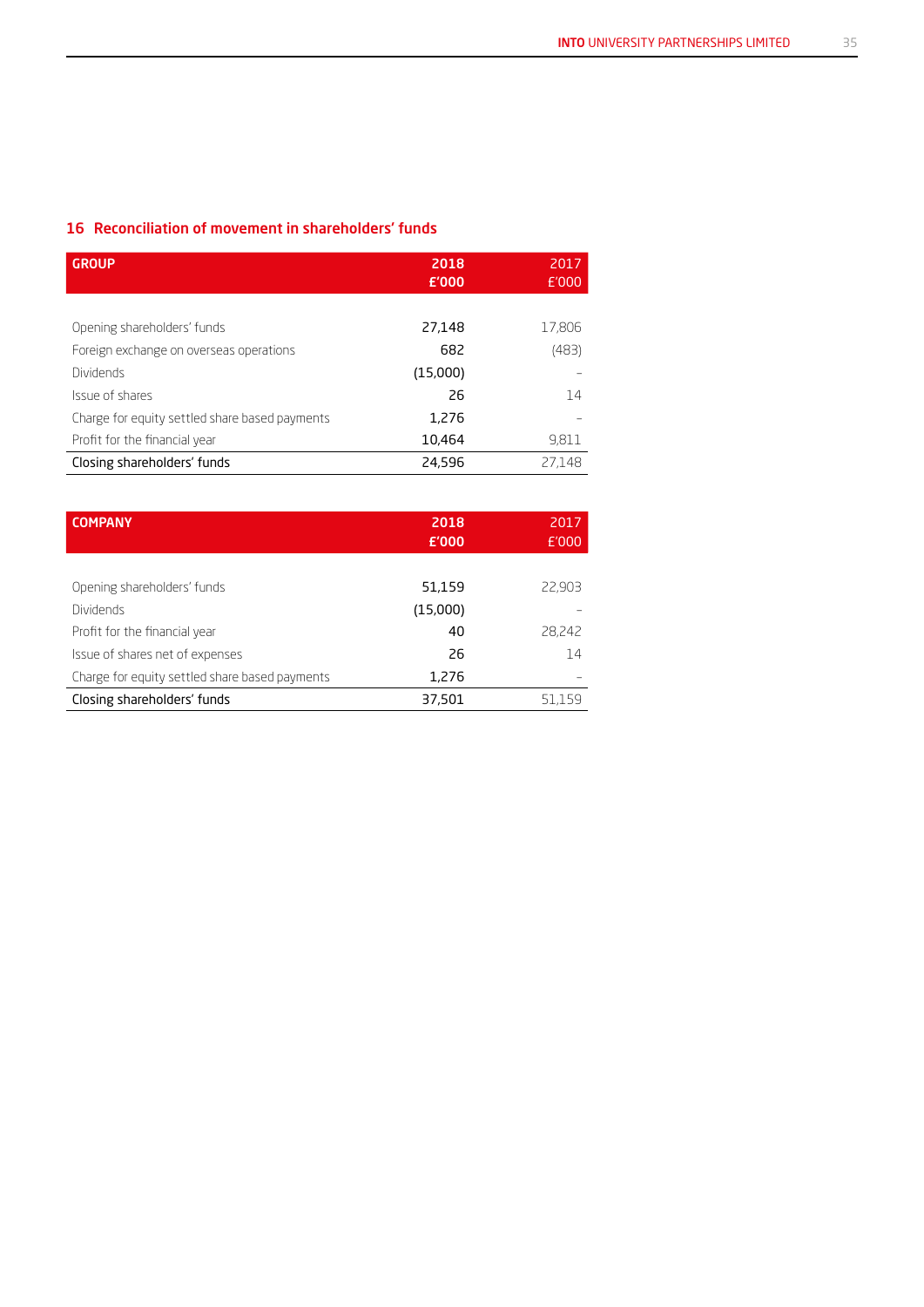#### 17 Financial commitments

The following reflects the minimum total future commitments under operating leases for the group companies analysed by the remaining uncancellable lease term:

| <b>GROUP</b>                     | 2018<br>£'000 | 2017<br>E'000 |
|----------------------------------|---------------|---------------|
|                                  |               |               |
| Land and Buildings:              |               |               |
| Within one year                  | 3,110         | 3,127         |
| Between two years and five years | 7.546         | 8,143         |
| After five years                 | 624           | 1,319         |

| <b>COMPANY</b>                   | 2018<br>£'000 | 2017<br>£'000 |
|----------------------------------|---------------|---------------|
|                                  |               |               |
| Land and Buildings:              |               |               |
| Within one year                  | 573           | 573           |
| Between two years and five years | 1,481         | 2.054         |
| After five years                 |               |               |

The lease payments recognised as an expense in the year are £3,554k (2017: £2,774k).

There are debentures over assets held in INTO University Partnerships Limited, INTO Manchester Limited, INTO London World Education Centre Limited, Delta Language Training & Consultancy Limited, INTO TEFL Limited, INTO London MDX Street LLP, Newincco 1306 Limited and INTO USA LP in relation to a three year Revolving Loan Facility in place with HSBC PLC. In addition, there is a Security Agreement in place with IUP2 LLP in relation to the same loan facility which grants security over its assets other than those related to INTO UEA LLP. The facility was undrawn at the year end.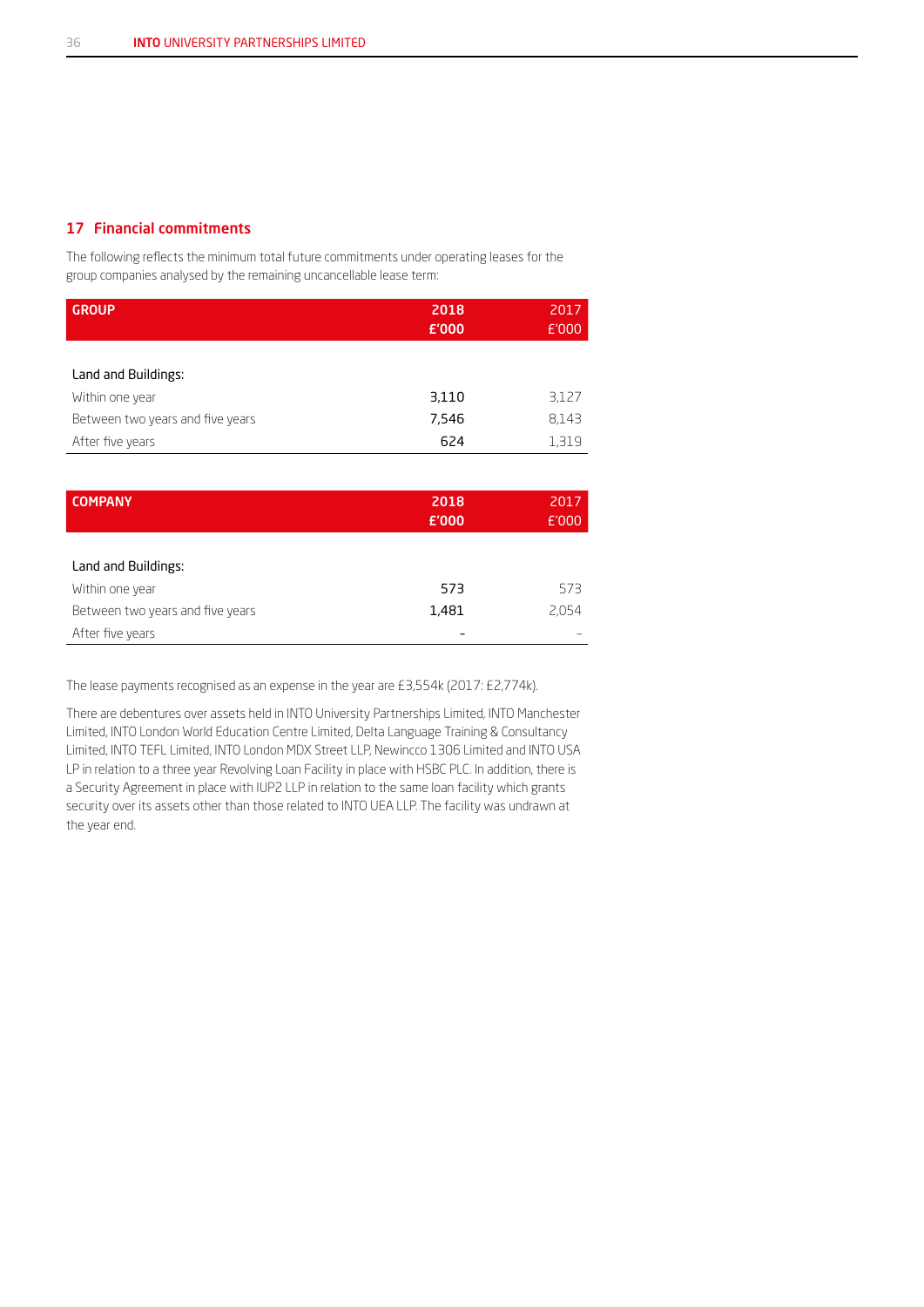#### 18 Related party transactions

The company has taken advantage of the exemptions available under FRS 102, not to disclose any transactions or balances with entities that are 100% controlled by INTO University Partnerships Limited.

The fundamental core of the group's business model is entering into joint venture partnerships with leading Universities to furnish overseas students with the requisite qualifications to enter onto undergraduate or postgraduate courses at those establishments. The group provides Management and Corporate Services to these partnerships as highlighted in Note 1.

On an aggregated basis, the level of Management and Corporate Services provided by the group to its joint ventures during the year was £42,182k (2017: £41,391k).

The total remuneration for key management personnel for the period totalled £1,120k (2017: £1,124k) being remuneration disclosed in Note 4.

At 31 July 2018, the group had the following balances with related parties:

|                                              | 2018                | 2017                     | Relationship                     |
|----------------------------------------------|---------------------|--------------------------|----------------------------------|
|                                              | £'000               | £'000                    |                                  |
|                                              | Debtor / (Creditor) | Debtor / (Creditor)      |                                  |
|                                              |                     |                          |                                  |
| <b>INTO UEA LLP</b>                          | 311                 | (909)                    | 50% owned by INTO Group          |
| INTO University of Exeter LLP                | (1, 125)            | (1,065)                  | 50% owned by INTO Group          |
| <b>INTO Newcastle University LLP</b>         | (1,242)             | (788)                    | 50% owned by INTO Group          |
| <b>INTO Scotland LLP</b>                     | 1,648               | 896                      | 50% owned by INTO Group          |
| <b>INTO Queen's LLP</b>                      | 1,907               | 1,527                    | 50% owned by INTO Group          |
| <b>INTO City LLP</b>                         | 1,313               | 4,155                    | 50% owned by INTO Group          |
| INTO St George's Hospital Medical School LLP |                     | 2,992                    | 50% owned by INTO Group          |
| <b>INTO Gloucestershire LLP</b>              | 1,773               | 1,363                    | 50% owned by INTO Group          |
| <b>INTO USF inc</b>                          | (2,848)             | (3,412)                  | 50% owned by INTO Group          |
| INTO Oregon State University inc.            | 1,133               | 960                      | 50% owned by INTO Group          |
| <b>INTO CSU LLC</b>                          | 2,722               | 2,171                    | 50% owned by INTO Group          |
| <b>INTO Marshall LLC</b>                     | 2,999               | 1,727                    | 50% owned by INTO Group          |
| <b>INTO Mason LLC</b>                        | 559                 | (4)                      | 50% owned by INTO Group          |
| <b>INTO New York at Drew LLC</b>             | 5,372               | 5,612                    | 50% owned by INTO Group          |
| <b>INTO Stirling LLP</b>                     | 1,400               | 1,047                    | 50% owned by INTO Group          |
| Newcastle University INTO London LLP         | 5,330               | 5,493                    | 50% owned by INTO Group          |
| <b>INTO SLU LLC</b>                          | 1,570               | 1,505                    | 50% owned by INTO Group          |
| <b>INTO UAB LLC</b>                          | 3,137               | 1,650                    | 50% owned by INTO Group          |
| INTO Washington State University LLC         | 637                 | 1,736                    | 50% owned by INTO Group          |
| INTO Illinois State University LLC           | 1,659               | $\overline{\phantom{0}}$ | 50% owned by INTO Group          |
| <b>INTO Suffolk LLC</b>                      | 1,243               |                          | 50% owned by INTO Group          |
| <b>Espalier Ventures Limited</b>             |                     | (1)                      | Parent Company of the INTO Group |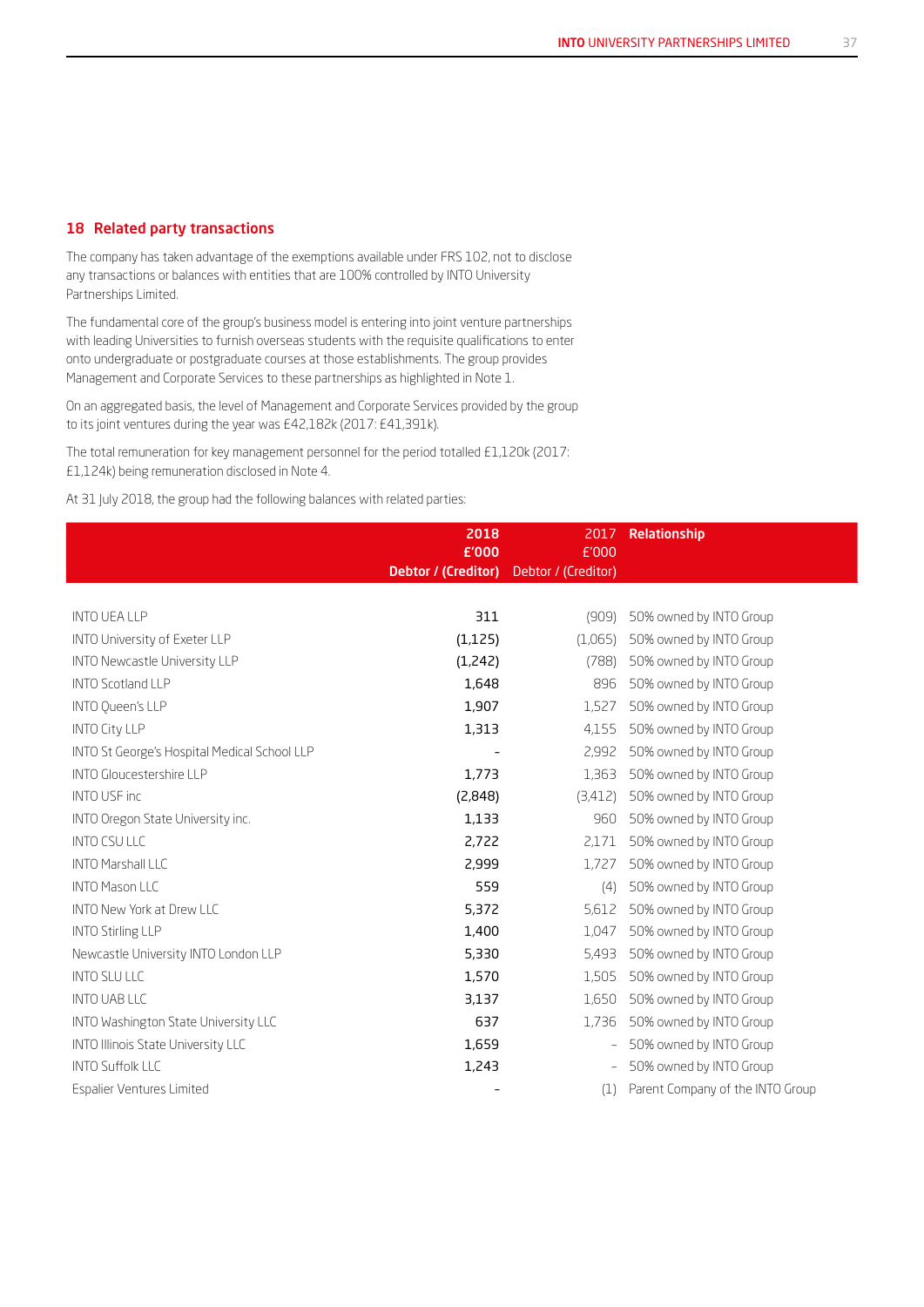#### 19 Ultimate controlling party

The company's immediate parent and ultimate parent undertaking is Espalier Ventures Limited, a company registered in the United Kingdom. The ultimate controlling party is A J Colin.

Accordingly, the largest and smallest group into which the results of the company are consolidated, as at 31 July 2018, is Espalier Ventures Limited. These financial statements are available to the public and may be obtained from the registered office at One Gloucester Place, Brighton, BN1 4AA.

#### 20 Acquisition

On 1 November 2017 the Group, through a newly formed company, purchased the goodwill and business name of trade and assets of Shanghai Junyi Commercial Consulting Company for a purchase price of £1,402k, including contingent consideration.

The Group has used acquisition accounting to account for the purchase.

The following table sets out the fair values of the goodwill arising:

|                                                | <b>Fair Value</b><br>£'000 |
|------------------------------------------------|----------------------------|
|                                                |                            |
| Purchase consideration:                        |                            |
| Cash paid                                      | 450                        |
| Contingent consideration                       | 852                        |
| Direct cost relating to the acquisition        | 100                        |
| Total purchase consideration                   | 1,402                      |
| Less: Fair value of intangible assets acquired | (419)                      |
| Goodwill                                       | 983                        |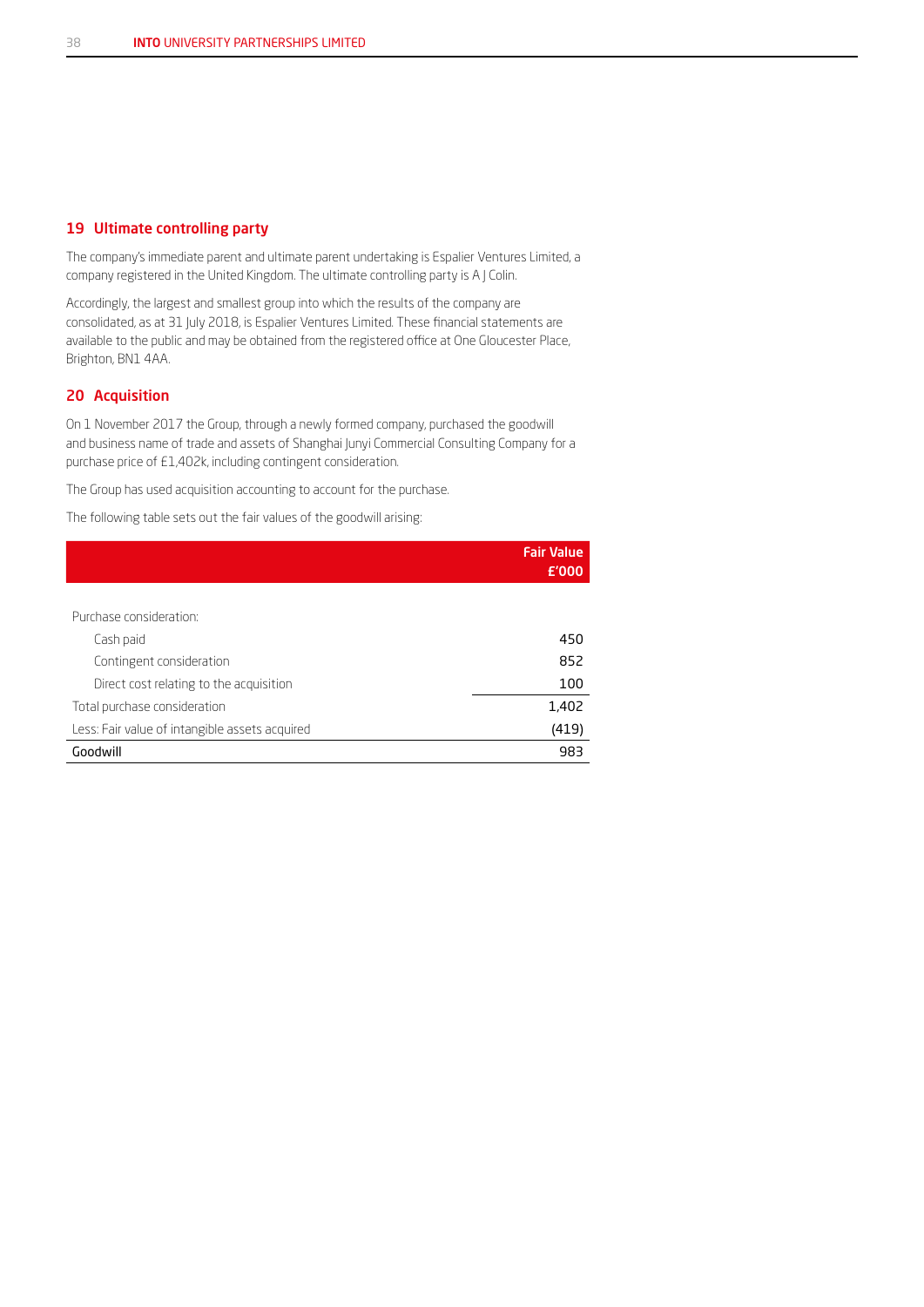#### 21 Share-based payments

The company has a Management Incentive Plan ("MIP") where certain key employees and Directors have been awarded C, D, E and F shares in the company.

Details of the shares awarded are as follows:

|                            | <b>Total number of</b><br>shares awarded | £'000 |
|----------------------------|------------------------------------------|-------|
|                            |                                          |       |
| J Sykes                    | 741,721                                  |       |
| S Smale                    | 2,186,219                                | 22    |
| D Fastwood                 | 258,000                                  | 3     |
| Latham                     | 4,492,172                                | 45    |
| All other qualifying staff | 7,234,404                                | 72    |
| Total                      | 14,912,516                               | 149   |

The shares will vest on a Share Sale or Capital Return. Subject to the vesting conditions, the amount available for distribution to the shareholders is based on a defined hurdle share value. The value of the shares when the capital distribution amount exceeds the hurdle share value is determined using a formula defined in the Articles of Association of the company. The company recognised total expenses of £1.4m related to share-based payment transactions in the year (2017: £nil).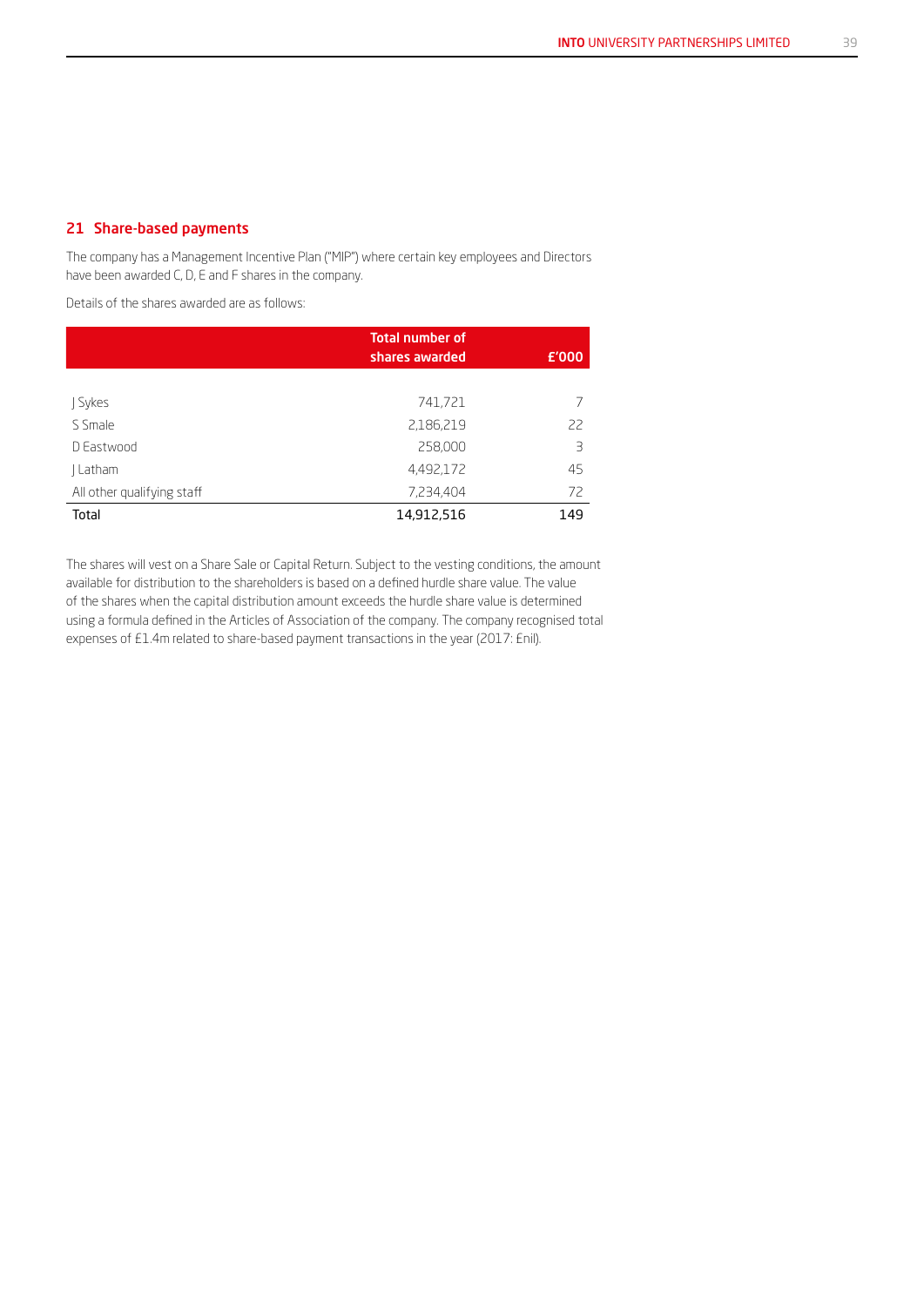#### 22 Subsidiaries and joint ventures of the group

The subsidiaries and joint ventures of the group are shown below together with details of their main activities

| Directly held subsidiary undertakings                                                 | <b>Holding</b> | <b>Main activities</b>           |
|---------------------------------------------------------------------------------------|----------------|----------------------------------|
| INTO Manchester Limited (Registered No. 06438137) **** (1)                            | 100%           | Educational services             |
| Delta Language Training & Consultancy Limited (Registered No. 02976005)<br>**** $(1)$ | 100%           | Educational services             |
| Friars 607 Limited (Registered No. 06885738) **** (1)                                 | 100%           | Investment holding Company       |
| IUP East Anglia Limited (Registered No. 06296000) **** (1)                            | 100%           | Investment holding Company       |
| INTO Exeter Limited (Registered No. 05980246) **** (1)                                | 100%           | Investment holding Company       |
| INTO Newcastle Limited (Registered No. 06030536) **** (1)                             | 100%           | Investment holding Company       |
| Newincco 821 Limited (Registered No. 06556353) **** (1)                               | 100%           | Investment holding Company       |
| Newincco 921 Limited (Registered No. 06858769) **** (1)                               | 100%           | Investment holding Company       |
| Newincco 922 Limited (Registered No. 06858821) **** (1)                               | 100%           | Investment holding Company       |
| INTO Medical Limited (Registered No. 07601122) **** (1)                               | 100%           | Investment holding Company       |
| INTO UOG Limited (Registered No. 08404156) **** (1)                                   | 100%           | Investment holding Company       |
| INTO University Partnerships (Asia) Limited ** (2)                                    | 100%           | Educational services             |
| IUP 2 LLP (Registered No. 0C376452) **** (1)                                          | 100%           | Provision of corporate services  |
| Newincco 1183 Limited (Registered No. 08068260) ****** (1)                            | 100%           | Dormant                          |
| Newincco 1306 Limited (Registered No. 09083887) **** (1)                              | 100%           | Investment holding Company       |
| INTO GP LP* $(3)$                                                                     | 100%           | Investment holding Company       |
| INTO Newcastle Line East Property Limited (Registered No. 09061279) **** (1)          | 100%           | Development of building projects |
| INTO York Property Limited (Registered No. 08848481) **** (1)                         | 100%           | Development of building projects |
| INTO MAS Limited (Registered No. 09738488) **** (1)                                   | 100%           | Educational services             |
| MAS Education S.A.S ***** (4)                                                         | 100%           | Educational services             |
| MDX Street Former Member Limited (Registered No. 09382151) ****** (1)                 | 100%           | Dormant                          |
| Indirectly held subsidiary undertakings                                               | <b>Holding</b> | <b>Main activities</b>           |
| IUP Asia Limited ** (2)                                                               | 100%           | <b>Educational services</b>      |
| INTO TEFL Limited (Registered No. 07269199) **** (1)                                  | 100%           | Educational services             |
| INTO London MDX Street LLP (Registered No. OC346266) **** (1)                         | 100%           | Educational services             |
| INTO China Limited ** (2)                                                             | 100%           | Educational services             |
| Guangzhou INTO Education Limited *** (5)                                              | 100%           | Educational services             |
| INTO London World Education Centre Limited (Registered No. 07956509) **** (1)         | 100%           | Educational services             |
| $(X \times I \cup \bigcup_{i=1}^{n}  I_i )$                                           | $1 \cap 0$     | Invoctmont holding Company       |

| <u>IINTO CONONI MONO COUCUNNI CENTRE CININGO (RESISTEIGO NO: O7 300003)</u> | TOO 20 | CUULDIUI IDI SEI VILES          |
|-----------------------------------------------------------------------------|--------|---------------------------------|
| INTO USA LP* $(3)$                                                          | 100%   | Investment holding Company      |
| INTO North America Inc $*(3)$                                               | 100%   | Provision of corporate services |
| International Student Education Services, Inc* (6)                          | 100%   | Educational services            |
| INTO UK Service Centre Limited ****** (1)                                   | 100%   | Dormant                         |
| INTO Global Service Centre Limited** (2)                                    | 100%   | Educational services            |
| Newincco 1184 Limited ****** (1)                                            | 100%   | Dormant                         |
| INTO USF $LP^*(7)$                                                          | 100%   | Investment holding Company      |
| University Access Services HK Limited ** (2)                                | 100%   | Educational services            |
| DPU Global Limited **(2)                                                    | 100%   | <b>Educational services</b>     |
| Suzhou INTO Business Consulting Co., Ltd *** (22)                           | 100%   | Educational services            |
| DPU (Shanghai) Business Consulting Co., Ltd *** (23)                        | 100%   | Educational services            |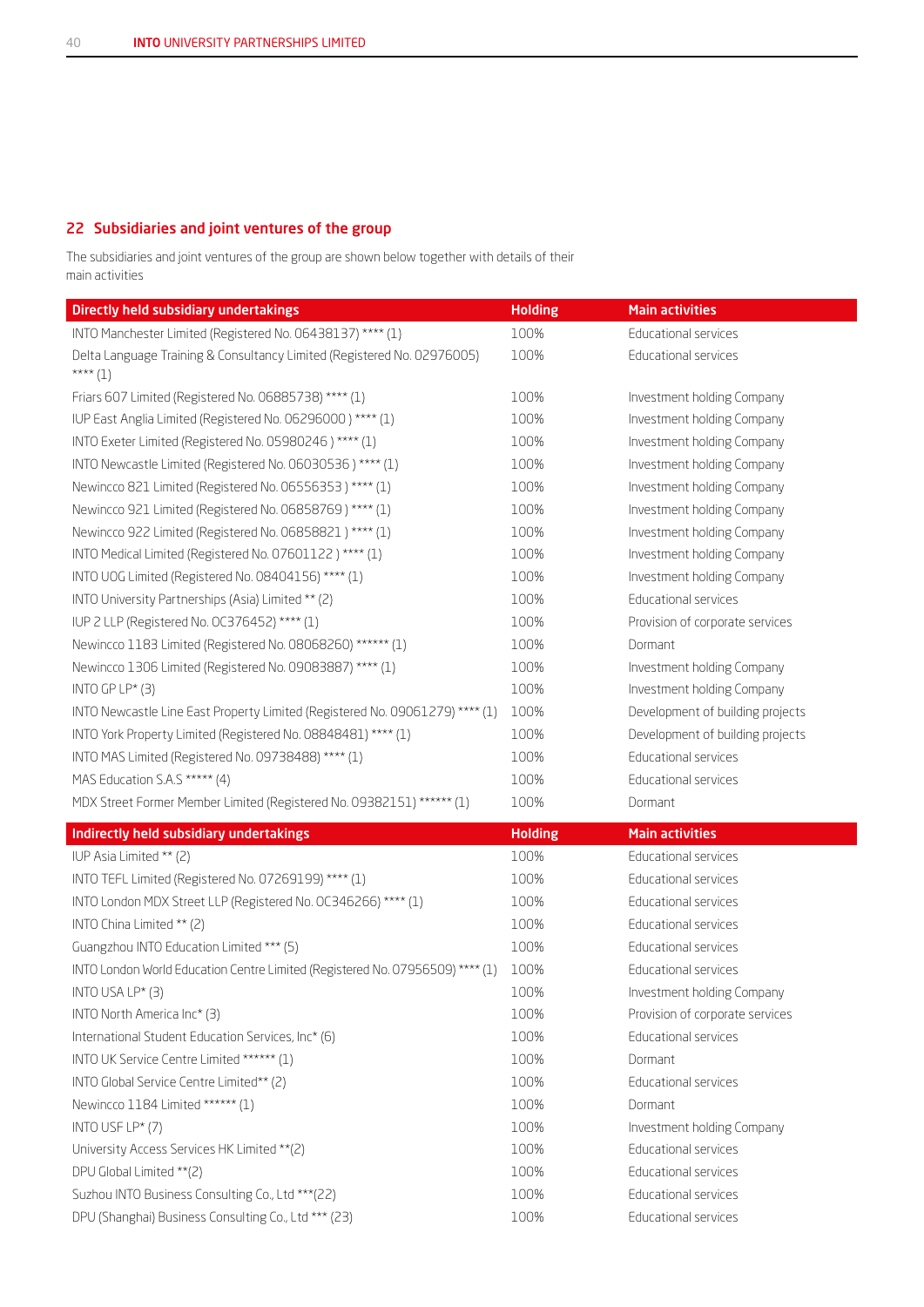| Indirectly held interests in joint ventures | <b>Holding</b> | <b>Main activities</b>      |  |
|---------------------------------------------|----------------|-----------------------------|--|
| INTO UEA LLP (8)                            | 50%            | <b>Educational services</b> |  |
| INTO University of Exeter LLP (1)           | 50%            | Educational services        |  |
| INTO Newcastle University LLP (1)           | 50%            | <b>Educational services</b> |  |
| INTO Scotland LLP (9)                       | 50%            | Educational services        |  |
| INTO City LLP $(1)$                         | 50%            | Educational services        |  |
| INTO Queens LLP (10)                        | 50%            | Educational services        |  |
| INTO Gloucestershire LLP (1)                | 50%            | <b>Educational services</b> |  |
| INTO Oregon State University Inc * (11)     | 50%            | <b>Educational services</b> |  |
| INTO USF Inc $*(7)$                         | 50%            | <b>Educational services</b> |  |
| INTO CSU LLC * (12)                         | 50%            | Educational services        |  |
| INTO Marshall LLC * (13)                    | 50%            | Educational services        |  |
| INTO New York at Drew LLC* (14)             | 50%            | Educational services        |  |
| INTO Mason LLC* (15)                        | 50%            | Educational services        |  |
| INTO Stirling LLP (16)                      | 50%            | Educational services        |  |
| INTO SLU LLC* (17)                          | 50%            | Educational services        |  |
| INTO UAB LLC* (18)                          | 50%            | Educational services        |  |
| INTO Washington State University LLC* (19)  | 50%            | Educational services        |  |
| INTO Suffolk LLC* (20)                      | 50%            | Educational services        |  |
| Newcastle University INTO London LLP (1)    | 50%            | Educational services        |  |
| INTO Illinois State University LLC* (21)    | 50%            | Educational services        |  |
|                                             |                |                             |  |

incorporated in North America

\*\* incorporated in Hong Kong

\*\*\* incorporated in China

\*\*\*\* exempt from the requirements of the Companies Act relating to the audit of individual financial statements by virtue of s479A

\*\*\*\*\* incorporated in Columbia

\*\*\*\*\*\* exempt from the requirements of the Companies Act relating to the audit of individual financial statements by virtue of s394A in respect of Dormant Companies.

1 Registered address: One, Gloucester Place, Brighton, BN1 4AA

- 2 Registered address: Unit 1007, 10/F, Wing On Kowloon Centre, No. 345 Nathan Road, Jordan, Kowloon, Hong Kong
- 3 Registered address: Suite 1050, 701 B Street, San Diego, CA 92101
- 4 Registered address: Carrera 15, No.88-64, Edificio Torre Zimma, Oficina 707, Bogota, Cundinimarca, 11011,Colombia
- 5 Registered address: Office 2002, Teem Tower, Teemall, 208 Tianhe Road,Tianhe District, Guangzhou,510620 P.R. China
- 6 Registered address: Suite 305, 1610 Medical Drive, Pottstown, PA, 19464
- 7 Registered address: 4202, East Fowler Avenue, Tampa, FL, 33620
- 8 Registered address: The Registry, University of East Anglia, Norwich, Norfolk, NR4 7TJ
- 9 Registered address: Glasgow Caledonian University The Britannia Building, Cowcaddens Road, Glasgow, Strathclyde, G4 0BA
- 10 Registered address: 2-8 Lennoxvale, Belfast, Co. Antrim, BT9 5BY
- 11 Registered address: 1701 SW Western Blvd, Corvallis, OR 97333
- 12 Registered address: 150 Old Main Drive, Fort Collins, CO, 80523
- 13 Registered address: One John Marshall Drive, Huntington, WV, 25755
- 14 Registered address: 26 Madison Avenue, Madison, NJ, 07940
- 15 Registered address: 4352 Mason Pond Drive, Fairfax, VA, 22030
- 16 Registered address: University Of Stirling, Stirling, FK9 4LA
- 17 Registered address: Suite 110, Beracha Hall, 3721 Laclede Avenue, St Louis, MO, 63108
- 18 Registered address: Floor 2, 917 13th Street South, Birmingham, AL, 35294
- 19 Registered address: 13 Kruegal Hall, Pullman, WA, 99164
- 20 Registered address: 13th Floor, 73 Tremont Street, Boston, MA, 02108
- 21 Registered address: 304 S University St, Fell Hall, Normal, IL 6171
- 22 Registered address: 110/111, Block 17, Wencui Plaza, Suzhou Dushu Lake Science Education and Innovation District
- 23 Registered address: Room H, Floor 17, Hengji Plaza, No. 99 East Huaihai Road, Shanghai 200021 CN